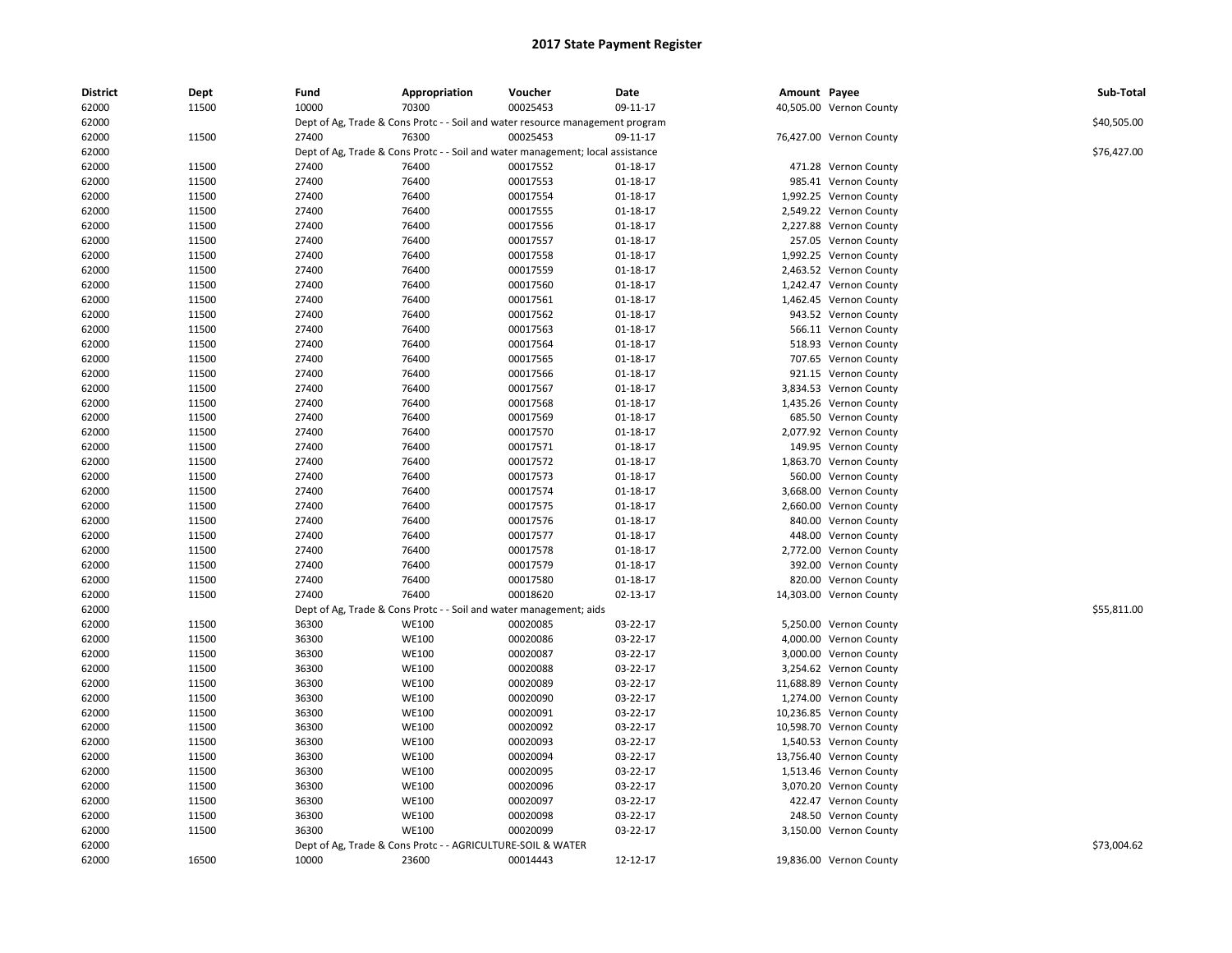| <b>District</b> | Dept  | Fund  | Appropriation                                                                                                 | Voucher  | Date           | Amount Payee |                          | Sub-Total    |
|-----------------|-------|-------|---------------------------------------------------------------------------------------------------------------|----------|----------------|--------------|--------------------------|--------------|
| 62000           |       |       | Dept of Safety & Prof Services - - Private on-site wastewater treatment system replacement and rehabilitation |          |                |              |                          | \$19,836.00  |
| 62000           | 37000 | 21200 | 56400                                                                                                         | 00141726 | 04-25-17       |              | 46.79 Vernon County      |              |
| 62000           |       |       | Dept of Natural Resources - - Recreation aids - fish, wildlife and forestry recreation aids                   |          |                |              |                          | \$46.79      |
| 62000           | 37000 | 21200 | 56600                                                                                                         | 00184678 | 09-29-17       |              | 27,700.10 Vernon County  |              |
| 62000           |       |       | Dept of Natural Resources - - Resource aids - forest croplands and managed forest land aids                   |          |                |              |                          | \$27,700.10  |
| 62000           | 37000 | 21200 | 57200                                                                                                         | 00132642 | 03-08-17       |              | 28,183.98 Vernon County  |              |
| 62000           | 37000 | 21200 | 57200                                                                                                         | 00150409 | 05-31-17       |              | 8,142.30 Vernon County   |              |
| 62000           | 37000 | 21200 | 57200                                                                                                         | 00204344 | 12-28-17       |              | 9,420.00 Vernon County   |              |
| 62000           |       |       | Dept of Natural Resources - - Resource aids--county sustainable forestry and county forest adm. grants        |          |                |              |                          | \$45,746.28  |
| 62000           | 37000 | 21200 | 57500                                                                                                         | 00117220 | 01-03-17       |              | 31,137.50 Vernon County  |              |
| 62000           | 37000 | 21200 | 57500                                                                                                         | 00117603 | 01-05-17       |              | 31,137.50 Vernon County  |              |
| 62000           |       |       | Dept of Natural Resources - - Recreation aids - snowmobile trail areas                                        |          |                |              |                          | \$62,275.00  |
| 62000           | 37000 | 21200 | 58400                                                                                                         | 00177454 | 09-08-17       |              | 16,429.00 Vernon County  |              |
| 62000           |       |       | Dept of Natural Resources - - Resource aids -- payment in lieu of taxes; federal                              |          |                |              |                          | \$16,429.00  |
| 62000           | 37000 | 27400 | 67000                                                                                                         | 00154445 | 06-01-17       |              | 134,200.00 Vernon County |              |
| 62000           |       |       | Dept of Natural Resources - - Financial assistance for responsible units                                      |          |                |              |                          | \$134,200.00 |
| 62000           | 37000 | 27400 | 67300                                                                                                         | 00154445 | 06-01-17       |              | 7,801.00 Vernon County   |              |
| 62000           |       |       | Dept of Natural Resources - - Recycling consolidation grants                                                  |          |                |              |                          | \$7,801.00   |
| 62000           | 37000 | 36300 | TA100                                                                                                         | 00132650 | 03-07-17       |              | 444,838.34 Vernon County |              |
| 62000           |       |       | Dept of Natural Resources - - LAND ACQUISITION                                                                |          |                |              |                          | \$444,838.34 |
| 62000           | 37000 | 36300 | <b>TX100</b>                                                                                                  | 00132494 | 03-07-17       |              | 12,713.79 Vernon County  |              |
| 62000           | 37000 | 36300 | <b>TX100</b>                                                                                                  | 00132650 | 03-07-17       |              | 200,000.00 Vernon County |              |
| 62000           | 37000 | 36300 | <b>TX100</b>                                                                                                  | 00145452 | 05-01-17       |              | 17,329.15 Vernon County  |              |
| 62000           |       |       | Dept of Natural Resources - - DNR-DAM SAFETY PROJECTS                                                         |          |                |              |                          | \$230.042.94 |
| 62000           | 39500 | 21100 | 16700                                                                                                         | 00093242 | 03-13-17       |              | 18,222.70 Vernon County  |              |
| 62000           |       |       | WI Dept of Transportation - - Elderly and disabled capital aids, state funds                                  |          |                |              |                          | \$18,222.70  |
|                 |       |       | 16800                                                                                                         | 00107634 |                |              |                          |              |
| 62000           | 39500 | 21100 |                                                                                                               |          | 04-21-17       |              | 75,646.00 Vernon County  |              |
| 62000           |       |       | WI Dept of Transportation - - Elderly and disabled county aids, state funds                                   |          |                |              |                          | \$75,646.00  |
| 62000           | 39500 | 21100 | 18500                                                                                                         | 00073266 | $01-13-17$     |              | 2,491.10 Vernon County   |              |
| 62000           |       |       | WI Dept of Transportation - - Highway safety, local assistance, federal funds                                 |          |                |              |                          | \$2,491.10   |
| 62000           | 39500 | 21100 | 19000                                                                                                         | 00065458 | 01-03-17       |              | 240,150.85 Vernon County |              |
| 62000           | 39500 | 21100 | 19000                                                                                                         | 00134007 | 07-03-17       |              | 480,301.70 Vernon County |              |
| 62000           | 39500 | 21100 | 19000                                                                                                         | 00169273 | 10-02-17       |              | 240,150.88 Vernon County |              |
| 62000           |       |       | WI Dept of Transportation - - Transportation aids to counties, state funds                                    |          |                |              |                          | \$960,603.43 |
| 62000           | 39500 | 21100 | 27800                                                                                                         | 00200808 | 12-13-17       |              | 5,369.20 Vernon County   |              |
| 62000           |       |       | WI Dept of Transportation - - Local roads improvement program, state funds                                    |          |                |              |                          | \$5,369.20   |
| 62000           | 39500 | 21100 | 36500                                                                                                         | 00157820 | 08-23-17       |              | 270.00 Vernon County     |              |
| 62000           | 39500 | 21100 | 36500                                                                                                         | 00078404 | $01 - 25 - 17$ |              | 752.80 Vernon County     |              |
| 62000           | 39500 | 21100 | 36500                                                                                                         | 00084179 | 02-09-17       |              | 350.00 Vernon County     |              |
| 62000           | 39500 | 21100 | 36500                                                                                                         | 00103026 | 04-05-17       |              | 554.26 Vernon County     |              |
| 62000           | 39500 | 21100 | 36500                                                                                                         | 00111598 | 05-01-17       |              | 270.00 Vernon County     |              |
| 62000           | 39500 | 21100 | 36500                                                                                                         | 00123198 | 06-01-17       |              | 270.00 Vernon County     |              |
| 62000           | 39500 | 21100 | 36500                                                                                                         | 00150245 | 08-02-17       |              | 270.00 Vernon County     |              |
| 62000           | 39500 | 21100 | 36500                                                                                                         | 00162273 | 09-07-17       |              | 270.00 Vernon County     |              |
| 62000           | 39500 | 21100 | 36500                                                                                                         | 00173928 | 10-03-17       |              | 270.00 Vernon County     |              |
| 62000           | 39500 | 21100 | 36500                                                                                                         | 00192311 | 11-14-17       |              | 270.00 Vernon County     |              |
| 62000           | 39500 | 21100 | 36500                                                                                                         | 00200612 | 12-12-17       |              | 270.00 Vernon County     |              |
| 62000           |       |       | WI Dept of Transportation - - Highway system management and operations, state funds                           |          |                |              |                          | \$3,817.06   |
| 62000           | 39500 | 21100 | 36800                                                                                                         | 00069807 | 01-01-17       |              | 633.58 Vernon County     |              |
| 62000           | 39500 | 21100 | 36800                                                                                                         | 00094195 | 03-14-17       |              | 23,313.58 Vernon County  |              |
| 62000           | 39500 | 21100 | 36800                                                                                                         | 00157820 | 08-23-17       |              | 209,577.57 Vernon County |              |
| 62000           | 39500 | 21100 | 36800                                                                                                         | 00078404 | $01 - 25 - 17$ |              | 278,378.31 Vernon County |              |
|                 |       |       |                                                                                                               |          |                |              |                          |              |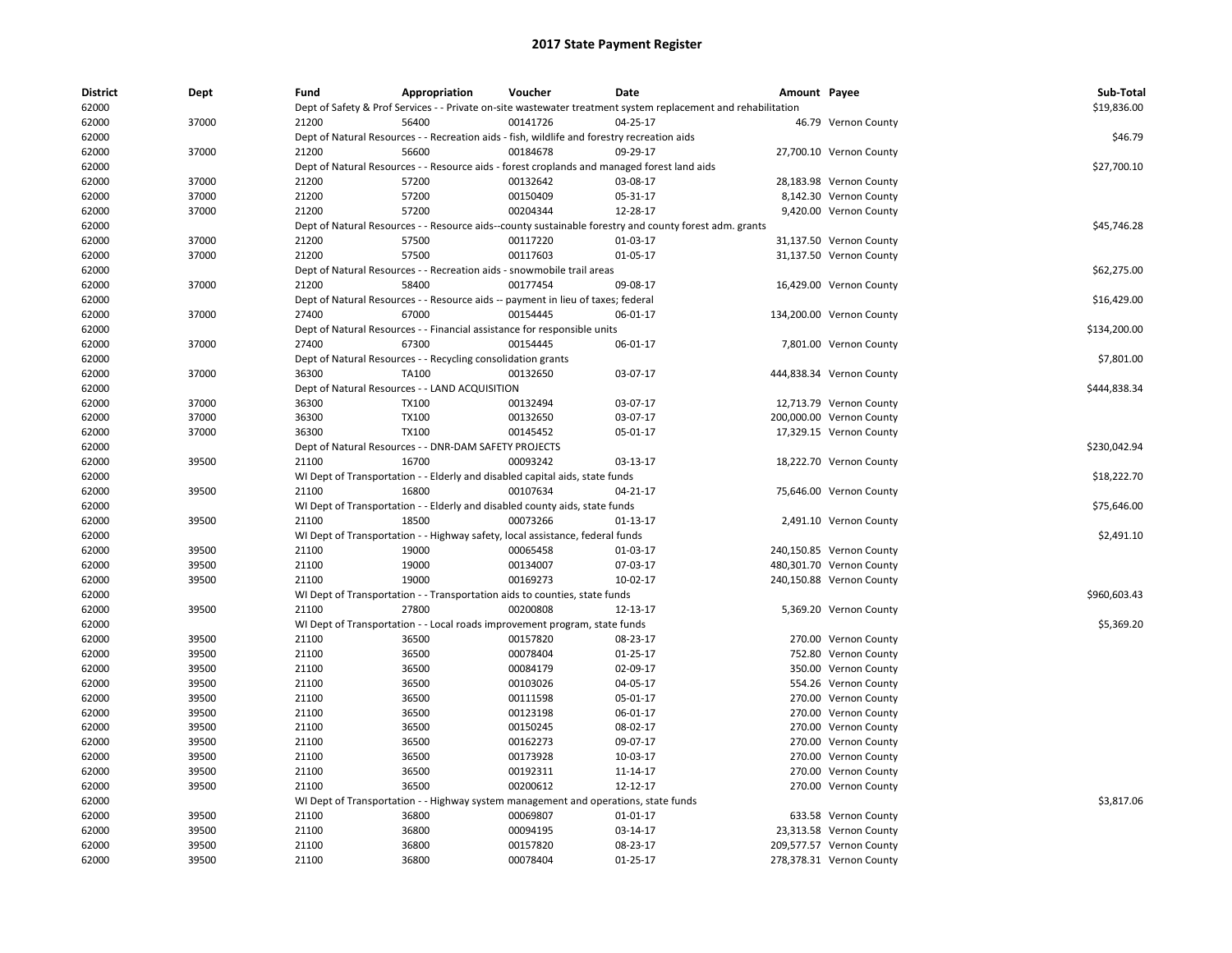| <b>District</b> | Dept  | Fund  | Appropriation                                        | Voucher                                                                                   | Date                                                                                                    | Amount Payee |                          | Sub-Total      |
|-----------------|-------|-------|------------------------------------------------------|-------------------------------------------------------------------------------------------|---------------------------------------------------------------------------------------------------------|--------------|--------------------------|----------------|
| 62000           | 39500 | 21100 | 36800                                                | 00084179                                                                                  | 02-09-17                                                                                                |              | 108,935.06 Vernon County |                |
| 62000           | 39500 | 21100 | 36800                                                | 00099812                                                                                  | 03-24-17                                                                                                |              | 230,829.05 Vernon County |                |
| 62000           | 39500 | 21100 | 36800                                                | 00103026                                                                                  | 04-05-17                                                                                                |              | 132,848.57 Vernon County |                |
| 62000           | 39500 | 21100 | 36800                                                | 00111598                                                                                  | 05-01-17                                                                                                |              | 144,614.17 Vernon County |                |
| 62000           | 39500 | 21100 | 36800                                                | 00123198                                                                                  | 06-01-17                                                                                                |              | 191,140.00 Vernon County |                |
| 62000           | 39500 | 21100 | 36800                                                | 00146565                                                                                  | 08-01-17                                                                                                |              | 10,566.21 Vernon County  |                |
| 62000           | 39500 | 21100 | 36800                                                | 00150245                                                                                  | 08-02-17                                                                                                |              | 133,509.09 Vernon County |                |
| 62000           | 39500 | 21100 | 36800                                                | 00162273                                                                                  | 09-07-17                                                                                                |              | 167,493.16 Vernon County |                |
| 62000           | 39500 | 21100 | 36800                                                | 00165795                                                                                  | 09-15-17                                                                                                |              | 144.86 Vernon County     |                |
| 62000           | 39500 | 21100 | 36800                                                | 00173928                                                                                  | 10-03-17                                                                                                |              | 171,670.64 Vernon County |                |
| 62000           | 39500 | 21100 | 36800                                                | 00192311                                                                                  | 11-14-17                                                                                                |              | 114,389.45 Vernon County |                |
| 62000           | 39500 | 21100 | 36800                                                | 00200612                                                                                  | 12-12-17                                                                                                |              | 105,811.54 Vernon County |                |
| 62000           |       |       |                                                      | WI Dept of Transportation - - Routine maintenance activities, state funds                 |                                                                                                         |              |                          | \$2.023.854.84 |
| 62000           | 39500 | 21100 | 37500                                                | 00123198                                                                                  | 06-01-17                                                                                                |              | 101.37 Vernon County     |                |
| 62000           |       |       |                                                      | WI Dept of Transportation - - Highway system management and operations, local funds       |                                                                                                         |              |                          | \$101.37       |
| 62000           | 39500 | 21100 | 38000                                                | 00157820                                                                                  | 08-23-17                                                                                                |              | 38,985.66 Vernon County  |                |
| 62000           | 39500 | 21100 | 38000                                                | 00084179                                                                                  | 02-09-17                                                                                                |              | 690.55 Vernon County     |                |
| 62000           | 39500 | 21100 | 38000                                                | 00162273                                                                                  | 09-07-17                                                                                                |              | 10,982.88 Vernon County  |                |
| 62000           | 39500 | 21100 | 38000                                                | 00173928                                                                                  | 10-03-17                                                                                                |              | 66,865.86 Vernon County  |                |
| 62000           | 39500 | 21100 | 38000                                                | 00192311                                                                                  | 11-14-17                                                                                                |              | 89,814.16 Vernon County  |                |
| 62000           | 39500 | 21100 | 38000                                                | 00200612                                                                                  | 12-12-17                                                                                                |              | 31,091.70 Vernon County  |                |
| 62000           |       |       |                                                      | WI Dept of Transportation - - Routine maintenance activities, federal funds               |                                                                                                         |              |                          | \$238,430.81   |
| 62000           | 39500 | 21100 | 27600                                                | 00168800                                                                                  | 09-25-17                                                                                                |              | 1,466.18 Vernon County   |                |
| 62000           |       |       |                                                      |                                                                                           | WI Dept of Transportation - - Local transportation facility improvement assistance, local funds         |              |                          | \$1,466.18     |
| 62000           | 39500 | 21100 | 28600                                                | 00168800                                                                                  | 09-25-17                                                                                                |              | 134,851.63 Vernon County |                |
| 62000           |       |       |                                                      |                                                                                           | WI Dept of Transportation - - Local transportation facility improvement assistance, federal funds       |              |                          | \$134,851.63   |
| 62000           | 41000 | 10000 | 11600                                                | 00167925                                                                                  | 11-07-17                                                                                                |              | 3,269.90 Vernon County   |                |
| 62000           |       |       |                                                      |                                                                                           | Department of Corrections - - Reimbursing counties for probation, extended supervision and parole holds |              |                          | \$3,269.90     |
| 62000           | 43500 | 10000 | 00000                                                | 90715                                                                                     | 05-01-17                                                                                                |              | 217,176.00 Vernon County |                |
| 62000           | 43500 | 10000 | 00000                                                | 90716                                                                                     | 06-01-17                                                                                                |              | 26,728.00 Vernon County  |                |
| 62000           | 43500 | 10000 | 00000                                                | 90800                                                                                     | 07-01-17                                                                                                |              | 17,783.00 Vernon County  |                |
| 62000           | 43500 | 10000 | 00000                                                | 90801                                                                                     | 08-01-17                                                                                                |              | 566,830.00 Vernon County |                |
| 62000           | 43500 | 10000 | 00000                                                | 90802                                                                                     | 09-01-17                                                                                                |              | 146,497.00 Vernon County |                |
| 62000           | 43500 | 10000 | 00000                                                | 90805                                                                                     | 10-02-17                                                                                                |              | 145,078.00 Vernon County |                |
| 62000           | 43500 | 10000 | 00000                                                | 90806                                                                                     | 11-01-17                                                                                                |              | 90,585.00 Vernon County  |                |
| 62000           | 43500 | 10000 | 00000                                                | 90807                                                                                     | 12-01-17                                                                                                |              | 92,205.00 Vernon County  |                |
| 62000           | 43500 | 10000 | 00000                                                | 90713                                                                                     | 04-01-17                                                                                                |              | 68,163.00 Vernon County  |                |
| 62000           | 43500 | 10000 | 00000                                                | 90714                                                                                     | 04-03-17                                                                                                |              | 12,118.00 Vernon County  |                |
| 62000           | 43500 | 10000 | 00000                                                | 90804                                                                                     | 09-08-17                                                                                                |              | 1,959.00 Vernon County   |                |
| 62000           |       |       | Department of Health Services - - State/Federal Aids |                                                                                           |                                                                                                         |              |                          | \$1,385,122.00 |
| 62000           | 45500 | 10000 | 22100                                                | 00035968                                                                                  | 10-13-17                                                                                                |              | 790.00 Vernon County     |                |
| 62000           |       |       |                                                      | Department of Justice - - Crime laboratories; deoxyribonucleic acid analysis              |                                                                                                         |              |                          | \$790.00       |
| 62000           | 45500 | 10000 | 23100                                                | 00021521                                                                                  | 01-03-17                                                                                                |              | 6,720.00 Vernon County   |                |
| 62000           | 45500 | 10000 | 23100                                                | 00032360                                                                                  | 08-02-17                                                                                                |              | 1,604.00 Vernon County   |                |
| 62000           | 45500 | 10000 | 23100                                                | 00039558                                                                                  | 12-21-17                                                                                                |              | 6,560.00 Vernon County   |                |
| 62000           |       |       |                                                      | Department of Justice - - Law enforcement training fund, local assistance                 |                                                                                                         |              |                          | \$14,884.00    |
| 62000           | 45500 | 10000 | 53200                                                | 00024995                                                                                  | 03-03-17                                                                                                |              | 16,133.41 Vernon County  |                |
| 62000           | 45500 | 10000 | 53200                                                | 00031740                                                                                  | 07-20-17                                                                                                |              | 14,214.72 Vernon County  |                |
| 62000           |       |       |                                                      | Department of Justice - - Crime victim and witness assistance surcharge, general services |                                                                                                         |              |                          | \$30,348.13    |
| 62000           | 45500 | 10000 | 54200                                                | 00022121                                                                                  | 02-09-17                                                                                                |              | 360.00 Vernon County     |                |
| 62000           | 45500 | 10000 | 54200                                                | 00031401                                                                                  | 07-12-17                                                                                                |              | 82.60 Vernon County      |                |
| 62000           | 45500 | 10000 | 54200                                                | 00031750                                                                                  | 07-19-17                                                                                                |              | 232.00 Vernon County     |                |
|                 |       |       |                                                      |                                                                                           |                                                                                                         |              |                          |                |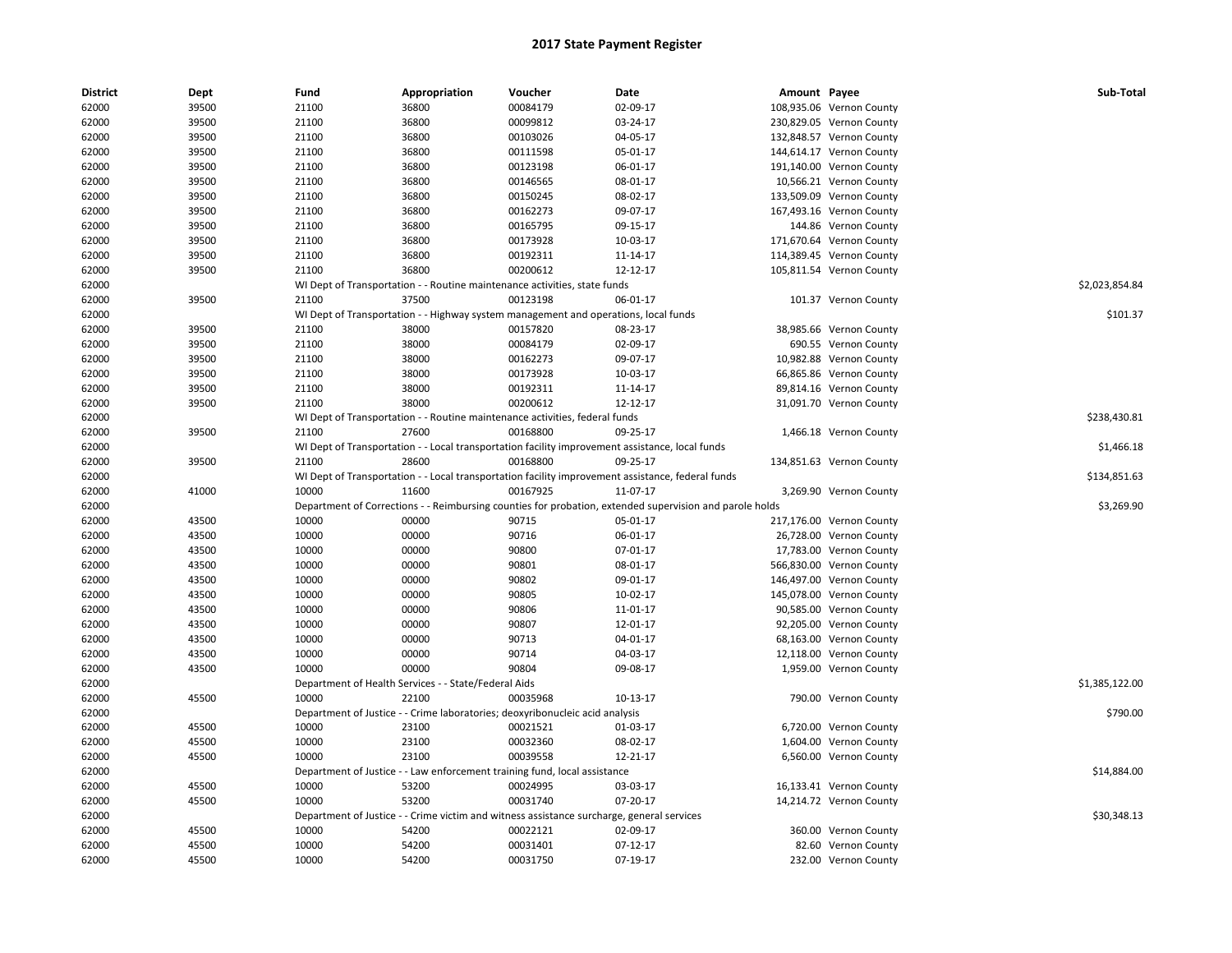| <b>District</b> | Dept  | Fund                             | Appropriation                                                    | Voucher                             | Date                                                                                           | Amount Payee |                          | Sub-Total    |
|-----------------|-------|----------------------------------|------------------------------------------------------------------|-------------------------------------|------------------------------------------------------------------------------------------------|--------------|--------------------------|--------------|
| 62000           | 45500 | 10000                            | 54200                                                            | 00038176                            | 11-29-17                                                                                       |              | 1,589.00 Vernon County   |              |
| 62000           |       |                                  | Department of Justice - - Federal aid; victim assistance         |                                     |                                                                                                |              |                          | \$2,263.60   |
| 62000           | 46500 | 10000                            | 30500                                                            | 00029030                            | 07-11-17                                                                                       |              | 523.27 Vernon County     |              |
| 62000           | 46500 | 10000                            | 30500                                                            | 00033667                            | 10-27-17                                                                                       |              | 4,923.29 Vernon County   |              |
| 62000           | 46500 | 10000                            | 30500                                                            | 00033689                            | 10-27-17                                                                                       |              | 1,343.23 Vernon County   |              |
| 62000           | 46500 | 10000                            | 30500                                                            | 00035415                            | 12-12-17                                                                                       |              | 1,521.68 Vernon County   |              |
| 62000           |       | Department of Military Affairs   |                                                                  |                                     | - Disaster recovery aid; public health emergency quarantine costs                              |              |                          | \$8,311.47   |
| 62000           | 46500 | 10000                            | 30600                                                            | 00022114                            | 02-09-17                                                                                       |              | 3,953.23 Vernon County   |              |
| 62000           | 46500 | 10000                            | 30600                                                            | 00027347                            | 06-09-17                                                                                       |              | 3,953.23 Vernon County   |              |
| 62000           | 46500 | 10000                            | 30600                                                            | 00028023                            | 06-19-17                                                                                       |              | 3,953.23 Vernon County   |              |
| 62000           | 46500 | 10000                            | 30600                                                            | 00034007                            | 11-07-17                                                                                       |              | 3,953.23 Vernon County   |              |
| 62000           |       | Department of Military Affairs - |                                                                  | - Regional emergency response teams |                                                                                                |              |                          | \$15,812.92  |
| 62000           | 46500 | 10000                            | 30800                                                            | 00021641                            | 02-06-17                                                                                       |              | 533.90 Vernon County     |              |
| 62000           | 46500 | 10000                            | 30800                                                            | 00031482                            | 09-12-17                                                                                       |              | 8,193.78 Vernon County   |              |
| 62000           |       |                                  | Department of Military Affairs - - Emergency response equipment  |                                     |                                                                                                |              |                          | \$8,727.68   |
| 62000           | 46500 | 10000                            | 33700                                                            | 00027717                            | 06-21-17                                                                                       |              | 5,191.30 Vernon County   |              |
| 62000           |       |                                  |                                                                  |                                     | Department of Military Affairs - - Division of emergency management; emergency planning grants |              |                          | \$5,191.30   |
| 62000           | 46500 | 10000                            | 34200                                                            | 00029030                            | 07-11-17                                                                                       |              | 3,139.61 Vernon County   |              |
| 62000           | 46500 | 10000                            | 34200                                                            | 00030758                            | 08-23-17                                                                                       |              | 18,274.11 Vernon County  |              |
| 62000           | 46500 | 10000                            | 34200                                                            | 00033537                            | 10-25-17                                                                                       |              | 55,811.95 Vernon County  |              |
| 62000           | 46500 | 10000                            | 34200                                                            | 00033667                            | $10-27-17$                                                                                     |              | 29,539.74 Vernon County  |              |
| 62000           | 46500 | 10000                            | 34200                                                            | 00033689                            | 10-27-17                                                                                       |              | 8,059.40 Vernon County   |              |
| 62000           | 46500 | 10000                            | 34200                                                            | 00035415                            | 12-12-17                                                                                       |              | 17,245.74 Vernon County  |              |
| 62000           |       |                                  | Department of Military Affairs - - Federal aid, local assistance |                                     |                                                                                                |              |                          | \$132,070.55 |
| 62000           | 48500 | 15200                            | 12700                                                            | 00024227                            | $01 - 24 - 17$                                                                                 |              | 573.66 Vernon County     |              |
| 62000           | 48500 | 15200                            | 12700                                                            | 00031981                            | 06-29-17                                                                                       |              | 426.34 Vernon County     |              |
| 62000           |       |                                  | Department of Veterans Affairs - - Grants to counties            |                                     |                                                                                                |              |                          | \$1,000.00   |
| 62000           | 48500 | 58200                            | 26700                                                            | 00024227                            | 01-24-17                                                                                       |              | 2,581.48 Vernon County   |              |
| 62000           | 48500 | 58200                            | 26700                                                            | 00031981                            | 06-29-17                                                                                       |              | 1,918.52 Vernon County   |              |
| 62000           |       |                                  | Department of Veterans Affairs - - County grants                 |                                     |                                                                                                |              |                          | \$4,500.00   |
| 62000           | 48500 | 58200                            | 28000                                                            | 00037726                            | 10-25-17                                                                                       |              | 2,554.53 Vernon County   |              |
| 62000           |       |                                  | Department of Veterans Affairs - - Transportation payment        |                                     |                                                                                                |              |                          | \$2,554.53   |
| 62000           | 48500 | 58300                            | 37000                                                            | 00024227                            | 01-24-17                                                                                       |              | 2,581.48 Vernon County   |              |
|                 |       |                                  |                                                                  |                                     |                                                                                                |              |                          |              |
| 62000           | 48500 | 58300                            | 37000                                                            | 00031981                            | 06-29-17                                                                                       |              | 1,918.52 Vernon County   |              |
| 62000           | 50500 | 10000                            | Department of Veterans Affairs - - County grants<br>15500        |                                     | 02-15-17                                                                                       |              |                          | \$4,500.00   |
| 62000           |       |                                  |                                                                  | 00042627                            |                                                                                                |              | 3,895.55 Vernon County   |              |
| 62000           | 50500 | 10000                            | 15500                                                            | 00043765                            | 03-01-17                                                                                       |              | 3,685.82 Vernon County   |              |
| 62000           | 50500 | 10000                            | 15500                                                            | 00047659                            | 04-17-17                                                                                       |              | 4,551.37 Vernon County   |              |
| 62000           | 50500 | 10000                            | 15500                                                            | 00050398                            | 05-16-17                                                                                       |              | 6,516.06 Vernon County   |              |
| 62000           | 50500 | 10000                            | 15500                                                            | 00053081                            | 06-15-17                                                                                       |              | 4,509.26 Vernon County   |              |
| 62000           | 50500 | 10000                            | 15500                                                            | 00055757                            | 07-17-17                                                                                       |              | 2,621.73 Vernon County   |              |
| 62000           | 50500 | 10000                            | 15500                                                            | 00057870                            | 08-15-17                                                                                       |              | 2,102.30 Vernon County   |              |
| 62000           | 50500 | 10000                            | 15500                                                            | 00058924                            | 08-29-17                                                                                       |              | 1,339.95 Vernon County   |              |
| 62000           | 50500 | 10000                            | 15500                                                            | 00062834                            | 10-17-17                                                                                       |              | 2,893.76 Vernon County   |              |
| 62000           | 50500 | 10000                            | 15500                                                            | 00065200                            | 11-15-17                                                                                       |              | 755.15 Vernon County     |              |
| 62000           | 50500 | 10000                            | 15500                                                            | 00067466                            | 12-15-17                                                                                       |              | 0.60 Vernon County       |              |
| 62000           | 50500 | 10000                            | 15500                                                            | 00067478                            | 12-15-17                                                                                       |              | 1,736.53 Vernon County   |              |
| 62000           | 50500 | 10000                            | 15500                                                            | 00068728                            | 12-29-17                                                                                       |              | 2,689.68 Vernon County   |              |
| 62000           |       | Department of Administration     |                                                                  | - Federal aid; local assistance     |                                                                                                |              |                          | \$37,297.76  |
| 62000           | 50500 | 10000                            | 74300                                                            | 00047300                            | 04-19-17                                                                                       |              | 185,548.48 Vernon County |              |
| 62000           | 50500 | 10000                            | 74300                                                            | 00051195                            | 06-02-17                                                                                       |              | 198,685.40 Vernon County |              |
| 62000           | 50500 | 10000                            | 74300                                                            | 00057757                            | 08-17-17                                                                                       |              | 352,411.30 Vernon County |              |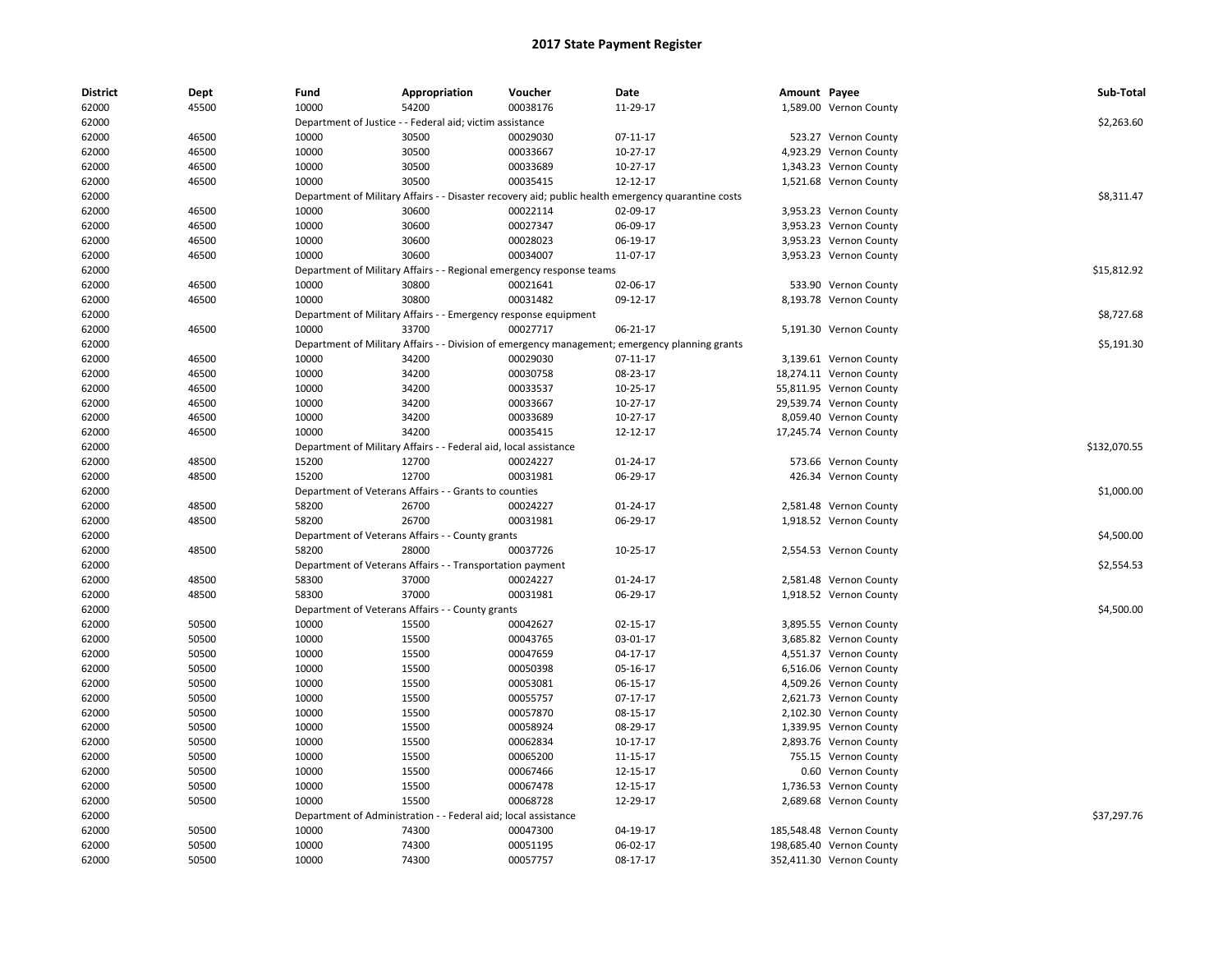| <b>District</b> | Dept  | Fund                                                          | Appropriation                                                                    | Voucher     | Date     | Amount Payee |                            | Sub-Total       |
|-----------------|-------|---------------------------------------------------------------|----------------------------------------------------------------------------------|-------------|----------|--------------|----------------------------|-----------------|
| 62000           | 50500 | 10000                                                         | 74300                                                                            | 00064177    | 11-03-17 |              | 104,637.05 Vernon County   |                 |
| 62000           | 50500 | 10000                                                         | 74300                                                                            | 00067282    | 12-19-17 |              | 86,606.76 Vernon County    |                 |
| 62000           |       |                                                               | Department of Administration - - Federal aid; local assistance                   |             |          |              |                            | \$927,888.99    |
| 62000           | 50500 | 10000                                                         | 74500                                                                            | 00042436    | 02-16-17 |              | 54,200.90 Vernon County    |                 |
| 62000           | 50500 | 10000                                                         | 74500                                                                            | 00053860    | 06-28-17 |              | 83,500.13 Vernon County    |                 |
| 62000           |       |                                                               | Department of Administration - - Federal aid; individuals and organizations      |             |          |              |                            | \$137,701.03    |
| 62000           | 50500 | 23500                                                         | 37100                                                                            | 00042627    | 02-15-17 |              | 2,057.55 Vernon County     |                 |
| 62000           | 50500 | 23500                                                         | 37100                                                                            | 00043765    | 03-01-17 |              | 1,583.22 Vernon County     |                 |
| 62000           | 50500 | 23500                                                         | 37100                                                                            | 00047659    | 04-17-17 |              | 1,932.64 Vernon County     |                 |
| 62000           | 50500 | 23500                                                         | 37100                                                                            | 00050398    | 05-16-17 |              | 3,297.81 Vernon County     |                 |
| 62000           | 50500 | 23500                                                         | 37100                                                                            | 00053081    | 06-15-17 |              | 2,167.75 Vernon County     |                 |
| 62000           | 50500 | 23500                                                         | 37100                                                                            | 00055757    | 07-17-17 |              | 474.11 Vernon County       |                 |
| 62000           | 50500 | 23500                                                         | 37100                                                                            | 00058924    | 08-29-17 |              | (768.80) Vernon County     |                 |
| 62000           | 50500 | 23500                                                         | 37100                                                                            | 00062834    | 10-17-17 |              | 18.88 Vernon County        |                 |
| 62000           | 50500 | 23500                                                         | 37100                                                                            | 00065200    | 11-15-17 |              | 8,030.29 Vernon County     |                 |
| 62000           | 50500 | 23500                                                         | 37100                                                                            | 00067466    | 12-15-17 |              | 971.35 Vernon County       |                 |
| 62000           | 50500 | 23500                                                         | 37100                                                                            | 00067478    | 12-15-17 |              | 4,715.90 Vernon County     |                 |
| 62000           | 50500 | 23500                                                         | 37100                                                                            | 00068728    | 12-29-17 |              | 4,970.39 Vernon County     |                 |
| 62000           |       | Department of Administration - - Low-income assistance grants |                                                                                  | \$29,451.09 |          |              |                            |                 |
| 62000           | 50500 | 26900                                                         | 16600                                                                            | 00041206    | 02-08-17 |              | 1,000.00 Vernon County     |                 |
| 62000           | 50500 | 26900                                                         | 16600                                                                            | 00042873    | 02-21-17 |              | 59,152.00 Vernon County    |                 |
| 62000           | 50500 | 26900                                                         | 16600                                                                            | 00052262    | 06-12-17 |              | 25,000.00 Vernon County    |                 |
| 62000           |       | Department of Administration - - Land                         |                                                                                  |             |          |              |                            | \$85,152.00     |
| 62000           | 50700 | 10000                                                         | 13000                                                                            | 00001384    | 09-06-17 |              | 21,146.50 Vernon County    |                 |
| 62000           |       |                                                               | Commissioners of Public Lands - - Federal aid -- flood control                   |             |          |              |                            | \$21,146.50     |
| 62000           | 51000 | 10000                                                         | 12000                                                                            | 00000298    | 02-03-17 |              | 5,504.08 Vernon County     |                 |
| 62000           |       | Elections Commission - - Recount fees                         |                                                                                  |             |          |              |                            | \$5,504.08      |
| 62000           | 83500 | 10000                                                         | 10500                                                                            | 00021863    | 07-24-17 |              | 106,455.51 Vernon County   |                 |
| 62000           | 83500 | 10000                                                         | 10500                                                                            | 00024888    | 11-20-17 |              | 603,247.87 Vernon County   |                 |
| 62000           |       |                                                               | Shared Revenue and Tax Relief - - County and municipal aid account               |             |          |              |                            | \$709,703.38    |
| 62000           | 83500 | 10000                                                         | 10900                                                                            | 00017376    | 07-24-17 |              | 10,995.00 Vernon County    |                 |
| 62000           |       |                                                               | Shared Revenue and Tax Relief - - State aid; tax exempt property                 |             |          |              |                            | \$10,995.00     |
| 62000           | 83500 | 10000                                                         | 11000                                                                            | 00021863    | 07-24-17 |              | 89,760.04 Vernon County    |                 |
| 62000           | 83500 | 10000                                                         | 11000                                                                            | 00024888    | 11-20-17 |              | 510,213.79 Vernon County   |                 |
| 62000           |       |                                                               | Shared Revenue and Tax Relief - - Public utility distribution account            |             |          |              |                            | \$599,973.83    |
| 62000           | 83500 | 10000                                                         | 30200                                                                            | 00020179    | 07-24-17 |              | 911,086.09 Vernon County   |                 |
| 62000           | 83500 | 10000                                                         | 30200                                                                            | 00022224    | 07-24-17 |              | 3,406,404.95 Vernon County |                 |
| 62000           |       |                                                               | Shared Revenue and Tax Relief - - School levy tax credit and first dollar credit |             |          |              |                            | \$4,317,491.04  |
| 62000           | 83500 | 52100                                                         | 36300                                                                            | 00016229    | 03-27-17 |              | 1,033,596.41 Vernon County |                 |
| 62000           |       |                                                               | Shared Revenue and Tax Relief - - Lottery and gaming credit                      |             |          |              |                            | \$1,033,596.41  |
| 62000 Total     |       |                                                               |                                                                                  |             |          |              |                            | \$14,234,764.58 |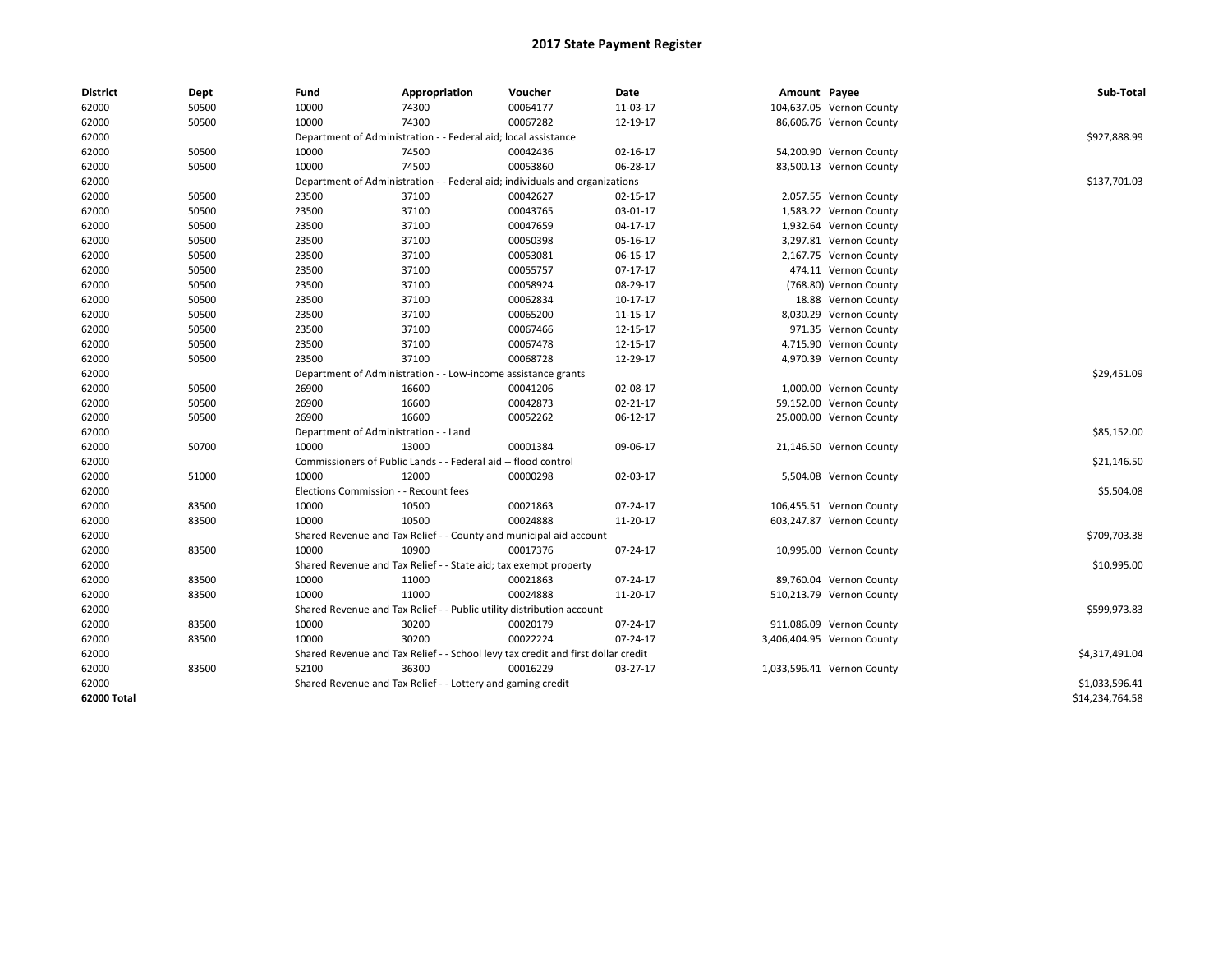| <b>District</b> | Dept  | Fund  | Appropriation                                                                                                | Voucher  | Date       | Amount Payee |                          | Sub-Total    |
|-----------------|-------|-------|--------------------------------------------------------------------------------------------------------------|----------|------------|--------------|--------------------------|--------------|
| 62002           | 16500 | 10000 | 22500                                                                                                        | 00012004 | 06-26-17   |              | 5,287.81 Town Of Bergen  |              |
| 62002           |       |       | Dept of Safety & Prof Services - - Fire dues distribution                                                    |          |            |              |                          | \$5,287.81   |
| 62002           | 37000 | 10000 | 50300                                                                                                        | 00143393 | 04-24-17   |              | 140.94 Town Of Bergen    |              |
| 62002           | 37000 | 10000 | 50300                                                                                                        | 00190717 | 10-25-17   |              | 1,652.53 Town Of Bergen  |              |
| 62002           |       |       | Dept of Natural Resources - - Aids in lieu of taxes - general fund                                           |          |            |              |                          | \$1,793.47   |
| 62002           | 37000 | 21200 | 16600                                                                                                        | 00158109 | 06-19-17   |              | 1,254.80 Town Of Bergen  |              |
| 62002           |       |       | Dept of Natural Resources - - General program operations - state funds; forestry                             |          |            |              |                          | \$1,254.80   |
| 62002           | 37000 | 21200 | 57100                                                                                                        | 00158109 | 06-19-17   |              | 601.69 Town Of Bergen    |              |
| 62002           |       |       | Dept of Natural Resources - - Resource aids -- county forests, forest croplands and managed forest land aids |          | \$601.69   |              |                          |              |
| 62002           | 37000 | 21200 | 58900                                                                                                        | 00158109 | 06-19-17   |              | 5,772.08 Town Of Bergen  |              |
| 62002           |       |       | Dept of Natural Resources - - Resource aids - distribution of closed acreage fees.                           |          | \$5,772.08 |              |                          |              |
| 62002           | 39500 | 21100 | 19100                                                                                                        | 00067050 | 01-03-17   |              | 24,651.39 Town Of Bergen |              |
| 62002           | 39500 | 21100 | 19100                                                                                                        | 00098173 | 04-03-17   |              | 24,651.39 Town Of Bergen |              |
| 62002           | 39500 | 21100 | 19100                                                                                                        | 00135599 | 07-03-17   |              | 24,651.39 Town Of Bergen |              |
| 62002           | 39500 | 21100 | 19100                                                                                                        | 00170865 | 10-02-17   |              | 24,651.39 Town Of Bergen |              |
| 62002           |       |       | WI Dept of Transportation - - Transportation aids to municipalities, state funds                             |          |            |              |                          | \$98,605.56  |
| 62002           | 83500 | 10000 | 10500                                                                                                        | 00021831 | 07-24-17   |              | 6,112.18 Town Of Bergen  |              |
| 62002           | 83500 | 10000 | 10500                                                                                                        | 00024856 | 11-20-17   |              | 34,635.70 Town Of Bergen |              |
| 62002           |       |       | Shared Revenue and Tax Relief - - County and municipal aid account                                           |          |            |              |                          | \$40,747.88  |
| 62002           | 83500 | 10000 | 10900                                                                                                        | 00018858 | 07-24-17   |              | 8.00 Town Of Bergen      |              |
| 62002           |       |       | Shared Revenue and Tax Relief - - State aid; tax exempt property                                             |          |            |              |                          | \$8.00       |
| 62002           | 83500 | 10000 | 11000                                                                                                        | 00021831 | 07-24-17   |              | 72.57 Town Of Bergen     |              |
| 62002           | 83500 | 10000 | 11000                                                                                                        | 00024856 | 11-20-17   |              | 421.61 Town Of Bergen    |              |
| 62002           |       |       | Shared Revenue and Tax Relief - - Public utility distribution account                                        |          |            |              |                          | \$494.18     |
| 62002 Total     |       |       |                                                                                                              |          |            |              |                          | \$154,565.47 |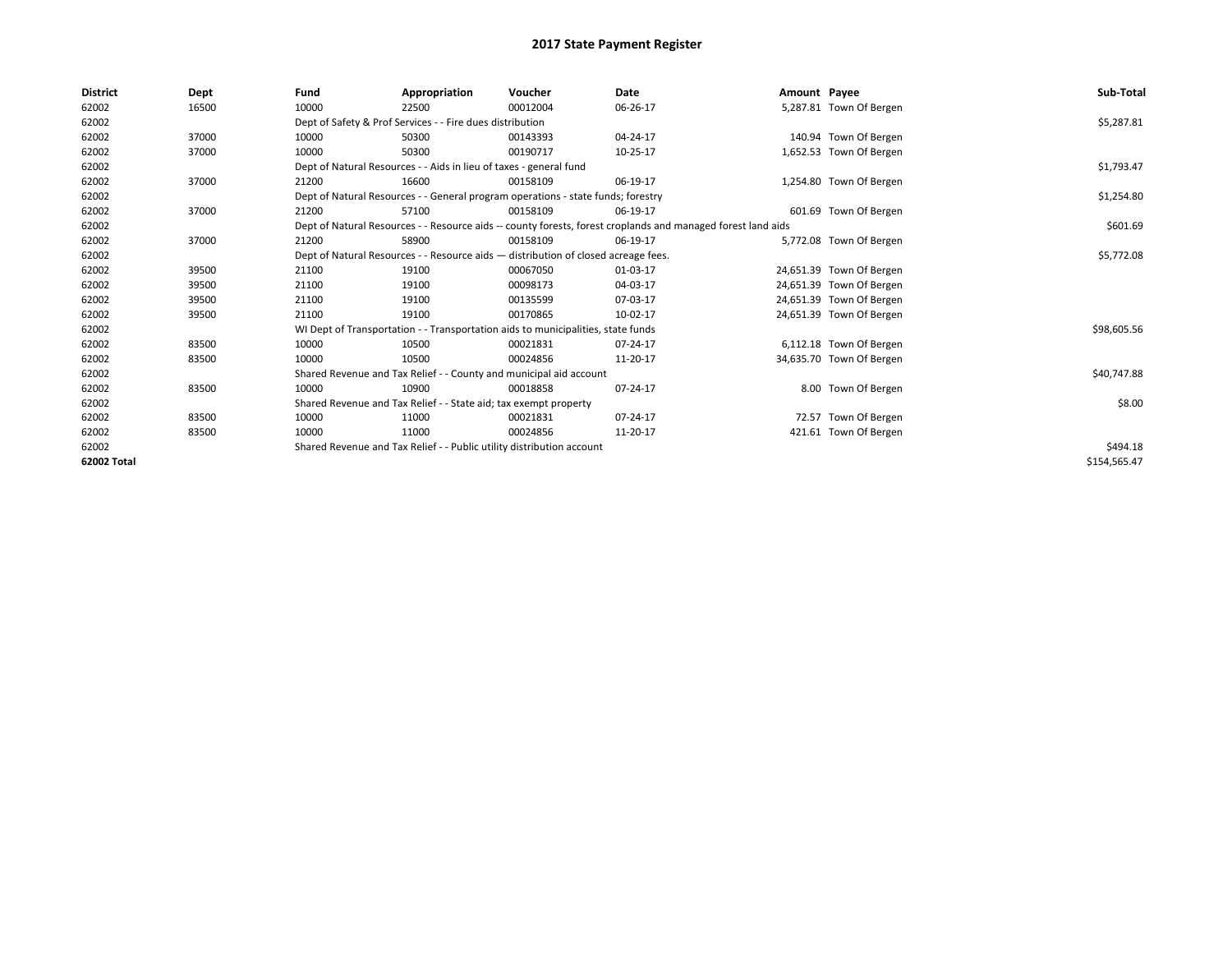| <b>District</b> | Dept  | Fund                                                                  | Appropriation                                                                                                | Voucher  | <b>Date</b> | Amount Payee |                              | Sub-Total    |
|-----------------|-------|-----------------------------------------------------------------------|--------------------------------------------------------------------------------------------------------------|----------|-------------|--------------|------------------------------|--------------|
| 62004           | 16500 | 10000                                                                 | 22500                                                                                                        | 00012005 | 06-26-17    |              | 2,833.55 Town Of Christiana  |              |
| 62004           |       |                                                                       | Dept of Safety & Prof Services - - Fire dues distribution                                                    |          |             |              |                              | \$2,833.55   |
| 62004           | 37000 | 10000                                                                 | 50300                                                                                                        | 00143418 | 04-21-17    |              | 91.15 Town Of Christiana     |              |
| 62004           |       |                                                                       | Dept of Natural Resources - - Aids in lieu of taxes - general fund                                           |          |             |              |                              | \$91.15      |
| 62004           | 37000 | 21200                                                                 | 16600                                                                                                        | 00158110 | 06-19-17    |              | 602.39 Town Of Christiana    |              |
| 62004           |       |                                                                       | Dept of Natural Resources - - General program operations - state funds; forestry                             |          | \$602.39    |              |                              |              |
| 62004           | 37000 | 21200                                                                 | 57100                                                                                                        | 00158110 | 06-19-17    |              | 279.64 Town Of Christiana    |              |
| 62004           |       |                                                                       | Dept of Natural Resources - - Resource aids -- county forests, forest croplands and managed forest land aids |          | \$279.64    |              |                              |              |
| 62004           | 37000 | 21200                                                                 | 58900                                                                                                        | 00158110 | 06-19-17    |              | 2.770.98 Town Of Christiana  |              |
| 62004           |       |                                                                       | Dept of Natural Resources - - Resource aids - distribution of closed acreage fees.                           |          |             |              |                              | \$2,770.98   |
| 62004           | 39500 | 21100                                                                 | 19100                                                                                                        | 00067051 | 01-03-17    |              | 30.409.62 Town Of Christiana |              |
| 62004           | 39500 | 21100                                                                 | 19100                                                                                                        | 00098174 | 04-03-17    |              | 30,409.62 Town Of Christiana |              |
| 62004           | 39500 | 21100                                                                 | 19100                                                                                                        | 00135600 | 07-03-17    |              | 30,409.62 Town Of Christiana |              |
| 62004           | 39500 | 21100                                                                 | 19100                                                                                                        | 00170866 | 10-02-17    |              | 30,409.62 Town Of Christiana |              |
| 62004           |       |                                                                       | WI Dept of Transportation - - Transportation aids to municipalities, state funds                             |          |             |              |                              | \$121,638.48 |
| 62004           | 83500 | 10000                                                                 | 10100                                                                                                        | 00021832 | 07-24-17    |              | 11.669.35 Town Of Christiana |              |
| 62004           |       |                                                                       | Shared Revenue and Tax Relief - - Expenditure restraint program account                                      |          |             |              |                              | \$11,669.35  |
| 62004           | 83500 | 10000                                                                 | 10500                                                                                                        | 00021832 | 07-24-17    |              | 6.820.86 Town Of Christiana  |              |
| 62004           | 83500 | 10000                                                                 | 10500                                                                                                        | 00024857 | 11-20-17    |              | 38,651.53 Town Of Christiana |              |
| 62004           |       |                                                                       | Shared Revenue and Tax Relief - - County and municipal aid account                                           |          |             |              |                              | \$45,472.39  |
| 62004           | 83500 | 10000                                                                 | 10900                                                                                                        | 00018859 | 07-24-17    |              | 4.00 Town Of Christiana      |              |
| 62004           |       | Shared Revenue and Tax Relief - - State aid; tax exempt property      |                                                                                                              | \$4.00   |             |              |                              |              |
| 62004           | 83500 | 10000                                                                 | 11000                                                                                                        | 00021832 | 07-24-17    |              | 0.38 Town Of Christiana      |              |
| 62004           | 83500 | 10000                                                                 | 11000                                                                                                        | 00024857 | 11-20-17    |              | 1.93 Town Of Christiana      |              |
| 62004           |       | Shared Revenue and Tax Relief - - Public utility distribution account |                                                                                                              | \$2.31   |             |              |                              |              |
| 62004 Total     |       |                                                                       |                                                                                                              |          |             |              |                              | \$185,364.24 |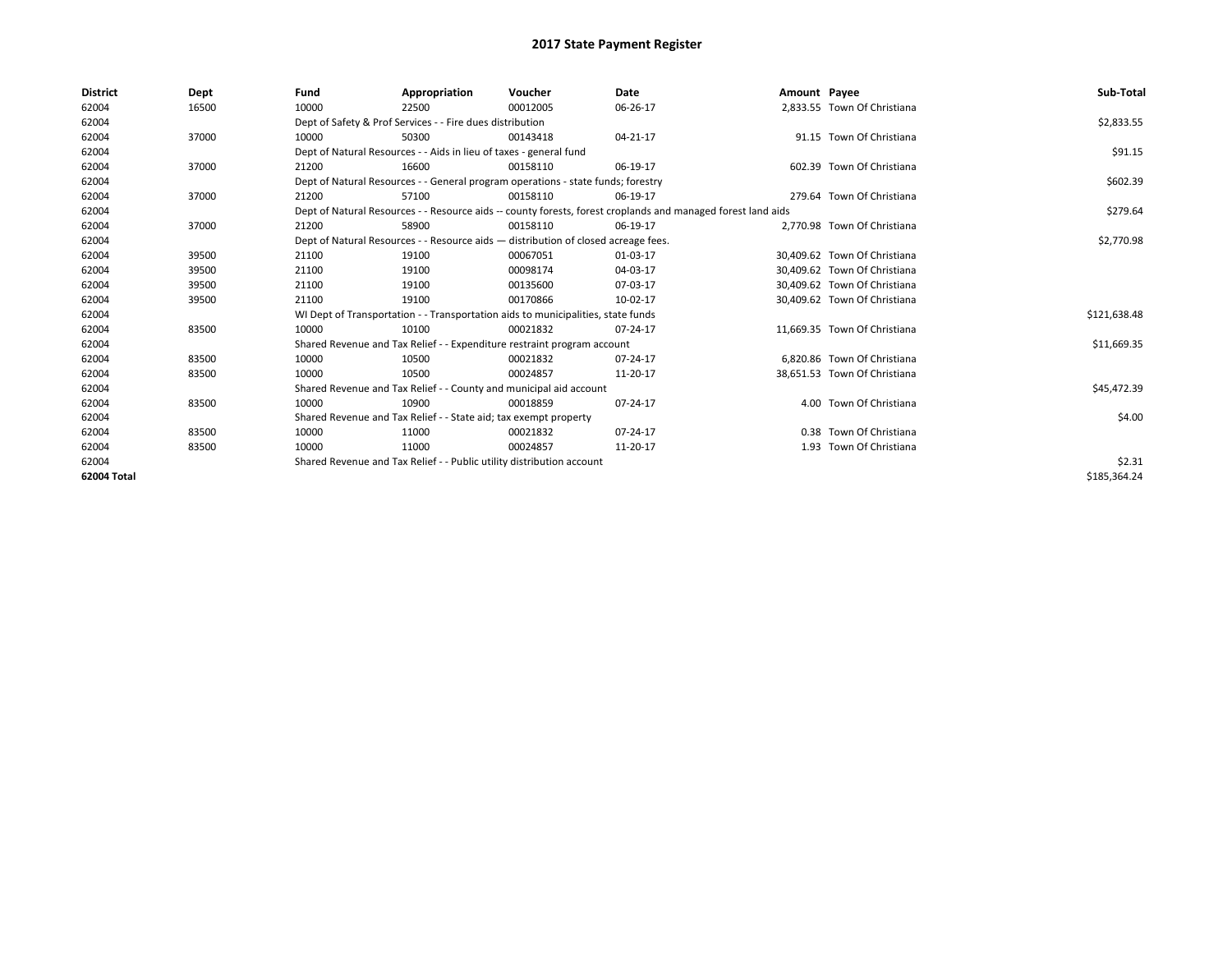| <b>District</b> | Dept  | Fund  | Appropriation                                                                                                | Voucher  | Date           | Amount Payee |                            | Sub-Total    |  |  |
|-----------------|-------|-------|--------------------------------------------------------------------------------------------------------------|----------|----------------|--------------|----------------------------|--------------|--|--|
| 62006           | 16500 | 10000 | 22500                                                                                                        | 00012006 | 06-26-17       |              | 2,086.90 Town Of Clinton   |              |  |  |
| 62006           |       |       | Dept of Safety & Prof Services - - Fire dues distribution                                                    |          |                |              |                            | \$2,086.90   |  |  |
| 62006           | 37000 | 21200 | 16600                                                                                                        | 00158111 | 06-19-17       |              | 589.69 Town Of Clinton     |              |  |  |
| 62006           |       |       | Dept of Natural Resources - - General program operations - state funds; forestry                             |          |                |              |                            | \$589.69     |  |  |
| 62006           | 37000 | 21200 | 57100                                                                                                        | 00158111 | 06-19-17       |              | 284.49 Town Of Clinton     |              |  |  |
| 62006           |       |       | Dept of Natural Resources - - Resource aids -- county forests, forest croplands and managed forest land aids |          |                |              |                            | \$284.49     |  |  |
| 62006           | 37000 | 21200 | 58900                                                                                                        | 00158111 | 06-19-17       |              | 2.712.57 Town Of Clinton   |              |  |  |
| 62006           |       |       | Dept of Natural Resources - - Resource aids - distribution of closed acreage fees.                           |          | \$2,712.57     |              |                            |              |  |  |
| 62006           | 39500 | 21100 | 19100                                                                                                        | 00067052 | 01-03-17       |              | 30,783.96 Town Of Clinton  |              |  |  |
| 62006           | 39500 | 21100 | 19100                                                                                                        | 00098175 | 04-03-17       |              | 30.783.96 Town Of Clinton  |              |  |  |
| 62006           | 39500 | 21100 | 19100                                                                                                        | 00135601 | 07-03-17       |              | 30,783.96 Town Of Clinton  |              |  |  |
| 62006           | 39500 | 21100 | 19100                                                                                                        | 00170867 | 10-02-17       |              | 30,783.96 Town Of Clinton  |              |  |  |
| 62006           |       |       | WI Dept of Transportation - - Transportation aids to municipalities, state funds                             |          |                |              |                            |              |  |  |
| 62006           | 39500 | 21100 | 27800                                                                                                        | 00186547 | 10-31-17       |              | 9,729.00 Town Of Clinton   |              |  |  |
| 62006           |       |       | WI Dept of Transportation - - Local roads improvement program, state funds                                   |          |                |              |                            | \$9,729.00   |  |  |
| 62006           | 46500 | 10000 | 30500                                                                                                        | 00033676 | 10-27-17       |              | 260.16 Town Of Clinton     |              |  |  |
| 62006           |       |       | Department of Military Affairs - - Disaster recovery aid; public health emergency quarantine costs           |          |                |              |                            | \$260.16     |  |  |
| 62006           | 46500 | 10000 | 34200                                                                                                        | 00033676 | 10-27-17       |              | 2,948.49 Town Of Clinton   |              |  |  |
| 62006           |       |       | Department of Military Affairs - - Federal aid, local assistance                                             |          |                |              |                            | \$2,948.49   |  |  |
| 62006           | 83500 | 10000 | 10500                                                                                                        | 00021833 | $07 - 24 - 17$ |              | 23,237.85 Town Of Clinton  |              |  |  |
| 62006           | 83500 | 10000 | 10500                                                                                                        | 00024858 | 11-20-17       |              | 131,681.15 Town Of Clinton |              |  |  |
| 62006           |       |       | Shared Revenue and Tax Relief - - County and municipal aid account                                           |          |                |              |                            |              |  |  |
| 62006           | 83500 | 10000 | 10900                                                                                                        | 00018860 | 07-24-17       |              | 8.00 Town Of Clinton       |              |  |  |
| 62006           |       |       | Shared Revenue and Tax Relief - - State aid; tax exempt property                                             |          |                |              |                            | \$8.00       |  |  |
| 62006 Total     |       |       |                                                                                                              |          |                |              |                            | \$296,674.14 |  |  |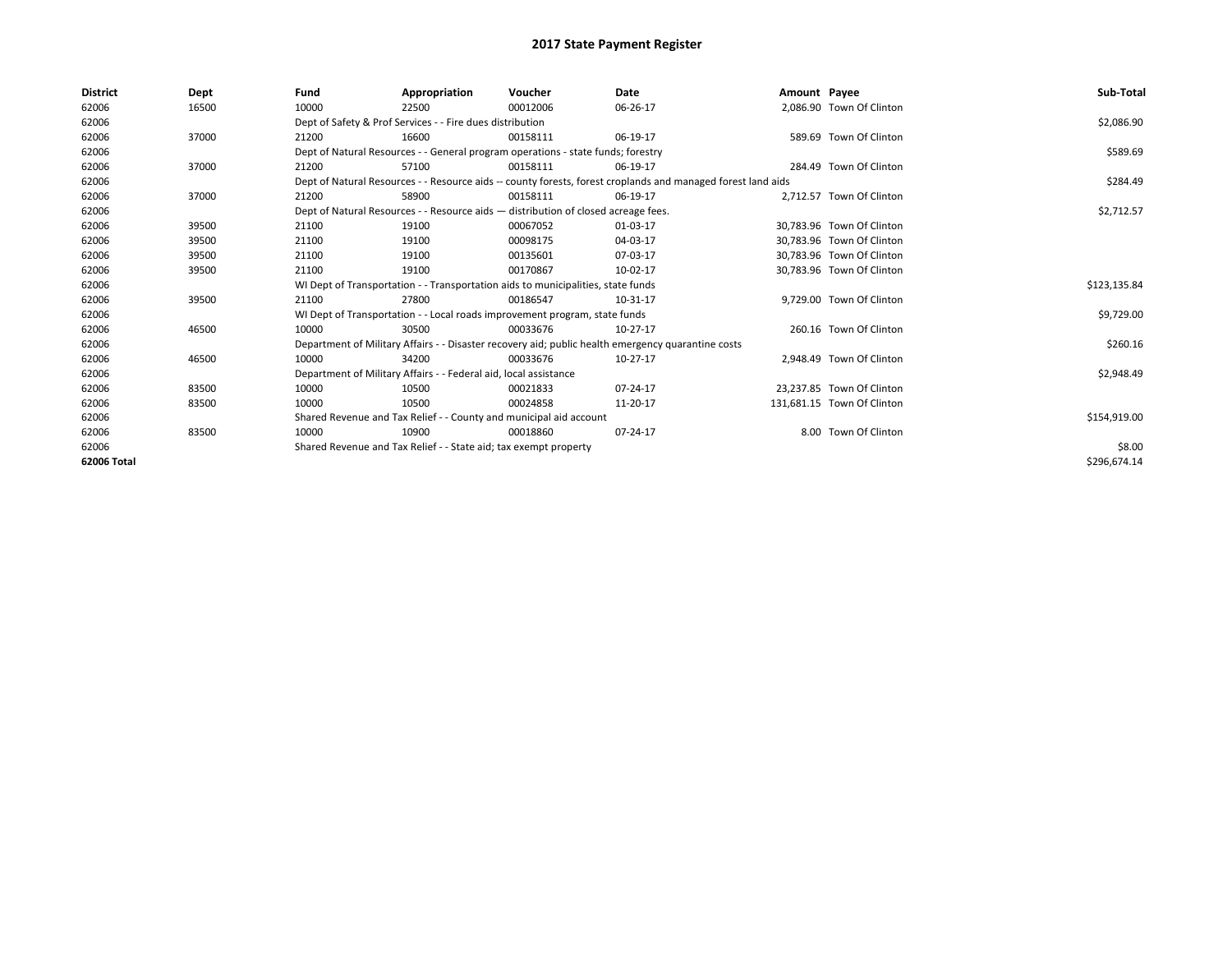| District           | Dept  | Fund  | Appropriation                                                                                                | Voucher  | Date           | Amount Payee |                        | Sub-Total    |  |  |  |
|--------------------|-------|-------|--------------------------------------------------------------------------------------------------------------|----------|----------------|--------------|------------------------|--------------|--|--|--|
| 62008              | 16500 | 10000 | 22500                                                                                                        | 00012007 | 06-26-17       |              | 2,598.34 Town Of Coon  |              |  |  |  |
| 62008              |       |       | Dept of Safety & Prof Services - - Fire dues distribution                                                    |          |                |              |                        | \$2,598.34   |  |  |  |
| 62008              | 37000 | 10000 | 50300                                                                                                        | 00126116 | 02-06-17       |              | 795.26 Town Of Coon    |              |  |  |  |
| 62008              | 37000 | 10000 | 50300                                                                                                        | 00143429 | 04-21-17       |              | 366.29 Town Of Coon    |              |  |  |  |
| 62008              |       |       | Dept of Natural Resources - - Aids in lieu of taxes - general fund                                           |          |                |              |                        | \$1,161.55   |  |  |  |
| 62008              | 37000 | 21200 | 16600                                                                                                        | 00158112 | 06-19-17       |              | 1,784.55 Town Of Coon  |              |  |  |  |
| 62008              |       |       | Dept of Natural Resources - - General program operations - state funds; forestry                             |          | \$1,784.55     |              |                        |              |  |  |  |
| 62008              | 37000 | 21200 | 57100                                                                                                        | 00158112 | 06-19-17       |              | 854.12 Town Of Coon    |              |  |  |  |
| 62008              |       |       | Dept of Natural Resources - - Resource aids -- county forests, forest croplands and managed forest land aids |          | \$854.12       |              |                        |              |  |  |  |
| 62008              | 37000 | 21200 | 58900                                                                                                        | 00158112 | 06-19-17       |              | 8,208.92 Town Of Coon  |              |  |  |  |
| 62008              |       |       | Dept of Natural Resources - - Resource aids - distribution of closed acreage fees.                           |          |                |              |                        |              |  |  |  |
| 62008              | 39500 | 21100 | 19100                                                                                                        | 00067053 | 01-03-17       |              | 31,070.22 Town Of Coon |              |  |  |  |
| 62008              | 39500 | 21100 | 19100                                                                                                        | 00098176 | 04-03-17       |              | 31,070.22 Town Of Coon |              |  |  |  |
| 62008              | 39500 | 21100 | 19100                                                                                                        | 00135602 | 07-03-17       |              | 31,070.22 Town Of Coon |              |  |  |  |
| 62008              | 39500 | 21100 | 19100                                                                                                        | 00170868 | 10-02-17       |              | 31,070.22 Town Of Coon |              |  |  |  |
| 62008              |       |       | WI Dept of Transportation - - Transportation aids to municipalities, state funds                             |          |                |              |                        | \$124,280.88 |  |  |  |
| 62008              | 83500 | 10000 | 10500                                                                                                        | 00021834 | 07-24-17       |              | 8,490.47 Town Of Coon  |              |  |  |  |
| 62008              | 83500 | 10000 | 10500                                                                                                        | 00024859 | 11-20-17       |              | 48,112.69 Town Of Coon |              |  |  |  |
| 62008              |       |       | Shared Revenue and Tax Relief - - County and municipal aid account                                           |          |                |              |                        | \$56,603.16  |  |  |  |
| 62008              | 83500 | 10000 | 10900                                                                                                        | 00018861 | $07 - 24 - 17$ |              | 17.00 Town Of Coon     |              |  |  |  |
| 62008              |       |       | Shared Revenue and Tax Relief - - State aid; tax exempt property                                             |          |                |              |                        | \$17.00      |  |  |  |
| <b>62008 Total</b> |       |       |                                                                                                              |          |                |              |                        | \$195,508.52 |  |  |  |
|                    |       |       |                                                                                                              |          |                |              |                        |              |  |  |  |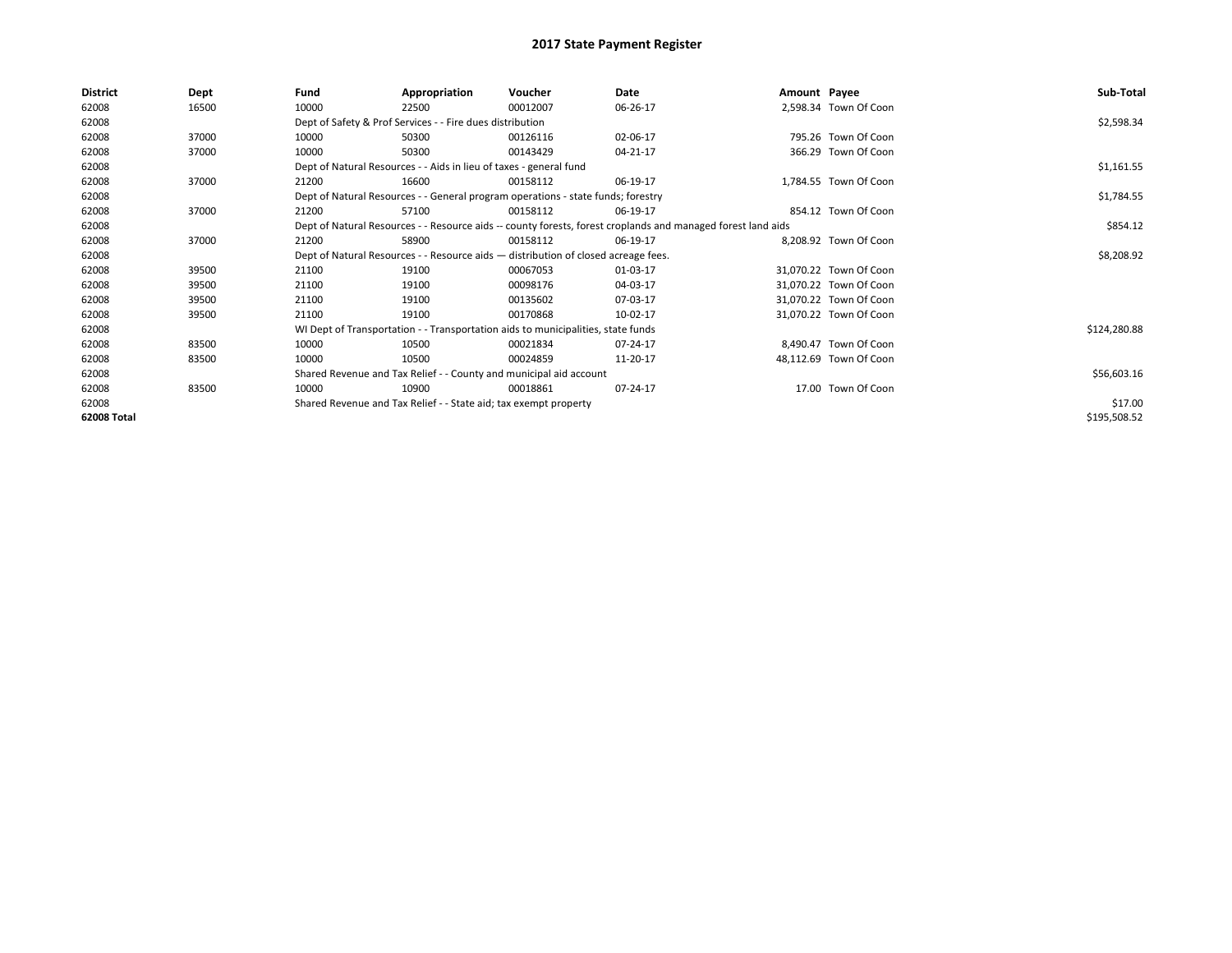| <b>District</b> | Dept  | Fund                                                                               | Appropriation                                                                                                | Voucher    | Date                                                                                               | Amount Payee |                          | Sub-Total    |  |  |
|-----------------|-------|------------------------------------------------------------------------------------|--------------------------------------------------------------------------------------------------------------|------------|----------------------------------------------------------------------------------------------------|--------------|--------------------------|--------------|--|--|
| 62010           | 37000 | 10000                                                                              | 50300                                                                                                        | 00126135   | 02-06-17                                                                                           |              | 1,739.84 Town Of Forest  |              |  |  |
| 62010           | 37000 | 10000                                                                              | 50300                                                                                                        | 00143507   | 04-21-17                                                                                           |              | 757.99 Town Of Forest    |              |  |  |
| 62010           |       |                                                                                    | Dept of Natural Resources - - Aids in lieu of taxes - general fund                                           |            |                                                                                                    |              |                          | \$2,497.83   |  |  |
| 62010           | 37000 | 21200                                                                              | 16600                                                                                                        | 00158113   | 06-19-17                                                                                           |              | 809.41 Town Of Forest    |              |  |  |
| 62010           |       |                                                                                    | Dept of Natural Resources - - General program operations - state funds; forestry                             |            |                                                                                                    |              |                          | \$809.41     |  |  |
| 62010           | 37000 | 21200                                                                              | 57100                                                                                                        | 00158113   | 06-19-17                                                                                           |              | 447.45 Town Of Forest    |              |  |  |
| 62010           |       |                                                                                    | Dept of Natural Resources - - Resource aids -- county forests, forest croplands and managed forest land aids |            |                                                                                                    |              |                          |              |  |  |
| 62010           | 37000 | 21200                                                                              | 57900                                                                                                        | 00143508   | 04-21-17                                                                                           |              | 61.04 Town Of Forest     |              |  |  |
| 62010           |       | Dept of Natural Resources - - Aids in lieu of taxes - sum sufficient               |                                                                                                              | \$61.04    |                                                                                                    |              |                          |              |  |  |
| 62010           | 37000 | 21200                                                                              | 58900                                                                                                        | 00158113   | 06-19-17                                                                                           |              | 3,723.27 Town Of Forest  |              |  |  |
| 62010           |       | Dept of Natural Resources - - Resource aids - distribution of closed acreage fees. |                                                                                                              | \$3,723.27 |                                                                                                    |              |                          |              |  |  |
| 62010           | 38500 | 21200                                                                              | 16200                                                                                                        | 00000957   | 02-02-17                                                                                           |              | 102.23 Town Of Forest    |              |  |  |
| 62010           |       | Kickapoo Reserve Mgmt Board - - Kickapoo valley reserve, aids in lieu of taxes     |                                                                                                              | \$102.23   |                                                                                                    |              |                          |              |  |  |
| 62010           | 39500 | 21100                                                                              | 19100                                                                                                        | 00067054   | 01-03-17                                                                                           |              | 20,367.95 Town Of Forest |              |  |  |
| 62010           | 39500 | 21100                                                                              | 19100                                                                                                        | 00098177   | 04-03-17                                                                                           |              | 20,367.95 Town Of Forest |              |  |  |
| 62010           | 39500 | 21100                                                                              | 19100                                                                                                        | 00135603   | 07-03-17                                                                                           |              | 20,367.95 Town Of Forest |              |  |  |
| 62010           | 39500 | 21100                                                                              | 19100                                                                                                        | 00170869   | 10-02-17                                                                                           |              | 20,367.95 Town Of Forest |              |  |  |
| 62010           |       |                                                                                    | WI Dept of Transportation - - Transportation aids to municipalities, state funds                             |            |                                                                                                    |              |                          | \$81,471.80  |  |  |
| 62010           | 39500 | 21100                                                                              | 36500                                                                                                        | 00196017   | 11-27-17                                                                                           |              | 345.24 Town Of Forest    |              |  |  |
| 62010           |       |                                                                                    | WI Dept of Transportation - - Highway system management and operations, state funds                          |            |                                                                                                    |              |                          | \$345.24     |  |  |
| 62010           | 46500 | 10000                                                                              | 30500                                                                                                        | 00034664   | 11-22-17                                                                                           |              | 1.746.09 Town Of Forest  |              |  |  |
| 62010           |       |                                                                                    |                                                                                                              |            | Department of Military Affairs - - Disaster recovery aid; public health emergency quarantine costs |              |                          | \$1,746.09   |  |  |
| 62010           | 46500 | 10000                                                                              | 34200                                                                                                        | 00034664   | 11-22-17                                                                                           |              | 10,476.54 Town Of Forest |              |  |  |
| 62010           |       |                                                                                    | Department of Military Affairs - - Federal aid, local assistance                                             |            |                                                                                                    |              |                          | \$10,476.54  |  |  |
| 62010           | 83500 | 10000                                                                              | 10500                                                                                                        | 00021835   | 07-24-17                                                                                           |              | 7,199.43 Town Of Forest  |              |  |  |
| 62010           | 83500 | 10000                                                                              | 10500                                                                                                        | 00024860   | 11-20-17                                                                                           |              | 40,796.74 Town Of Forest |              |  |  |
| 62010           |       |                                                                                    | Shared Revenue and Tax Relief - - County and municipal aid account                                           |            |                                                                                                    |              |                          | \$47,996.17  |  |  |
| 62010           | 83500 | 10000                                                                              | 10900                                                                                                        | 00018862   | 07-24-17                                                                                           |              | 4.00 Town Of Forest      |              |  |  |
| 62010           |       | Shared Revenue and Tax Relief - - State aid; tax exempt property                   |                                                                                                              | \$4.00     |                                                                                                    |              |                          |              |  |  |
| 62010           | 83500 | 10000                                                                              | 11000                                                                                                        | 00021835   | 07-24-17                                                                                           |              | 1,048.64 Town Of Forest  |              |  |  |
| 62010           | 83500 | 10000                                                                              | 11000                                                                                                        | 00024860   | 11-20-17                                                                                           |              | 6,092.22 Town Of Forest  |              |  |  |
| 62010           |       | Shared Revenue and Tax Relief - - Public utility distribution account              |                                                                                                              | \$7,140.86 |                                                                                                    |              |                          |              |  |  |
| 62010 Total     |       |                                                                                    |                                                                                                              |            |                                                                                                    |              |                          | \$156,821.93 |  |  |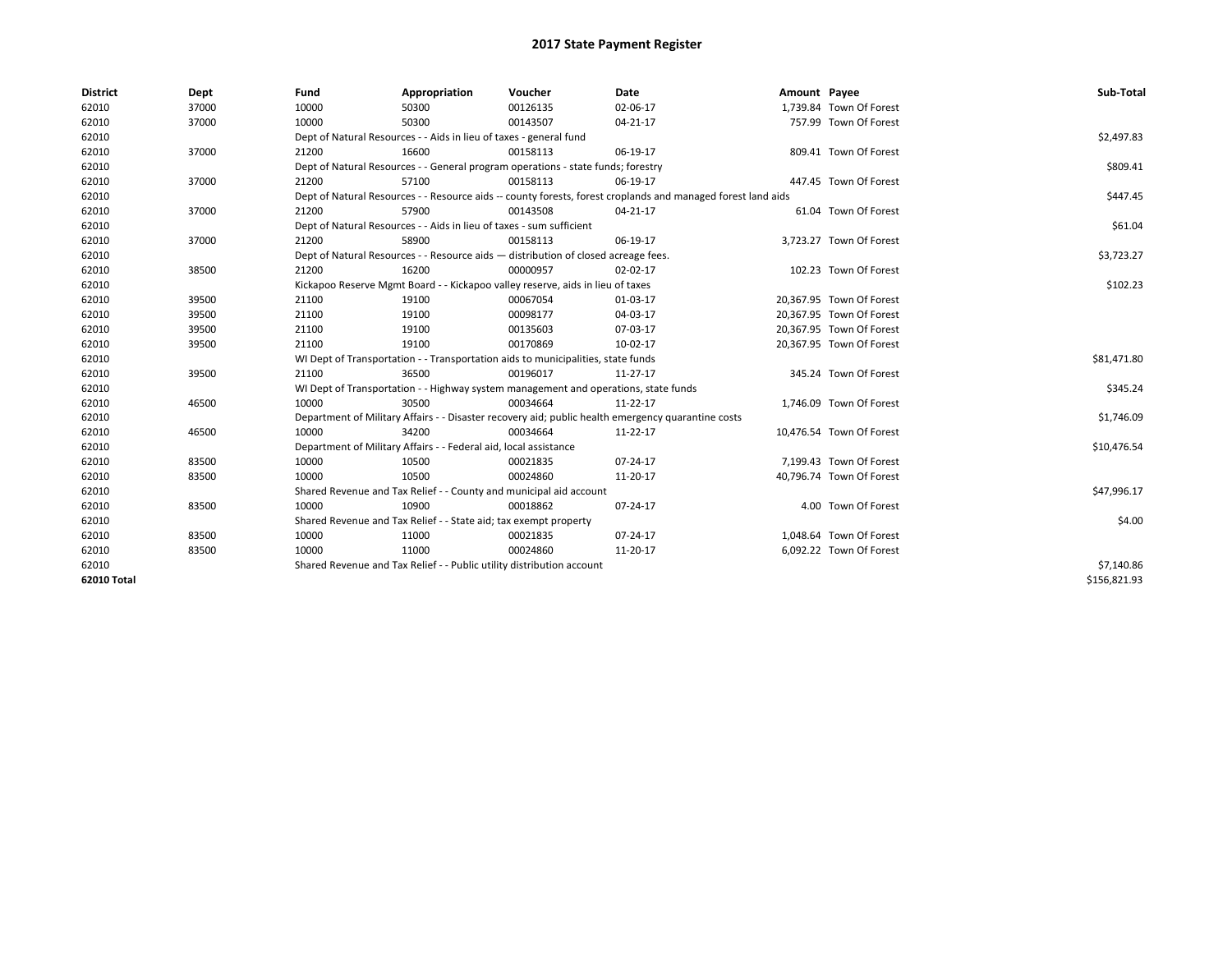| <b>District</b>    | Dept  | Fund                                                                                                         | Appropriation                                                                    | Voucher    | Date     | Amount Payee |                            | Sub-Total    |  |  |
|--------------------|-------|--------------------------------------------------------------------------------------------------------------|----------------------------------------------------------------------------------|------------|----------|--------------|----------------------------|--------------|--|--|
| 62012              | 16500 | 10000                                                                                                        | 22500                                                                            | 00012008   | 06-26-17 |              | 3,083.14 Town of Franklin  |              |  |  |
| 62012              |       |                                                                                                              | Dept of Safety & Prof Services - - Fire dues distribution                        |            |          |              |                            | \$3,083.14   |  |  |
| 62012              | 37000 | 10000                                                                                                        | 50300                                                                            | 00126137   | 02-06-17 |              | 10.025.84 Town of Franklin |              |  |  |
| 62012              | 37000 | 10000                                                                                                        | 50300                                                                            | 00143509   | 04-21-17 |              | 92.94 Town of Franklin     |              |  |  |
| 62012              |       |                                                                                                              | Dept of Natural Resources - - Aids in lieu of taxes - general fund               |            |          |              |                            | \$10,118.78  |  |  |
| 62012              | 37000 | 21200                                                                                                        | 16600                                                                            | 00158114   | 06-19-17 |              | 590.61 Town of Franklin    |              |  |  |
| 62012              |       |                                                                                                              | Dept of Natural Resources - - General program operations - state funds; forestry |            |          |              |                            |              |  |  |
| 62012              | 37000 | 21200                                                                                                        | 57100                                                                            | 00158114   | 06-19-17 |              | 292.91 Town of Franklin    |              |  |  |
| 62012              |       | Dept of Natural Resources - - Resource aids -- county forests, forest croplands and managed forest land aids |                                                                                  | \$292.91   |          |              |                            |              |  |  |
| 62012              | 37000 | 21200                                                                                                        | 58900                                                                            | 00158114   | 06-19-17 |              | 2,716.79 Town of Franklin  |              |  |  |
| 62012              |       | Dept of Natural Resources - - Resource aids - distribution of closed acreage fees.                           |                                                                                  | \$2,716.79 |          |              |                            |              |  |  |
| 62012              | 39500 | 21100                                                                                                        | 19100                                                                            | 00067055   | 01-03-17 |              | 36,244.92 Town of Franklin |              |  |  |
| 62012              | 39500 | 21100                                                                                                        | 19100                                                                            | 00098178   | 04-03-17 |              | 36,244.92 Town of Franklin |              |  |  |
| 62012              | 39500 | 21100                                                                                                        | 19100                                                                            | 00135604   | 07-03-17 |              | 36,244.92 Town of Franklin |              |  |  |
| 62012              | 39500 | 21100                                                                                                        | 19100                                                                            | 00170870   | 10-02-17 |              | 36,244.92 Town of Franklin |              |  |  |
| 62012              |       |                                                                                                              | WI Dept of Transportation - - Transportation aids to municipalities, state funds |            |          |              |                            | \$144,979.68 |  |  |
| 62012              | 83500 | 10000                                                                                                        | 10500                                                                            | 00021836   | 07-24-17 |              | 7,732.09 Town of Franklin  |              |  |  |
| 62012              | 83500 | 10000                                                                                                        | 10500                                                                            | 00024861   | 11-20-17 |              | 43,815.16 Town of Franklin |              |  |  |
| 62012              |       |                                                                                                              | Shared Revenue and Tax Relief - - County and municipal aid account               |            |          |              |                            | \$51,547.25  |  |  |
| 62012              | 83500 | 10000                                                                                                        | 10900                                                                            | 00018863   | 07-24-17 |              | 3.00 Town of Franklin      |              |  |  |
| 62012              |       |                                                                                                              | Shared Revenue and Tax Relief - - State aid; tax exempt property                 |            |          |              |                            | \$3.00       |  |  |
| 62012              | 83500 | 10000                                                                                                        | 11000                                                                            | 00021836   | 07-24-17 |              | 148.48 Town of Franklin    |              |  |  |
| 62012              | 83500 | 10000                                                                                                        | 11000                                                                            | 00024861   | 11-20-17 |              | 862.64 Town of Franklin    |              |  |  |
| 62012              |       | Shared Revenue and Tax Relief - - Public utility distribution account                                        |                                                                                  | \$1,011.12 |          |              |                            |              |  |  |
| 62012              | 83500 | 52100                                                                                                        | 36300                                                                            | 00016054   | 03-27-17 |              | 1,211.30 Town of Franklin  |              |  |  |
| 62012              |       |                                                                                                              | Shared Revenue and Tax Relief - - Lottery and gaming credit                      |            |          |              |                            | \$1,211.30   |  |  |
| <b>62012 Total</b> |       |                                                                                                              |                                                                                  |            |          |              |                            | \$215,554.58 |  |  |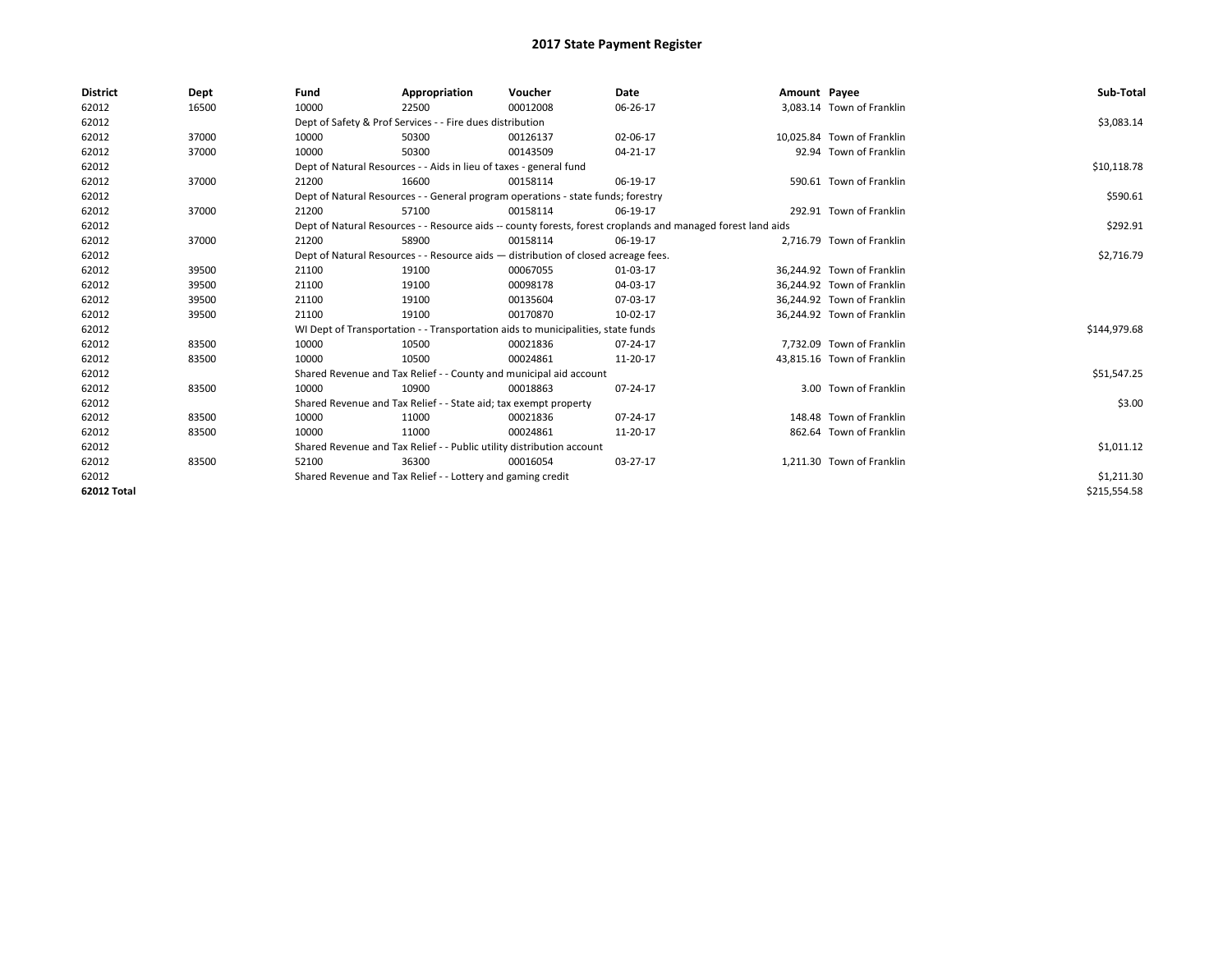| <b>District</b> | Dept  | Fund  | Appropriation                                                                      | Voucher  | Date                                                                                                         | Amount Payee |                          | Sub-Total    |  |  |
|-----------------|-------|-------|------------------------------------------------------------------------------------|----------|--------------------------------------------------------------------------------------------------------------|--------------|--------------------------|--------------|--|--|
| 62014           | 16500 | 10000 | 22500                                                                              | 00012009 | 06-26-17                                                                                                     |              | 2,128.47 Town Of Genoa   |              |  |  |
| 62014           |       |       | Dept of Safety & Prof Services - - Fire dues distribution                          |          |                                                                                                              |              |                          | \$2,128.47   |  |  |
| 62014           | 37000 | 21200 | 16600                                                                              | 00158115 | 06-19-17                                                                                                     |              | 1.346.97 Town Of Genoa   |              |  |  |
| 62014           |       |       | Dept of Natural Resources - - General program operations - state funds; forestry   |          |                                                                                                              |              |                          | \$1,346.97   |  |  |
| 62014           | 37000 | 21200 | 57100                                                                              | 00158115 | 06-19-17                                                                                                     |              | 627.08 Town Of Genoa     |              |  |  |
| 62014           |       |       |                                                                                    |          | Dept of Natural Resources - - Resource aids -- county forests, forest croplands and managed forest land aids |              |                          | \$627.08     |  |  |
| 62014           | 37000 | 21200 | 58900                                                                              | 00158115 | 06-19-17                                                                                                     |              | 6,196.05 Town Of Genoa   |              |  |  |
| 62014           |       |       | Dept of Natural Resources - - Resource aids - distribution of closed acreage fees. |          |                                                                                                              |              |                          | \$6,196.05   |  |  |
| 62014           | 39500 | 21100 | 19100                                                                              | 00067056 | 01-03-17                                                                                                     |              | 31,741.83 Town Of Genoa  |              |  |  |
| 62014           | 39500 | 21100 | 19100                                                                              | 00098179 | 04-03-17                                                                                                     |              | 31,741.83 Town Of Genoa  |              |  |  |
| 62014           | 39500 | 21100 | 19100                                                                              | 00135605 | 07-03-17                                                                                                     |              | 31,741.83 Town Of Genoa  |              |  |  |
| 62014           | 39500 | 21100 | 19100                                                                              | 00170871 | 10-02-17                                                                                                     |              | 31,741.83 Town Of Genoa  |              |  |  |
| 62014           |       |       | WI Dept of Transportation - - Transportation aids to municipalities, state funds   |          |                                                                                                              |              |                          |              |  |  |
| 62014           | 46500 | 10000 | 30500                                                                              | 00035824 | 12-20-17                                                                                                     |              | 1,669.93 Town Of Genoa   |              |  |  |
| 62014           |       |       |                                                                                    |          | Department of Military Affairs - - Disaster recovery aid; public health emergency quarantine costs           |              |                          | \$1,669.93   |  |  |
| 62014           | 46500 | 10000 | 34200                                                                              | 00035824 | 12-20-17                                                                                                     |              | 10,019.59 Town Of Genoa  |              |  |  |
| 62014           |       |       | Department of Military Affairs - - Federal aid, local assistance                   |          |                                                                                                              |              |                          | \$10,019.59  |  |  |
| 62014           | 83500 | 10000 | 10500                                                                              | 00021837 | $07 - 24 - 17$                                                                                               |              | 3.013.73 Town Of Genoa   |              |  |  |
| 62014           | 83500 | 10000 | 10500                                                                              | 00024862 | 11-20-17                                                                                                     |              | 17,077.77 Town Of Genoa  |              |  |  |
| 62014           |       |       | Shared Revenue and Tax Relief - - County and municipal aid account                 |          |                                                                                                              |              |                          | \$20,091.50  |  |  |
| 62014           | 83500 | 10000 | 11000                                                                              | 00021837 | $07 - 24 - 17$                                                                                               |              | 42,853.15 Town Of Genoa  |              |  |  |
| 62014           | 83500 | 10000 | 11000                                                                              | 00024862 | 11-20-17                                                                                                     |              | 242,934.35 Town Of Genoa |              |  |  |
| 62014           |       |       | Shared Revenue and Tax Relief - - Public utility distribution account              |          |                                                                                                              |              |                          |              |  |  |
| 62014           | 83500 | 52100 | 36300                                                                              | 00016055 | $03-27-17$                                                                                                   |              | 4,257.54 Town Of Genoa   |              |  |  |
| 62014           |       |       | Shared Revenue and Tax Relief - - Lottery and gaming credit                        |          |                                                                                                              |              |                          |              |  |  |
| 62014 Total     |       |       |                                                                                    |          |                                                                                                              |              |                          | \$459,091.95 |  |  |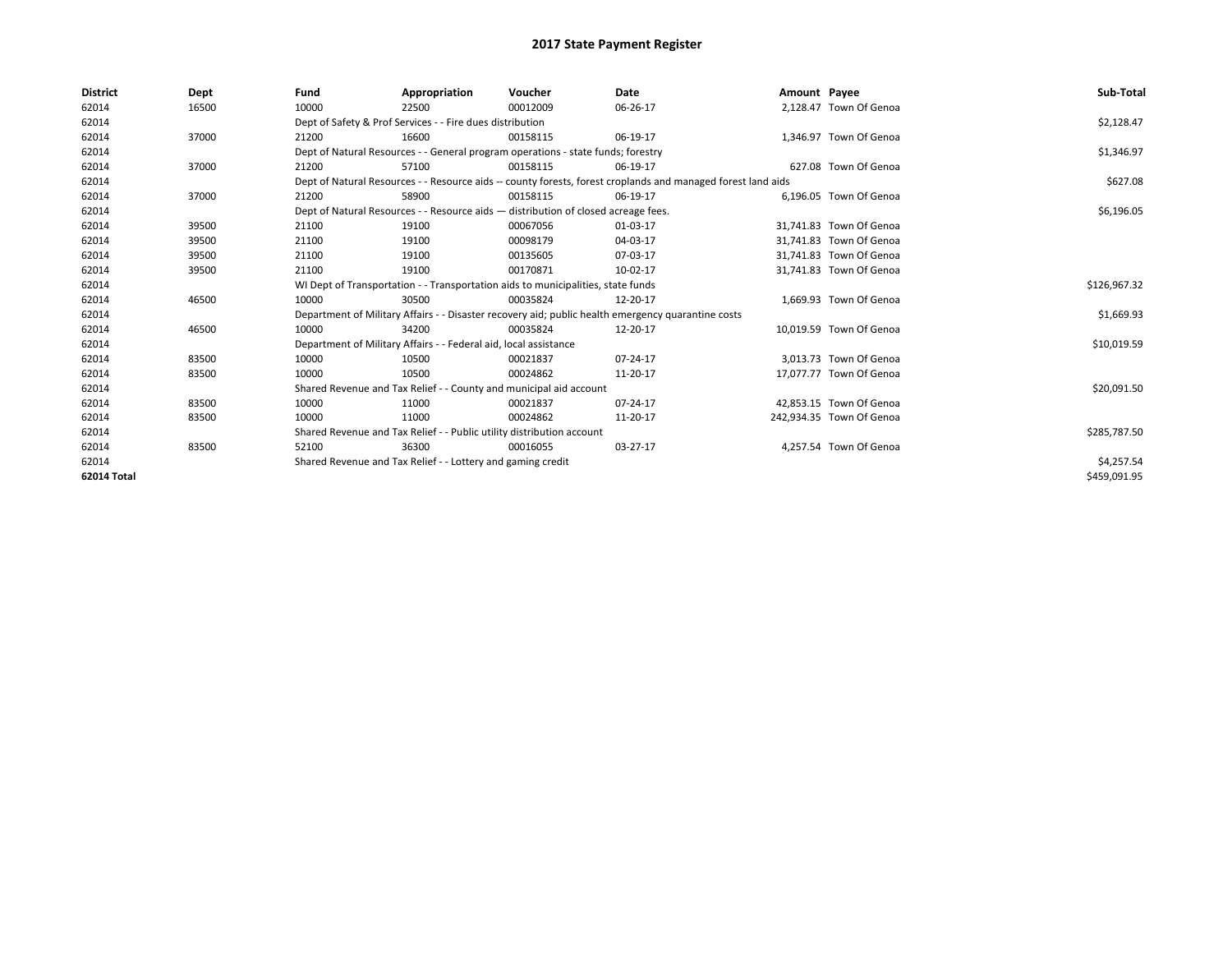| <b>District</b> | Dept  | Fund  | Appropriation                                                                      | Voucher  | Date                                                                                                         | Amount Payee |                             | Sub-Total    |  |  |  |
|-----------------|-------|-------|------------------------------------------------------------------------------------|----------|--------------------------------------------------------------------------------------------------------------|--------------|-----------------------------|--------------|--|--|--|
| 62016           | 16500 | 10000 | 22500                                                                              | 00012010 | 06-26-17                                                                                                     |              | 1.512.39 Town Of Greenwood  |              |  |  |  |
| 62016           |       |       | Dept of Safety & Prof Services - - Fire dues distribution                          |          |                                                                                                              |              |                             | \$1,512.39   |  |  |  |
| 62016           | 37000 | 21200 | 16600                                                                              | 00158116 | 06-19-17                                                                                                     |              | 1.508.57 Town Of Greenwood  |              |  |  |  |
| 62016           |       |       | Dept of Natural Resources - - General program operations - state funds; forestry   |          |                                                                                                              |              |                             | \$1,508.57   |  |  |  |
| 62016           | 37000 | 21200 | 57100                                                                              | 00158116 | 06-19-17                                                                                                     |              | 705.78 Town Of Greenwood    |              |  |  |  |
| 62016           |       |       |                                                                                    |          | Dept of Natural Resources - - Resource aids -- county forests, forest croplands and managed forest land aids |              |                             | \$705.78     |  |  |  |
| 62016           | 37000 | 21200 | 58900                                                                              | 00158116 | 06-19-17                                                                                                     |              | 6,939.40 Town Of Greenwood  |              |  |  |  |
| 62016           |       |       | Dept of Natural Resources - - Resource aids - distribution of closed acreage fees. |          |                                                                                                              |              |                             | \$6,939.40   |  |  |  |
| 62016           | 39500 | 21100 | 19100                                                                              | 00067057 | 01-03-17                                                                                                     |              | 20.781.37 Town Of Greenwood |              |  |  |  |
| 62016           | 39500 | 21100 | 19100                                                                              | 00098180 | 04-03-17                                                                                                     |              | 20.781.37 Town Of Greenwood |              |  |  |  |
| 62016           | 39500 | 21100 | 19100                                                                              | 00135606 | 07-03-17                                                                                                     |              | 20,781.37 Town Of Greenwood |              |  |  |  |
| 62016           | 39500 | 21100 | 19100                                                                              | 00170872 | 10-02-17                                                                                                     |              | 20,781.39 Town Of Greenwood |              |  |  |  |
| 62016           |       |       | WI Dept of Transportation - - Transportation aids to municipalities, state funds   |          |                                                                                                              |              |                             |              |  |  |  |
| 62016           | 46500 | 10000 | 30500                                                                              | 00033672 | 10-27-17                                                                                                     |              | 3.327.45 Town Of Greenwood  |              |  |  |  |
| 62016           |       |       |                                                                                    |          | Department of Military Affairs - - Disaster recovery aid; public health emergency quarantine costs           |              |                             | \$3,327.45   |  |  |  |
| 62016           | 46500 | 10000 | 34200                                                                              | 00033672 | 10-27-17                                                                                                     |              | 19.964.69 Town Of Greenwood |              |  |  |  |
| 62016           |       |       | Department of Military Affairs - - Federal aid, local assistance                   |          |                                                                                                              |              |                             | \$19,964.69  |  |  |  |
| 62016           | 83500 | 10000 | 10500                                                                              | 00021838 | 07-24-17                                                                                                     |              | 5.287.45 Town Of Greenwood  |              |  |  |  |
| 62016           | 83500 | 10000 | 10500                                                                              | 00024863 | 11-20-17                                                                                                     |              | 29.962.24 Town Of Greenwood |              |  |  |  |
| 62016           |       |       | Shared Revenue and Tax Relief - - County and municipal aid account                 |          |                                                                                                              |              |                             | \$35,249.69  |  |  |  |
| 62016           | 83500 | 10000 | 10900                                                                              | 00018864 | 07-24-17                                                                                                     |              | 2.00 Town Of Greenwood      |              |  |  |  |
| 62016           |       |       | Shared Revenue and Tax Relief - - State aid; tax exempt property                   |          |                                                                                                              |              |                             | \$2.00       |  |  |  |
| 62016           | 83500 | 10000 | 11000                                                                              | 00021838 | 07-24-17                                                                                                     |              | 56.05 Town Of Greenwood     |              |  |  |  |
| 62016           | 83500 | 10000 | 11000                                                                              | 00024863 | 11-20-17                                                                                                     |              | 325.58 Town Of Greenwood    |              |  |  |  |
| 62016           |       |       | Shared Revenue and Tax Relief - - Public utility distribution account              |          | \$381.63                                                                                                     |              |                             |              |  |  |  |
| 62016 Total     |       |       |                                                                                    |          |                                                                                                              |              |                             | \$152,717.10 |  |  |  |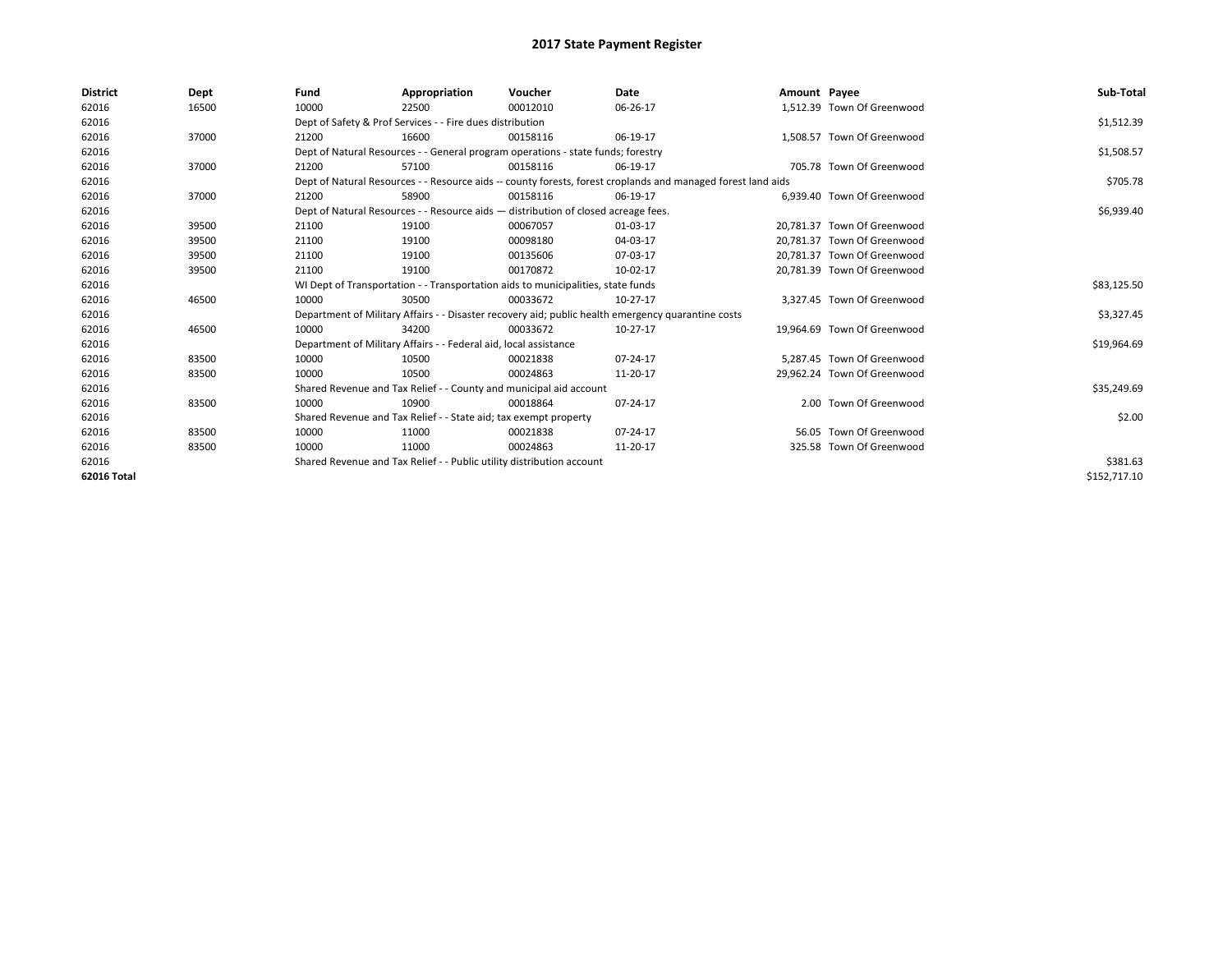| District    | Dept  | Fund                                                                               | Appropriation                                                                                                | Voucher    | Date     | Amount Payee |                           | Sub-Total    |
|-------------|-------|------------------------------------------------------------------------------------|--------------------------------------------------------------------------------------------------------------|------------|----------|--------------|---------------------------|--------------|
| 62018       | 16500 | 10000                                                                              | 22500                                                                                                        | 00012011   | 06-26-17 |              | 3,044.77 Town Of Hamburg  |              |
| 62018       |       |                                                                                    | Dept of Safety & Prof Services - - Fire dues distribution                                                    |            |          |              |                           | \$3,044.77   |
| 62018       | 37000 | 10000                                                                              | 50300                                                                                                        | 00126143   | 02-06-17 |              | 732.93 Town Of Hamburg    |              |
| 62018       |       |                                                                                    | Dept of Natural Resources - - Aids in lieu of taxes - general fund                                           |            |          |              |                           | \$732.93     |
| 62018       | 37000 | 21200                                                                              | 16600                                                                                                        | 00158117   | 06-19-17 |              | 1,954.43 Town Of Hamburg  |              |
| 62018       |       |                                                                                    | Dept of Natural Resources - - General program operations - state funds; forestry                             |            |          |              |                           | \$1,954.43   |
| 62018       | 37000 | 21200                                                                              | 57100                                                                                                        | 00158117   | 06-19-17 |              | 924.91 Town Of Hamburg    |              |
| 62018       |       |                                                                                    | Dept of Natural Resources - - Resource aids -- county forests, forest croplands and managed forest land aids |            | \$924.91 |              |                           |              |
| 62018       | 37000 | 21200                                                                              | 58900                                                                                                        | 00158117   | 06-19-17 |              | 8,990.36 Town Of Hamburg  |              |
| 62018       |       | Dept of Natural Resources - - Resource aids - distribution of closed acreage fees. |                                                                                                              | \$8,990.36 |          |              |                           |              |
| 62018       | 39500 | 21100                                                                              | 19100                                                                                                        | 00067058   | 01-03-17 |              | 23,732.05 Town Of Hamburg |              |
| 62018       | 39500 | 21100                                                                              | 19100                                                                                                        | 00098181   | 04-03-17 |              | 23,732.05 Town Of Hamburg |              |
| 62018       | 39500 | 21100                                                                              | 19100                                                                                                        | 00135607   | 07-03-17 |              | 23,732.05 Town Of Hamburg |              |
| 62018       | 39500 | 21100                                                                              | 19100                                                                                                        | 00170873   | 10-02-17 |              | 23,732.07 Town Of Hamburg |              |
| 62018       |       |                                                                                    | WI Dept of Transportation - - Transportation aids to municipalities, state funds                             |            |          |              |                           | \$94,928.22  |
| 62018       | 83500 | 10000                                                                              | 10500                                                                                                        | 00021839   | 07-24-17 |              | 6,583.29 Town Of Hamburg  |              |
| 62018       | 83500 | 10000                                                                              | 10500                                                                                                        | 00024864   | 11-20-17 |              | 37,323.59 Town Of Hamburg |              |
| 62018       |       |                                                                                    | Shared Revenue and Tax Relief - - County and municipal aid account                                           |            |          |              |                           | \$43,906.88  |
| 62018       | 83500 | 10000                                                                              | 10900                                                                                                        | 00018865   | 07-24-17 |              | 2.00 Town Of Hamburg      |              |
| 62018       |       |                                                                                    | Shared Revenue and Tax Relief - - State aid; tax exempt property                                             |            |          |              |                           | \$2.00       |
| 62018       | 83500 | 10000                                                                              | 11000                                                                                                        | 00021839   | 07-24-17 |              | 85.47 Town Of Hamburg     |              |
| 62018       | 83500 | 10000                                                                              | 11000                                                                                                        | 00024864   | 11-20-17 |              | 485.66 Town Of Hamburg    |              |
| 62018       |       | Shared Revenue and Tax Relief - - Public utility distribution account              |                                                                                                              | \$571.13   |          |              |                           |              |
| 62018 Total |       |                                                                                    |                                                                                                              |            |          |              |                           | \$155,055.63 |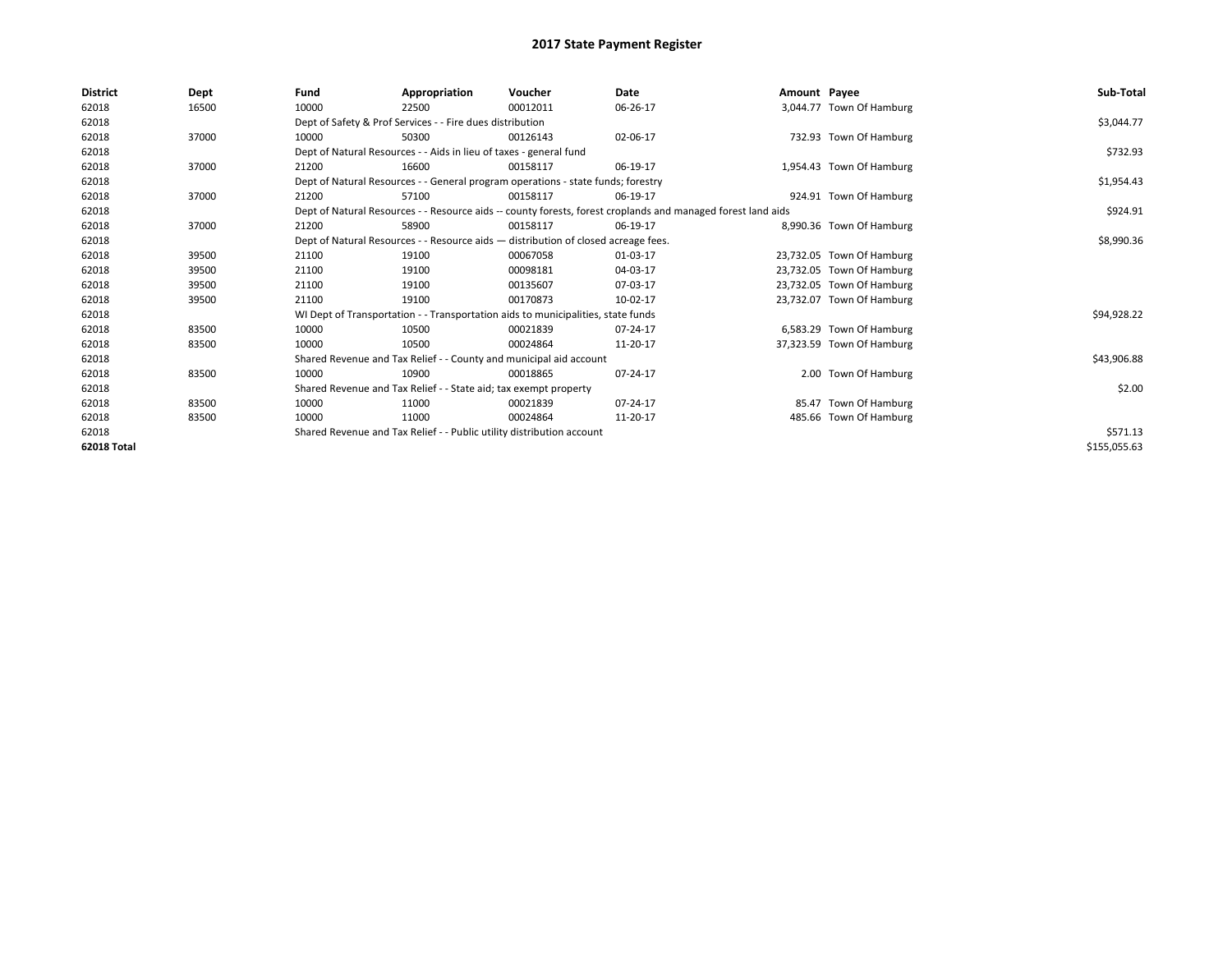| District    | Dept  | Fund  | Appropriation                                                                                                | Voucher  | Date       | Amount Payee |                           | Sub-Total    |
|-------------|-------|-------|--------------------------------------------------------------------------------------------------------------|----------|------------|--------------|---------------------------|--------------|
| 62020       | 16500 | 10000 | 22500                                                                                                        | 00012012 | 06-26-17   |              | 2,190.87 Town Of Harmony  |              |
| 62020       |       |       | Dept of Safety & Prof Services - - Fire dues distribution                                                    |          |            |              |                           | \$2,190.87   |
| 62020       | 37000 | 10000 | 50300                                                                                                        | 00126144 | 02-06-17   |              | 1,630.27 Town Of Harmony  |              |
| 62020       | 37000 | 10000 | 50300                                                                                                        | 00126145 | 02-06-17   |              | 3,371.41 Town Of Harmony  |              |
| 62020       | 37000 | 10000 | 50300                                                                                                        | 00143536 | 04-21-17   |              | 20.01 Town Of Harmony     |              |
| 62020       |       |       | Dept of Natural Resources - - Aids in lieu of taxes - general fund                                           |          |            |              |                           | \$5,021.69   |
| 62020       | 37000 | 21200 | 16600                                                                                                        | 00158118 | 06-19-17   |              | 2,865.13 Town Of Harmony  |              |
| 62020       |       |       | Dept of Natural Resources - - General program operations - state funds; forestry                             |          | \$2,865.13 |              |                           |              |
| 62020       | 37000 | 21200 | 57100                                                                                                        | 00158118 | 06-19-17   |              | 1,409.54 Town Of Harmony  |              |
| 62020       |       |       | Dept of Natural Resources - - Resource aids -- county forests, forest croplands and managed forest land aids |          | \$1,409.54 |              |                           |              |
| 62020       | 37000 | 21200 | 58900                                                                                                        | 00158118 | 06-19-17   |              | 13,179.59 Town Of Harmony |              |
| 62020       |       |       | Dept of Natural Resources - - Resource aids - distribution of closed acreage fees.                           |          |            |              |                           | \$13,179.59  |
| 62020       | 39500 | 21100 | 19100                                                                                                        | 00067059 | 01-03-17   |              | 28,774.63 Town Of Harmony |              |
| 62020       | 39500 | 21100 | 19100                                                                                                        | 00098182 | 04-03-17   |              | 28,774.63 Town Of Harmony |              |
| 62020       | 39500 | 21100 | 19100                                                                                                        | 00135608 | 07-03-17   |              | 28,774.63 Town Of Harmony |              |
| 62020       | 39500 | 21100 | 19100                                                                                                        | 00170874 | 10-02-17   |              | 28,774.65 Town Of Harmony |              |
| 62020       |       |       | WI Dept of Transportation - - Transportation aids to municipalities, state funds                             |          |            |              |                           | \$115,098.54 |
| 62020       | 83500 | 10000 | 10500                                                                                                        | 00021840 | 07-24-17   |              | 4,823.11 Town Of Harmony  |              |
| 62020       | 83500 | 10000 | 10500                                                                                                        | 00024865 | 11-20-17   |              | 27,330.98 Town Of Harmony |              |
| 62020       |       |       | Shared Revenue and Tax Relief - - County and municipal aid account                                           |          |            |              |                           | \$32,154.09  |
| 62020       | 83500 | 10000 | 10900                                                                                                        | 00018866 | 07-24-17   |              | 38.00 Town Of Harmony     |              |
| 62020       |       |       | Shared Revenue and Tax Relief - - State aid; tax exempt property                                             |          |            |              |                           | \$38.00      |
| 62020 Total |       |       |                                                                                                              |          |            |              |                           | \$171,957.45 |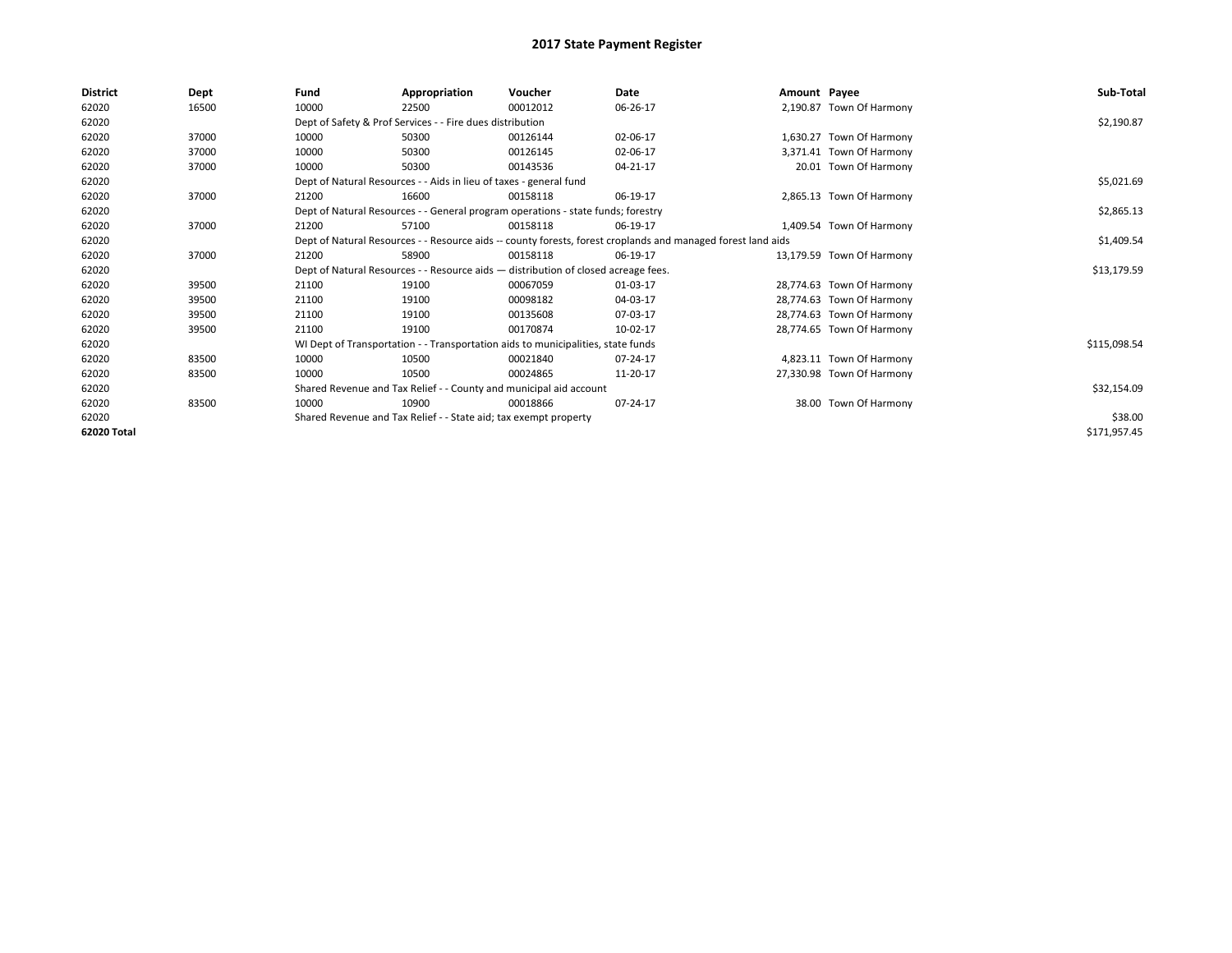| <b>District</b> | Dept  | Fund                                                                             | Appropriation                                                                                                | Voucher    | Date     | Amount Payee |                             | Sub-Total    |
|-----------------|-------|----------------------------------------------------------------------------------|--------------------------------------------------------------------------------------------------------------|------------|----------|--------------|-----------------------------|--------------|
| 62022           | 16500 | 10000                                                                            | 22500                                                                                                        | 00012013   | 06-26-17 |              | 2,248.50 Town Of Hillsboro  |              |
| 62022           |       |                                                                                  | Dept of Safety & Prof Services - - Fire dues distribution                                                    |            |          |              |                             | \$2,248.50   |
| 62022           | 37000 | 10000                                                                            | 50300                                                                                                        | 00143541   | 04-21-17 |              | 14.11 Town Of Hillsboro     |              |
| 62022           |       |                                                                                  | Dept of Natural Resources - - Aids in lieu of taxes - general fund                                           |            |          |              |                             | \$14.11      |
| 62022           | 37000 | 21200                                                                            | 16600                                                                                                        | 00158119   | 06-19-17 |              | 750.66 Town Of Hillsboro    |              |
| 62022           |       | Dept of Natural Resources - - General program operations - state funds; forestry |                                                                                                              | \$750.66   |          |              |                             |              |
| 62022           | 37000 | 21200                                                                            | 57100                                                                                                        | 00158119   | 06-19-17 |              | 373.56 Town Of Hillsboro    |              |
| 62022           |       |                                                                                  | Dept of Natural Resources - - Resource aids -- county forests, forest croplands and managed forest land aids |            | \$373.56 |              |                             |              |
| 62022           | 37000 | 21200                                                                            | 58900                                                                                                        | 00158119   | 06-19-17 |              | 3,453.02 Town Of Hillsboro  |              |
| 62022           |       |                                                                                  | Dept of Natural Resources - - Resource aids - distribution of closed acreage fees.                           |            |          |              |                             | \$3,453.02   |
| 62022           | 39500 | 21100                                                                            | 19100                                                                                                        | 00067060   | 01-03-17 |              | 22.966.86 Town Of Hillsboro |              |
| 62022           | 39500 | 21100                                                                            | 19100                                                                                                        | 00098183   | 04-03-17 |              | 22.966.86 Town Of Hillsboro |              |
| 62022           | 39500 | 21100                                                                            | 19100                                                                                                        | 00135609   | 07-03-17 |              | 22,966.86 Town Of Hillsboro |              |
| 62022           | 39500 | 21100                                                                            | 19100                                                                                                        | 00170875   | 10-02-17 |              | 22,966.86 Town Of Hillsboro |              |
| 62022           |       |                                                                                  | WI Dept of Transportation - - Transportation aids to municipalities, state funds                             |            |          |              |                             | \$91,867.44  |
| 62022           | 83500 | 10000                                                                            | 10500                                                                                                        | 00021841   | 07-24-17 |              | 8.475.78 Town Of Hillsboro  |              |
| 62022           | 83500 | 10000                                                                            | 10500                                                                                                        | 00024866   | 11-20-17 |              | 48,029.43 Town Of Hillsboro |              |
| 62022           |       |                                                                                  | Shared Revenue and Tax Relief - - County and municipal aid account                                           |            |          |              |                             | \$56,505.21  |
| 62022           | 83500 | 10000                                                                            | 10900                                                                                                        | 00018867   | 07-24-17 |              | 513.00 Town Of Hillsboro    |              |
| 62022           |       |                                                                                  | Shared Revenue and Tax Relief - - State aid; tax exempt property                                             |            |          |              |                             | \$513.00     |
| 62022           | 83500 | 10000                                                                            | 11000                                                                                                        | 00021841   | 07-24-17 |              | 154.93 Town Of Hillsboro    |              |
| 62022           | 83500 | 10000                                                                            | 11000                                                                                                        | 00024866   | 11-20-17 |              | 796.66 Town Of Hillsboro    |              |
| 62022           |       | Shared Revenue and Tax Relief - - Public utility distribution account            |                                                                                                              | \$951.59   |          |              |                             |              |
| 62022           | 83500 | 52100                                                                            | 36300                                                                                                        | 00016056   | 03-27-17 |              | 1,195.92 Town Of Hillsboro  |              |
| 62022           |       | Shared Revenue and Tax Relief - - Lottery and gaming credit                      |                                                                                                              | \$1,195.92 |          |              |                             |              |
| 62022 Total     |       |                                                                                  |                                                                                                              |            |          |              |                             | \$157,873.01 |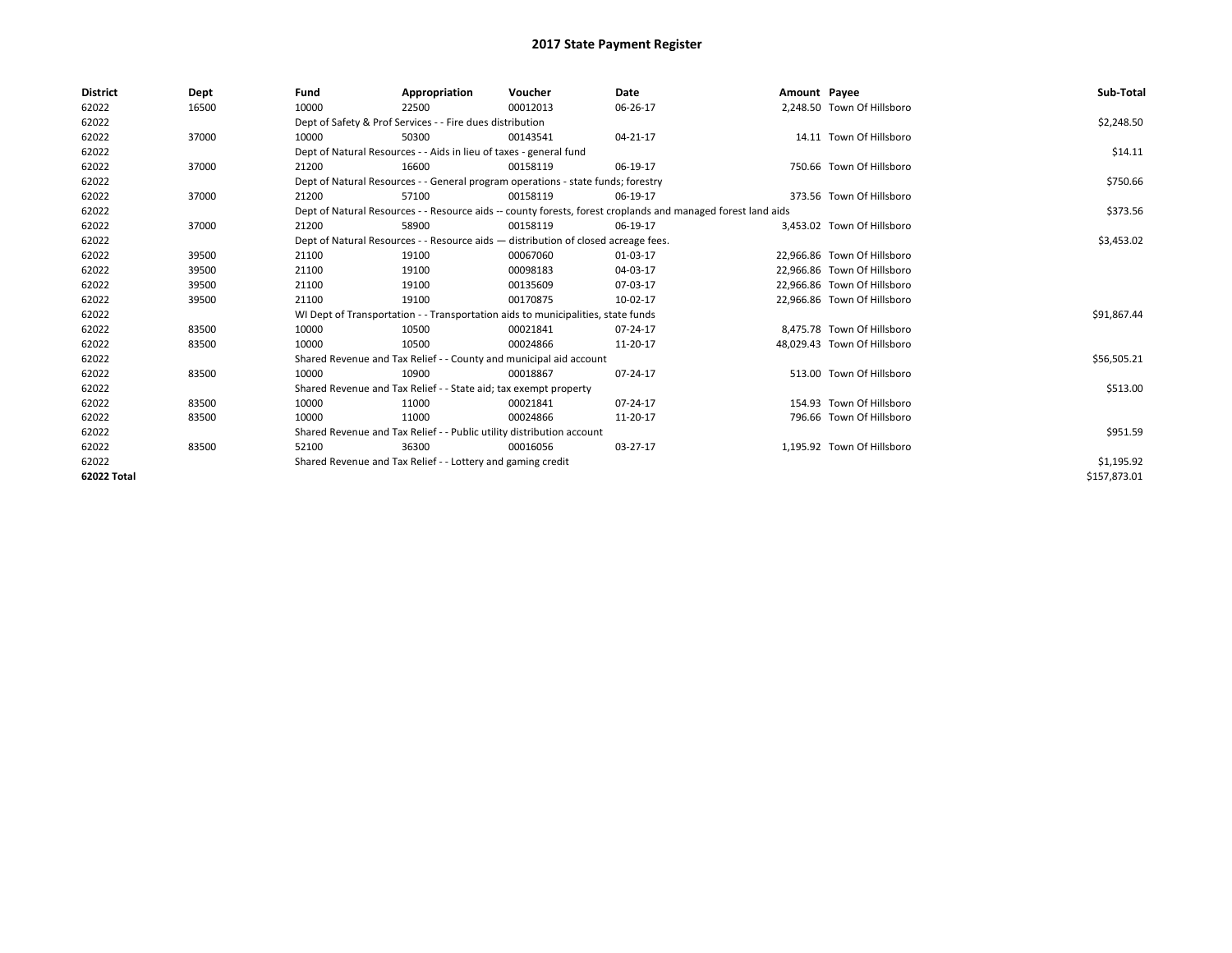| <b>District</b> | Dept  | Fund                                                                                                         | Appropriation                                                                    | Voucher      | <b>Date</b>                                                                                        | Amount Payee |                             | Sub-Total    |  |
|-----------------|-------|--------------------------------------------------------------------------------------------------------------|----------------------------------------------------------------------------------|--------------|----------------------------------------------------------------------------------------------------|--------------|-----------------------------|--------------|--|
| 62024           | 16500 | 10000                                                                                                        | 22500                                                                            | 00012014     | 06-26-17                                                                                           |              | 3,391.26 Town Of Jefferson  |              |  |
| 62024           |       |                                                                                                              | Dept of Safety & Prof Services - - Fire dues distribution                        |              |                                                                                                    |              |                             | \$3,391.26   |  |
| 62024           | 37000 | 21200                                                                                                        | 16600                                                                            | 00158120     | 06-19-17                                                                                           |              | 1.222.00 Town Of Jefferson  |              |  |
| 62024           |       |                                                                                                              | Dept of Natural Resources - - General program operations - state funds; forestry |              |                                                                                                    |              |                             |              |  |
| 62024           | 37000 | 21200                                                                                                        | 57100                                                                            | 00158120     | 06-19-17                                                                                           |              | 827.15 Town Of Jefferson    |              |  |
| 62024           |       | Dept of Natural Resources - - Resource aids -- county forests, forest croplands and managed forest land aids |                                                                                  | \$827.15     |                                                                                                    |              |                             |              |  |
| 62024           | 37000 | 21200                                                                                                        | 58900                                                                            | 00158120     | 06-19-17                                                                                           |              | 5,621.19 Town Of Jefferson  |              |  |
| 62024           |       | Dept of Natural Resources - - Resource aids - distribution of closed acreage fees.                           |                                                                                  | \$5,621.19   |                                                                                                    |              |                             |              |  |
| 62024           | 39500 | 21100                                                                                                        | 19100                                                                            | 00067061     | 01-03-17                                                                                           |              | 39.718.57 Town Of Jefferson |              |  |
| 62024           | 39500 | 21100                                                                                                        | 19100                                                                            | 00098184     | 04-03-17                                                                                           |              | 39.718.57 Town Of Jefferson |              |  |
| 62024           | 39500 | 21100                                                                                                        | 19100                                                                            | 00135610     | 07-03-17                                                                                           |              | 39.718.57 Town Of Jefferson |              |  |
| 62024           | 39500 | 21100                                                                                                        | 19100                                                                            | 00170876     | 10-02-17                                                                                           |              | 39.718.59 Town Of Jefferson |              |  |
| 62024           |       | WI Dept of Transportation - - Transportation aids to municipalities, state funds                             |                                                                                  | \$158,874.30 |                                                                                                    |              |                             |              |  |
| 62024           | 46500 | 10000                                                                                                        | 30500                                                                            | 00033673     | 10-27-17                                                                                           |              | 6,279.16 Town Of Jefferson  |              |  |
| 62024           |       |                                                                                                              |                                                                                  |              | Department of Military Affairs - - Disaster recovery aid; public health emergency quarantine costs |              |                             | \$6,279.16   |  |
| 62024           | 46500 | 10000                                                                                                        | 34200                                                                            | 00033673     | 10-27-17                                                                                           |              | 37.674.96 Town Of Jefferson |              |  |
| 62024           |       |                                                                                                              | Department of Military Affairs - - Federal aid, local assistance                 |              |                                                                                                    |              |                             | \$37,674.96  |  |
| 62024           | 83500 | 10000                                                                                                        | 10500                                                                            | 00021842     | 07-24-17                                                                                           |              | 5.522.69 Town Of Jefferson  |              |  |
| 62024           | 83500 | 10000                                                                                                        | 10500                                                                            | 00024867     | 11-20-17                                                                                           |              | 31,295.23 Town Of Jefferson |              |  |
| 62024           |       |                                                                                                              | Shared Revenue and Tax Relief - - County and municipal aid account               |              |                                                                                                    |              |                             | \$36,817.92  |  |
| 62024           | 83500 | 10000                                                                                                        | 10900                                                                            | 00018868     | 07-24-17                                                                                           |              | 13.00 Town Of Jefferson     |              |  |
| 62024           |       |                                                                                                              | Shared Revenue and Tax Relief - - State aid; tax exempt property                 |              |                                                                                                    |              |                             | \$13.00      |  |
| 62024           | 83500 | 10000                                                                                                        | 11000                                                                            | 00021842     | 07-24-17                                                                                           |              | 217.97 Town Of Jefferson    |              |  |
| 62024           | 83500 | 10000                                                                                                        | 11000                                                                            | 00024867     | 11-20-17                                                                                           |              | 1,264.30 Town Of Jefferson  |              |  |
| 62024           |       | Shared Revenue and Tax Relief - - Public utility distribution account                                        |                                                                                  | \$1,482.27   |                                                                                                    |              |                             |              |  |
| 62024 Total     |       |                                                                                                              |                                                                                  |              |                                                                                                    |              |                             | \$252,203.21 |  |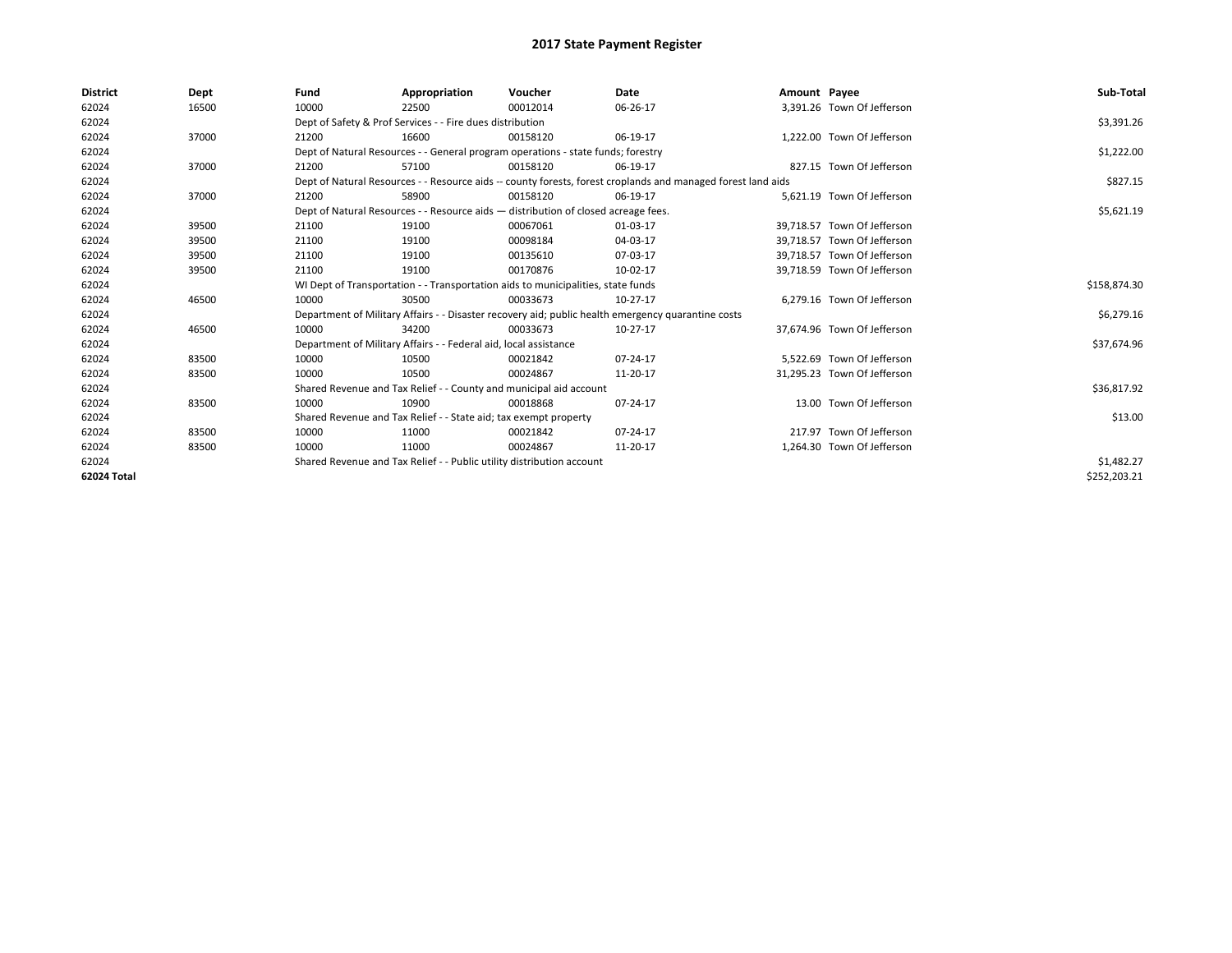| <b>District</b> | Dept  | Fund  | Appropriation                                                                                                | Voucher                                                                            | Date                                                                                               | Amount Payee |                            | Sub-Total    |
|-----------------|-------|-------|--------------------------------------------------------------------------------------------------------------|------------------------------------------------------------------------------------|----------------------------------------------------------------------------------------------------|--------------|----------------------------|--------------|
| 62026           | 16500 | 10000 | 22500                                                                                                        | 00012015                                                                           | 06-26-17                                                                                           |              | 1,491.89 Town Of Kickapoo  |              |
| 62026           |       |       | Dept of Safety & Prof Services - - Fire dues distribution                                                    |                                                                                    |                                                                                                    |              |                            | \$1,491.89   |
| 62026           | 37000 | 10000 | 50300                                                                                                        | 00126150                                                                           | 02-06-17                                                                                           |              | 742.65 Town Of Kickapoo    |              |
| 62026           |       |       | Dept of Natural Resources - - Aids in lieu of taxes - general fund                                           |                                                                                    |                                                                                                    |              |                            | \$742.65     |
| 62026           | 37000 | 21200 | 16600                                                                                                        | 00158121                                                                           | 06-19-17                                                                                           |              | 2,046.07 Town Of Kickapoo  |              |
| 62026           |       |       |                                                                                                              | Dept of Natural Resources - - General program operations - state funds; forestry   |                                                                                                    |              |                            | \$2,046.07   |
| 62026           | 37000 | 21200 | 57100                                                                                                        | 00158121                                                                           | 06-19-17                                                                                           |              | 958.85 Town Of Kickapoo    |              |
| 62026           |       |       | Dept of Natural Resources - - Resource aids -- county forests, forest croplands and managed forest land aids |                                                                                    | \$958.85                                                                                           |              |                            |              |
| 62026           | 37000 | 21200 | 58900                                                                                                        | 00158121                                                                           | 06-19-17                                                                                           |              | 9,411.93 Town Of Kickapoo  |              |
| 62026           |       |       |                                                                                                              | Dept of Natural Resources - - Resource aids - distribution of closed acreage fees. |                                                                                                    |              |                            | \$9,411.93   |
| 62026           | 39500 | 21100 | 19100                                                                                                        | 00067062                                                                           | 01-03-17                                                                                           |              | 28,796.65 Town Of Kickapoo |              |
| 62026           | 39500 | 21100 | 19100                                                                                                        | 00098185                                                                           | 04-03-17                                                                                           |              | 28,796.65 Town Of Kickapoo |              |
| 62026           | 39500 | 21100 | 19100                                                                                                        | 00135611                                                                           | 07-03-17                                                                                           |              | 28,796.65 Town Of Kickapoo |              |
| 62026           | 39500 | 21100 | 19100                                                                                                        | 00170877                                                                           | 10-02-17                                                                                           |              | 28,796.67 Town Of Kickapoo |              |
| 62026           |       |       |                                                                                                              | WI Dept of Transportation - - Transportation aids to municipalities, state funds   |                                                                                                    |              |                            | \$115,186.62 |
| 62026           | 46500 | 10000 | 30500                                                                                                        | 00033674                                                                           | 10-27-17                                                                                           |              | 392.64 Town Of Kickapoo    |              |
| 62026           |       |       |                                                                                                              |                                                                                    | Department of Military Affairs - - Disaster recovery aid; public health emergency quarantine costs |              |                            | \$392.64     |
| 62026           | 46500 | 10000 | 34200                                                                                                        | 00033674                                                                           | 10-27-17                                                                                           |              | 4,449.92 Town Of Kickapoo  |              |
| 62026           |       |       | Department of Military Affairs - - Federal aid, local assistance                                             |                                                                                    |                                                                                                    |              |                            | \$4,449.92   |
| 62026           | 83500 | 10000 | 10500                                                                                                        | 00021843                                                                           | 07-24-17                                                                                           |              | 4,263.92 Town Of Kickapoo  |              |
| 62026           | 83500 | 10000 | 10500                                                                                                        | 00024868                                                                           | 11-20-17                                                                                           |              | 24,162.23 Town Of Kickapoo |              |
| 62026           |       |       | Shared Revenue and Tax Relief - - County and municipal aid account                                           |                                                                                    |                                                                                                    |              |                            | \$28,426.15  |
| 62026           | 83500 | 10000 | 10900                                                                                                        | 00018869                                                                           | 07-24-17                                                                                           |              | 1.00 Town Of Kickapoo      |              |
| 62026           |       |       | Shared Revenue and Tax Relief - - State aid; tax exempt property                                             |                                                                                    | \$1.00                                                                                             |              |                            |              |
| 62026 Total     |       |       |                                                                                                              |                                                                                    |                                                                                                    |              |                            | \$163,107.72 |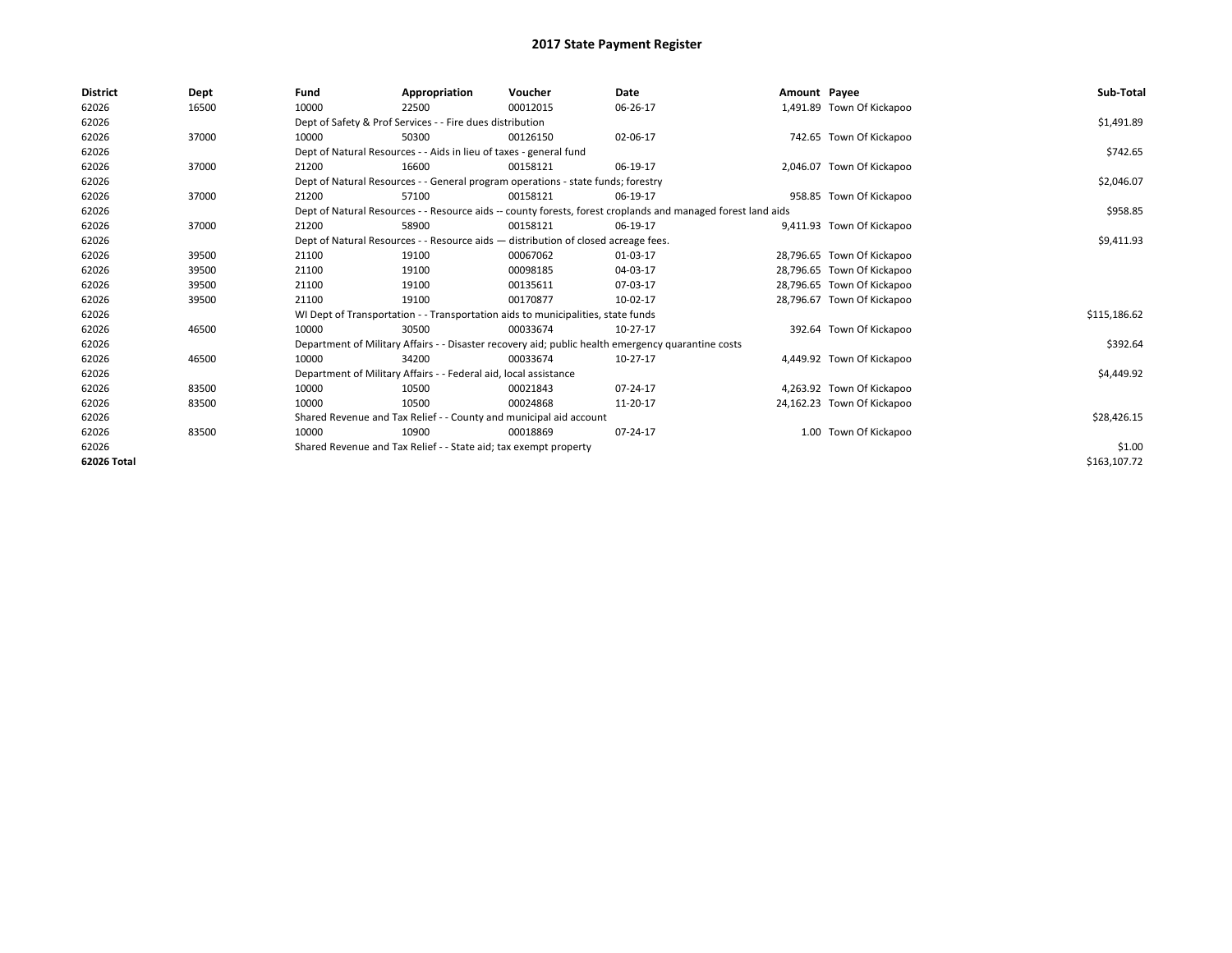| <b>District</b> | Dept  | Fund                                                                             | Appropriation                                                                      | Voucher    | Date                                                                                                         | Amount Payee |                           | Sub-Total   |
|-----------------|-------|----------------------------------------------------------------------------------|------------------------------------------------------------------------------------|------------|--------------------------------------------------------------------------------------------------------------|--------------|---------------------------|-------------|
| 62028           | 16500 | 10000                                                                            | 22500                                                                              | 00012016   | 06-26-17                                                                                                     |              | 1,134.44 Town Of Liberty  |             |
| 62028           |       |                                                                                  | Dept of Safety & Prof Services - - Fire dues distribution                          |            |                                                                                                              |              |                           | \$1,134.44  |
| 62028           | 37000 | 10000                                                                            | 50300                                                                              | 00125904   | 02-06-17                                                                                                     |              | 1,866.57 Town Of Liberty  |             |
| 62028           |       |                                                                                  | Dept of Natural Resources - - Aids in lieu of taxes - general fund                 |            |                                                                                                              |              |                           | \$1,866.57  |
| 62028           | 37000 | 21200                                                                            | 16600                                                                              | 00158122   | 06-19-17                                                                                                     |              | 1,077.76 Town Of Liberty  |             |
| 62028           |       | Dept of Natural Resources - - General program operations - state funds; forestry |                                                                                    | \$1,077.76 |                                                                                                              |              |                           |             |
| 62028           | 37000 | 21200                                                                            | 57100                                                                              | 00158122   | 06-19-17                                                                                                     |              | 504.27 Town Of Liberty    |             |
| 62028           |       |                                                                                  |                                                                                    |            | Dept of Natural Resources - - Resource aids -- county forests, forest croplands and managed forest land aids |              |                           | \$504.27    |
| 62028           | 37000 | 21200                                                                            | 58900                                                                              | 00158122   | 06-19-17                                                                                                     |              | 4,957.70 Town Of Liberty  |             |
| 62028           |       |                                                                                  | Dept of Natural Resources - - Resource aids - distribution of closed acreage fees. |            |                                                                                                              |              |                           | \$4,957.70  |
| 62028           | 37000 | 27400                                                                            | 67000                                                                              | 00154322   | 06-01-17                                                                                                     |              | 666.39 Town Of Liberty    |             |
| 62028           |       | Dept of Natural Resources - - Financial assistance for responsible units         |                                                                                    | \$666.39   |                                                                                                              |              |                           |             |
| 62028           | 39500 | 21100                                                                            | 19100                                                                              | 00067063   | 01-03-17                                                                                                     |              | 10,316.37 Town Of Liberty |             |
| 62028           | 39500 | 21100                                                                            | 19100                                                                              | 00098186   | 04-03-17                                                                                                     |              | 10,316.37 Town Of Liberty |             |
| 62028           | 39500 | 21100                                                                            | 19100                                                                              | 00135612   | 07-03-17                                                                                                     |              | 10,316.37 Town Of Liberty |             |
| 62028           | 39500 | 21100                                                                            | 19100                                                                              | 00170878   | 10-02-17                                                                                                     |              | 10,316.37 Town Of Liberty |             |
| 62028           |       |                                                                                  | WI Dept of Transportation - - Transportation aids to municipalities, state funds   |            |                                                                                                              |              |                           | \$41,265.48 |
| 62028           | 46500 | 10000                                                                            | 30500                                                                              | 00033666   | 10-27-17                                                                                                     |              | 4,827.01 Town Of Liberty  |             |
| 62028           |       |                                                                                  |                                                                                    |            | Department of Military Affairs - - Disaster recovery aid; public health emergency quarantine costs           |              |                           | \$4,827.01  |
| 62028           | 46500 | 10000                                                                            | 34200                                                                              | 00033666   | 10-27-17                                                                                                     |              | 31,182.73 Town Of Liberty |             |
| 62028           |       |                                                                                  | Department of Military Affairs - - Federal aid, local assistance                   |            |                                                                                                              |              |                           | \$31,182.73 |
| 62028           | 83500 | 10000                                                                            | 10500                                                                              | 00021844   | 07-24-17                                                                                                     |              | 1,730.79 Town Of Liberty  |             |
| 62028           | 83500 | 10000                                                                            | 10500                                                                              | 00024869   | 11-20-17                                                                                                     |              | 9,807.79 Town Of Liberty  |             |
| 62028           |       |                                                                                  | Shared Revenue and Tax Relief - - County and municipal aid account                 |            |                                                                                                              |              |                           | \$11,538.58 |
| 62028           | 83500 | 10000                                                                            | 10900                                                                              | 00018870   | 07-24-17                                                                                                     |              | 1.00 Town Of Liberty      |             |
| 62028           |       | Shared Revenue and Tax Relief - - State aid; tax exempt property                 |                                                                                    | \$1.00     |                                                                                                              |              |                           |             |
| 62028           | 83500 | 10000                                                                            | 11000                                                                              | 00021844   | 07-24-17                                                                                                     |              | 60.21 Town Of Liberty     |             |
| 62028           | 83500 | 10000                                                                            | 11000                                                                              | 00024869   | 11-20-17                                                                                                     |              | 349.82 Town Of Liberty    |             |
| 62028           |       | Shared Revenue and Tax Relief - - Public utility distribution account            |                                                                                    | \$410.03   |                                                                                                              |              |                           |             |
| 62028 Total     |       |                                                                                  |                                                                                    |            |                                                                                                              |              |                           | \$99,431.96 |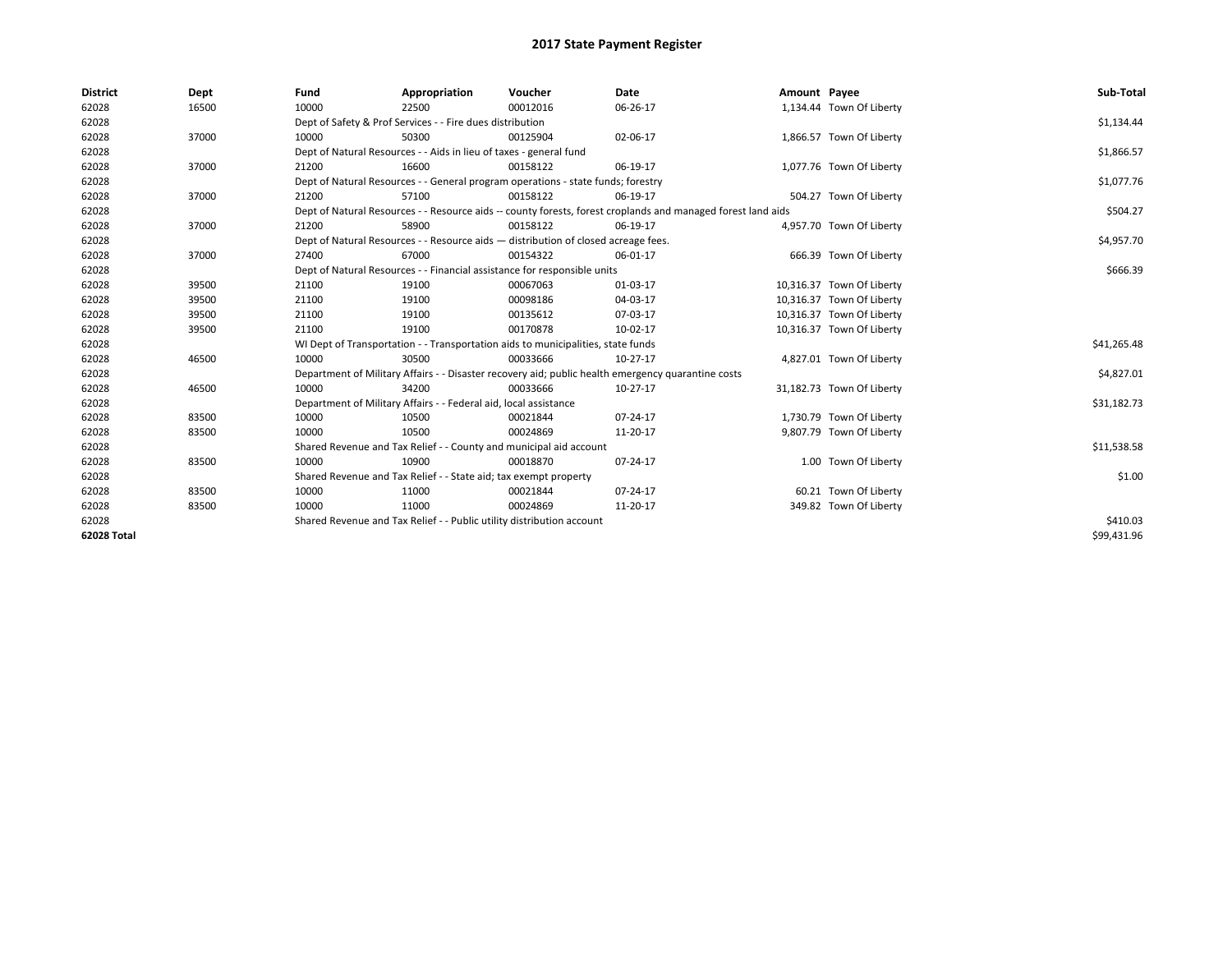| <b>District</b> | Dept  | Fund                                                                  | Appropriation                                                                      | Voucher  | Date                                                                                                         | Amount Payee |                          | Sub-Total    |
|-----------------|-------|-----------------------------------------------------------------------|------------------------------------------------------------------------------------|----------|--------------------------------------------------------------------------------------------------------------|--------------|--------------------------|--------------|
| 62030           | 16500 | 10000                                                                 | 22500                                                                              | 00012017 | 06-26-17                                                                                                     |              | 1,071.42 Town Of Stark   |              |
| 62030           |       |                                                                       | Dept of Safety & Prof Services - - Fire dues distribution                          |          |                                                                                                              |              |                          | \$1,071.42   |
| 62030           | 37000 | 21200                                                                 | 16600                                                                              | 00158123 | 06-19-17                                                                                                     |              | 1,937.13 Town Of Stark   |              |
| 62030           |       |                                                                       | Dept of Natural Resources - - General program operations - state funds; forestry   |          |                                                                                                              |              |                          | \$1,937.13   |
| 62030           | 37000 | 21200                                                                 | 57100                                                                              | 00158123 | 06-19-17                                                                                                     |              | 894.14 Town Of Stark     |              |
| 62030           |       |                                                                       |                                                                                    |          | Dept of Natural Resources - - Resource aids -- county forests, forest croplands and managed forest land aids |              |                          | \$894.14     |
| 62030           | 37000 | 21200                                                                 | 58900                                                                              | 00158123 | 06-19-17                                                                                                     |              | 8.910.79 Town Of Stark   |              |
| 62030           |       |                                                                       | Dept of Natural Resources - - Resource aids - distribution of closed acreage fees. |          | \$8,910.79                                                                                                   |              |                          |              |
| 62030           | 38500 | 21200                                                                 | 16200                                                                              | 00000956 | 02-01-17                                                                                                     |              | 164.437.59 Town Of Stark |              |
| 62030           |       |                                                                       | Kickapoo Reserve Mgmt Board - - Kickapoo valley reserve, aids in lieu of taxes     |          |                                                                                                              |              |                          | \$164,437.59 |
| 62030           | 39500 | 21100                                                                 | 19100                                                                              | 00067064 | 01-03-17                                                                                                     |              | 20.957.53 Town Of Stark  |              |
| 62030           | 39500 | 21100                                                                 | 19100                                                                              | 00098187 | 04-03-17                                                                                                     |              | 20,957.53 Town Of Stark  |              |
| 62030           | 39500 | 21100                                                                 | 19100                                                                              | 00135613 | 07-03-17                                                                                                     |              | 20.957.53 Town Of Stark  |              |
| 62030           | 39500 | 21100                                                                 | 19100                                                                              | 00170879 | 10-02-17                                                                                                     |              | 20,957.55 Town Of Stark  |              |
| 62030           |       |                                                                       | WI Dept of Transportation - - Transportation aids to municipalities, state funds   |          |                                                                                                              |              |                          | \$83,830.14  |
| 62030           | 83500 | 10000                                                                 | 10500                                                                              | 00021845 | 07-24-17                                                                                                     |              | 3.420.30 Town Of Stark   |              |
| 62030           | 83500 | 10000                                                                 | 10500                                                                              | 00024870 | 11-20-17                                                                                                     |              | 19,410.07 Town Of Stark  |              |
| 62030           |       |                                                                       | Shared Revenue and Tax Relief - - County and municipal aid account                 |          |                                                                                                              |              |                          | \$22,830.37  |
| 62030           | 83500 | 10000                                                                 | 11000                                                                              | 00021845 | 07-24-17                                                                                                     |              | 39.04 Town Of Stark      |              |
| 62030           | 83500 | 10000                                                                 | 11000                                                                              | 00024870 | 11-20-17                                                                                                     |              | 226.25 Town Of Stark     |              |
| 62030           |       | Shared Revenue and Tax Relief - - Public utility distribution account |                                                                                    | \$265.29 |                                                                                                              |              |                          |              |
| 62030           | 83500 | 10000                                                                 | 50100                                                                              | 00015416 | 01-31-17                                                                                                     |              | 925.20 Town Of Stark     |              |
| 62030           |       | Shared Revenue and Tax Relief - - Payments for municipal services     |                                                                                    | \$925.20 |                                                                                                              |              |                          |              |
| 62030 Total     |       |                                                                       |                                                                                    |          |                                                                                                              |              |                          | \$285,102.07 |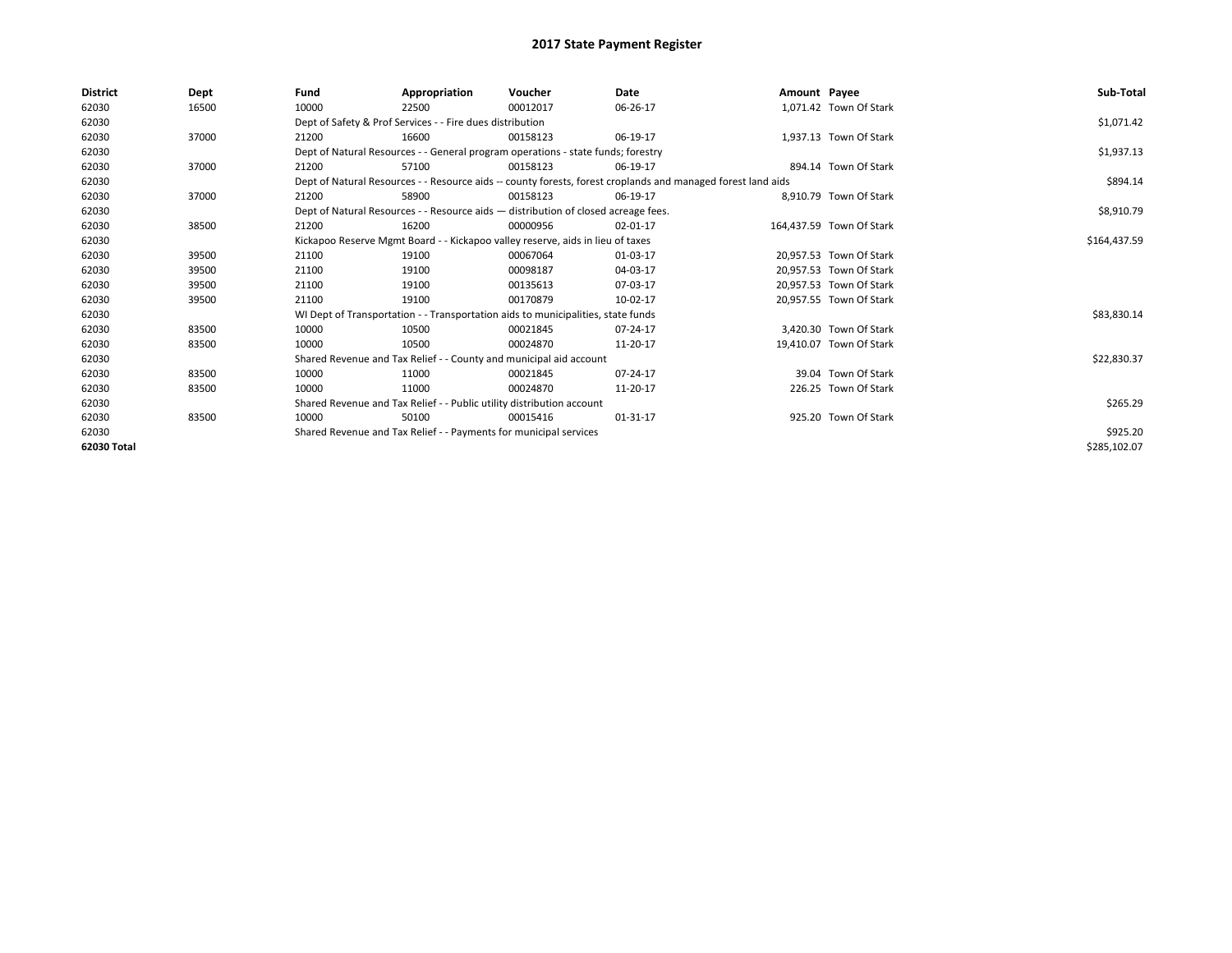| <b>District</b> | Dept  | Fund  | Appropriation                                                                                                | Voucher  | Date           | Amount Payee |                             | Sub-Total    |  |
|-----------------|-------|-------|--------------------------------------------------------------------------------------------------------------|----------|----------------|--------------|-----------------------------|--------------|--|
| 62032           | 16500 | 10000 | 22500                                                                                                        | 00012018 | 06-26-17       |              | 1,646.57 Sterling, Town of  |              |  |
| 62032           |       |       | Dept of Safety & Prof Services - - Fire dues distribution                                                    |          |                |              |                             | \$1,646.57   |  |
| 62032           | 37000 | 10000 | 50300                                                                                                        | 00126222 | 02-06-17       |              | 2,253.72 Sterling, Town of  |              |  |
| 62032           | 37000 | 10000 | 50300                                                                                                        | 00143758 | $04 - 21 - 17$ |              | 34.49 Sterling, Town of     |              |  |
| 62032           |       |       | Dept of Natural Resources - - Aids in lieu of taxes - general fund                                           |          |                |              |                             |              |  |
| 62032           | 37000 | 21200 | 16600                                                                                                        | 00158124 | 06-19-17       |              | 1,159.01 Sterling, Town of  |              |  |
| 62032           |       |       | Dept of Natural Resources - - General program operations - state funds; forestry                             |          |                |              |                             |              |  |
| 62032           | 37000 | 21200 | 57100                                                                                                        | 00158124 | 06-19-17       |              | 530.46 Sterling, Town of    |              |  |
| 62032           |       |       | Dept of Natural Resources - - Resource aids -- county forests, forest croplands and managed forest land aids |          |                |              |                             | \$530.46     |  |
| 62032           | 37000 | 21200 | 58900                                                                                                        | 00158124 | 06-19-17       |              | 5,331.43 Sterling, Town of  |              |  |
| 62032           |       |       | Dept of Natural Resources - - Resource aids - distribution of closed acreage fees.                           |          |                |              |                             | \$5,331.43   |  |
| 62032           | 39500 | 21100 | 19100                                                                                                        | 00067065 | 01-03-17       |              | 33,976.86 Sterling, Town of |              |  |
| 62032           | 39500 | 21100 | 19100                                                                                                        | 00098188 | 04-03-17       |              | 33,976.86 Sterling, Town of |              |  |
| 62032           | 39500 | 21100 | 19100                                                                                                        | 00135614 | 07-03-17       |              | 33,976.86 Sterling, Town of |              |  |
| 62032           | 39500 | 21100 | 19100                                                                                                        | 00170880 | 10-02-17       |              | 33,976.86 Sterling, Town of |              |  |
| 62032           |       |       | WI Dept of Transportation - - Transportation aids to municipalities, state funds                             |          |                |              |                             | \$135,907.44 |  |
| 62032           | 39500 | 21100 | 27800                                                                                                        | 00166526 | 09-19-17       |              | 37,488.86 Sterling, Town of |              |  |
| 62032           |       |       | WI Dept of Transportation - - Local roads improvement program, state funds                                   |          |                |              |                             | \$37,488.86  |  |
| 62032           | 46500 | 10000 | 30500                                                                                                        | 00034361 | 11-13-17       |              | 2,291.67 Sterling, Town of  |              |  |
| 62032           |       |       | Department of Military Affairs - - Disaster recovery aid; public health emergency quarantine costs           |          |                |              |                             | \$2,291.67   |  |
| 62032           | 46500 | 10000 | 34200                                                                                                        | 00034361 | 11-13-17       |              | 25,972.23 Sterling, Town of |              |  |
| 62032           |       |       | Department of Military Affairs - - Federal aid, local assistance                                             |          |                |              |                             | \$25,972.23  |  |
| 62032           | 83500 | 10000 | 10500                                                                                                        | 00021846 | 07-24-17       |              | 5,336.25 Sterling, Town of  |              |  |
| 62032           | 83500 | 10000 | 10500                                                                                                        | 00024871 | 11-20-17       |              | 30,238.75 Sterling, Town of |              |  |
| 62032           |       |       | Shared Revenue and Tax Relief - - County and municipal aid account                                           |          |                |              |                             | \$35,575.00  |  |
| 62032           | 83500 | 10000 | 10900                                                                                                        | 00018871 | 07-24-17       |              | 2.00 Sterling, Town of      |              |  |
| 62032           |       |       | Shared Revenue and Tax Relief - - State aid; tax exempt property                                             |          |                |              |                             | \$2.00       |  |
| 62032           | 83500 | 10000 | 11000                                                                                                        | 00021846 | 07-24-17       |              | 36.94 Sterling, Town of     |              |  |
| 62032           | 83500 | 10000 | 11000                                                                                                        | 00024871 | 11-20-17       |              | 214.61 Sterling, Town of    |              |  |
| 62032           |       |       | Shared Revenue and Tax Relief - - Public utility distribution account                                        |          |                |              |                             |              |  |
| 62032 Total     |       |       |                                                                                                              |          |                |              |                             | \$248.444.43 |  |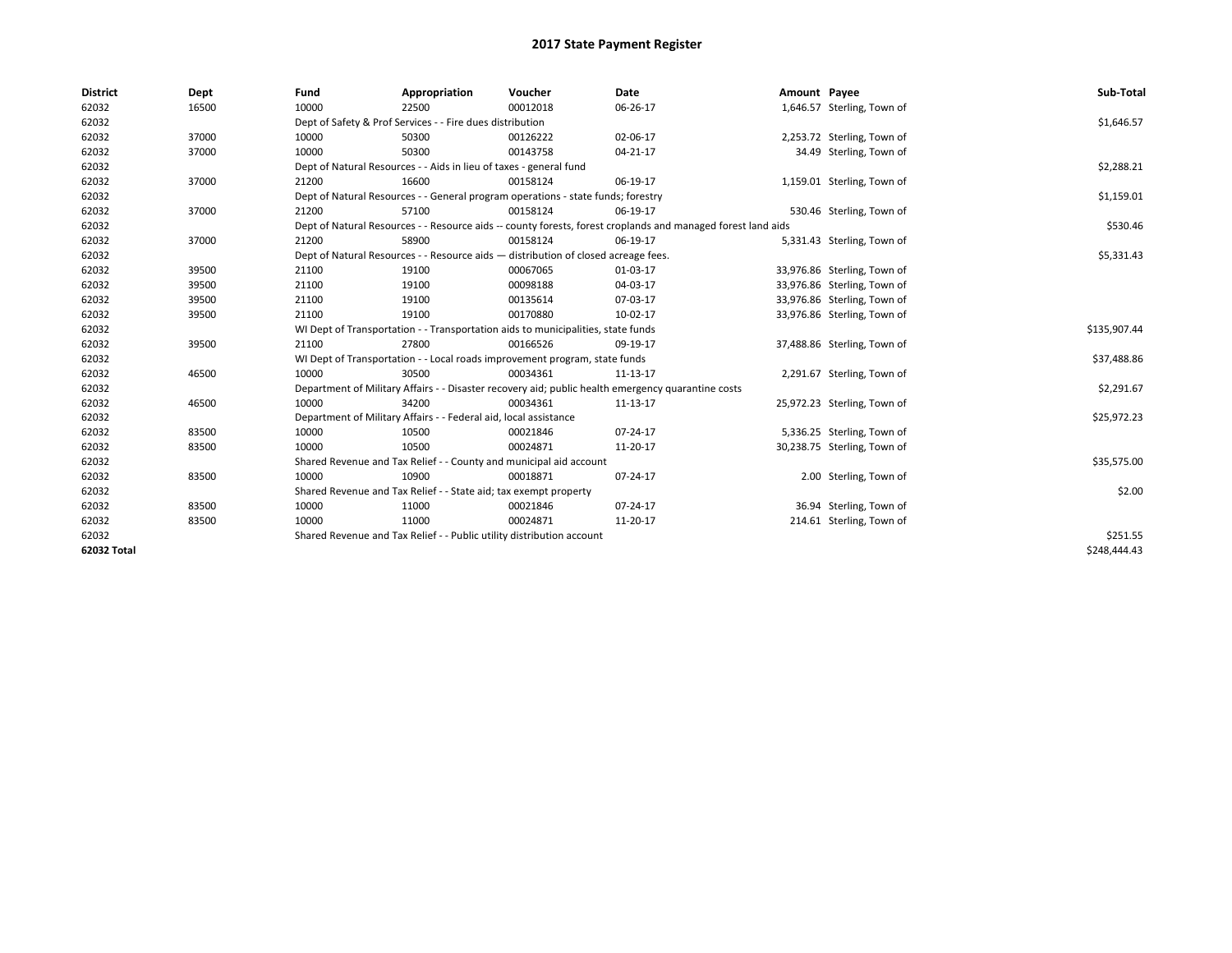| <b>District</b> | Dept  | Fund                                                                 | Appropriation                                                                      | Voucher  | Date                                                                                                         | Amount Payee |                         | Sub-Total    |
|-----------------|-------|----------------------------------------------------------------------|------------------------------------------------------------------------------------|----------|--------------------------------------------------------------------------------------------------------------|--------------|-------------------------|--------------|
| 62034           | 16500 | 10000                                                                | 22500                                                                              | 00012019 | 06-26-17                                                                                                     |              | 1,420.57 Town Of Union  |              |
| 62034           |       |                                                                      | Dept of Safety & Prof Services - - Fire dues distribution                          |          |                                                                                                              |              |                         | \$1,420.57   |
| 62034           | 37000 | 21200                                                                | 16600                                                                              | 00158125 | 06-19-17                                                                                                     |              | 1,411.92 Town Of Union  |              |
| 62034           |       |                                                                      | Dept of Natural Resources - - General program operations - state funds; forestry   |          |                                                                                                              |              |                         | \$1,411.92   |
| 62034           | 37000 | 21200                                                                | 57100                                                                              | 00158125 | 06-19-17                                                                                                     |              | 688.99 Town Of Union    |              |
| 62034           |       |                                                                      |                                                                                    |          | Dept of Natural Resources - - Resource aids -- county forests, forest croplands and managed forest land aids |              |                         | \$688.99     |
| 62034           | 37000 | 21200                                                                | 57900                                                                              | 00143794 | 04-21-17                                                                                                     |              | 45.64 Town Of Union     |              |
| 62034           |       | Dept of Natural Resources - - Aids in lieu of taxes - sum sufficient |                                                                                    | \$45.64  |                                                                                                              |              |                         |              |
| 62034           | 37000 | 21200                                                                | 58900                                                                              | 00158125 | 06-19-17                                                                                                     |              | 6,494.84 Town Of Union  |              |
| 62034           |       |                                                                      | Dept of Natural Resources - - Resource aids - distribution of closed acreage fees. |          |                                                                                                              |              |                         | \$6,494.84   |
| 62034           | 39500 | 21100                                                                | 19100                                                                              | 00067066 | 01-03-17                                                                                                     |              | 21,700.71 Town Of Union |              |
| 62034           | 39500 | 21100                                                                | 19100                                                                              | 00098189 | 04-03-17                                                                                                     |              | 21,700.71 Town Of Union |              |
| 62034           | 39500 | 21100                                                                | 19100                                                                              | 00135615 | 07-03-17                                                                                                     |              | 21,700.71 Town Of Union |              |
| 62034           | 39500 | 21100                                                                | 19100                                                                              | 00170881 | 10-02-17                                                                                                     |              | 21,700.71 Town Of Union |              |
| 62034           |       |                                                                      | WI Dept of Transportation - - Transportation aids to municipalities, state funds   |          |                                                                                                              |              |                         | \$86,802.84  |
| 62034           | 39500 | 21100                                                                | 27800                                                                              | 00178296 | 10-12-17                                                                                                     |              | 25,000.00 Town Of Union |              |
| 62034           |       |                                                                      | WI Dept of Transportation - - Local roads improvement program, state funds         |          |                                                                                                              |              |                         | \$25,000.00  |
| 62034           | 46500 | 10000                                                                | 30500                                                                              | 00035418 | 12-12-17                                                                                                     |              | 243.88 Town Of Union    |              |
| 62034           |       |                                                                      |                                                                                    |          | Department of Military Affairs - - Disaster recovery aid; public health emergency quarantine costs           |              |                         | \$243.88     |
| 62034           | 46500 | 10000                                                                | 34200                                                                              | 00035418 | 12-12-17                                                                                                     |              | 2.763.99 Town Of Union  |              |
| 62034           |       |                                                                      | Department of Military Affairs - - Federal aid, local assistance                   |          |                                                                                                              |              |                         | \$2,763.99   |
| 62034           | 83500 | 10000                                                                | 10500                                                                              | 00021847 | 07-24-17                                                                                                     |              | 5,534.69 Town Of Union  |              |
| 62034           | 83500 | 10000                                                                | 10500                                                                              | 00024872 | 11-20-17                                                                                                     |              | 31,382.99 Town Of Union |              |
| 62034           |       |                                                                      | Shared Revenue and Tax Relief - - County and municipal aid account                 |          |                                                                                                              |              |                         | \$36,917.68  |
| 62034           | 83500 | 10000                                                                | 10900                                                                              | 00018872 | 07-24-17                                                                                                     |              | 24.00 Town Of Union     |              |
| 62034           |       | Shared Revenue and Tax Relief - - State aid; tax exempt property     |                                                                                    | \$24.00  |                                                                                                              |              |                         |              |
| 62034 Total     |       |                                                                      |                                                                                    |          |                                                                                                              |              |                         | \$161,814.35 |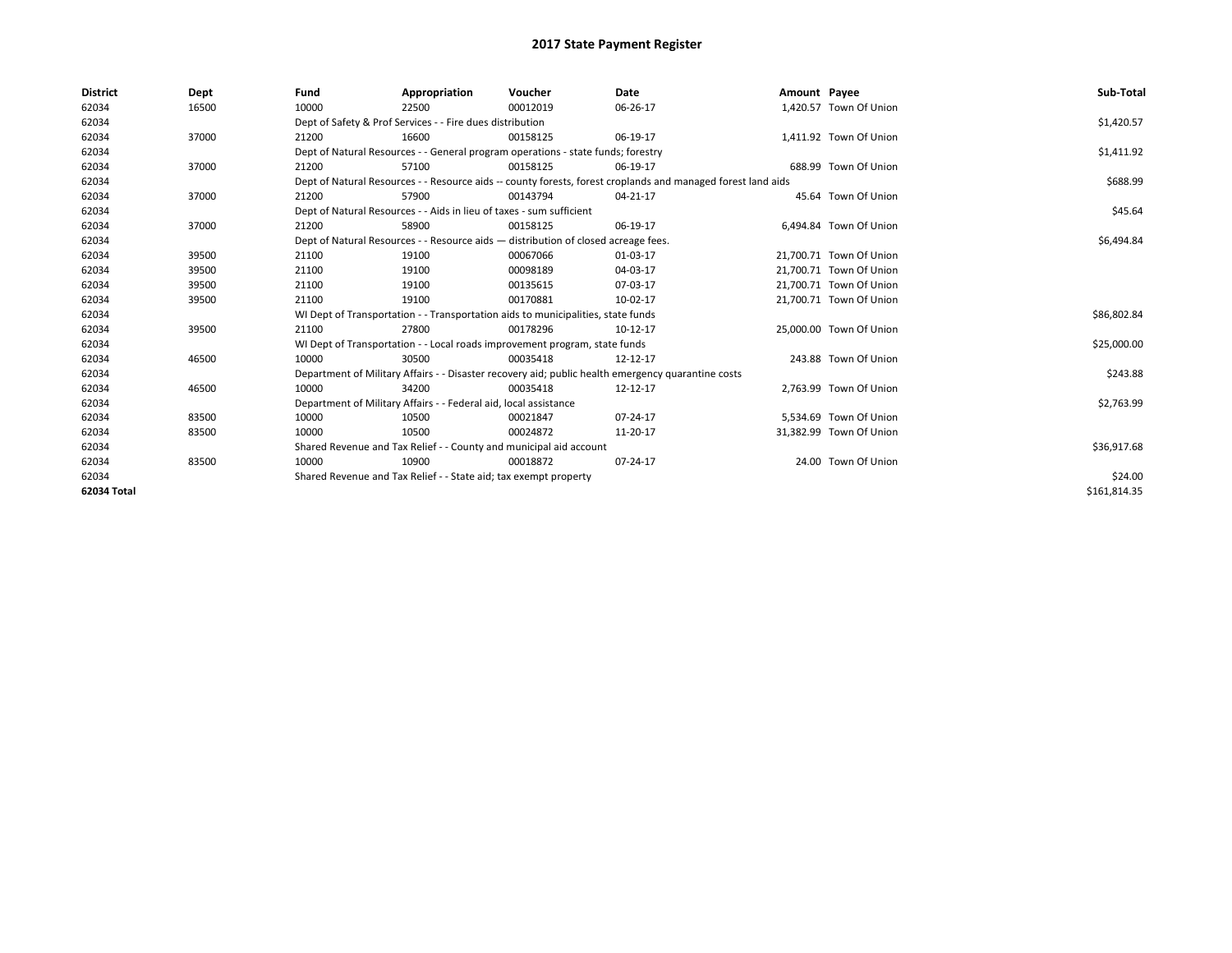| <b>District</b> | Dept  | Fund  | Appropriation                                                                                                | Voucher  | Date           | Amount Payee |                           | Sub-Total    |  |  |  |
|-----------------|-------|-------|--------------------------------------------------------------------------------------------------------------|----------|----------------|--------------|---------------------------|--------------|--|--|--|
| 62036           | 16500 | 10000 | 22500                                                                                                        | 00012020 | 06-26-17       |              | 6,119.41 Town Of Viroqua  |              |  |  |  |
| 62036           |       |       | Dept of Safety & Prof Services - - Fire dues distribution                                                    |          |                |              |                           | \$6,119.41   |  |  |  |
| 62036           | 37000 | 10000 | 50300                                                                                                        | 00126237 | 02-06-17       |              | 4,439.95 Town Of Viroqua  |              |  |  |  |
| 62036           |       |       | Dept of Natural Resources - - Aids in lieu of taxes - general fund                                           |          |                |              |                           | \$4,439.95   |  |  |  |
| 62036           | 37000 | 21200 | 16600                                                                                                        | 00158126 | 06-19-17       |              | 1,085.57 Town Of Viroqua  |              |  |  |  |
| 62036           |       |       | Dept of Natural Resources - - General program operations - state funds; forestry                             |          |                |              |                           |              |  |  |  |
| 62036           | 37000 | 21200 | 57100                                                                                                        | 00158126 | 06-19-17       |              | 529.85 Town Of Viroqua    |              |  |  |  |
| 62036           |       |       | Dept of Natural Resources - - Resource aids -- county forests, forest croplands and managed forest land aids |          |                |              |                           |              |  |  |  |
| 62036           | 37000 | 21200 | 58900                                                                                                        | 00158126 | 06-19-17       |              | 4,993.64 Town Of Viroqua  |              |  |  |  |
| 62036           |       |       | Dept of Natural Resources - - Resource aids - distribution of closed acreage fees.                           |          |                |              |                           |              |  |  |  |
| 62036           | 39500 | 21100 | 19100                                                                                                        | 00067067 | 01-03-17       |              | 41,937.09 Town Of Viroqua |              |  |  |  |
| 62036           | 39500 | 21100 | 19100                                                                                                        | 00098190 | 04-03-17       |              | 41,937.09 Town Of Viroqua |              |  |  |  |
| 62036           | 39500 | 21100 | 19100                                                                                                        | 00135616 | 07-03-17       |              | 41,937.09 Town Of Viroqua |              |  |  |  |
| 62036           | 39500 | 21100 | 19100                                                                                                        | 00170882 | 10-02-17       |              | 41,937.09 Town Of Viroqua |              |  |  |  |
| 62036           |       |       | WI Dept of Transportation - - Transportation aids to municipalities, state funds                             |          |                |              |                           | \$167,748.36 |  |  |  |
| 62036           | 46500 | 10000 | 30500                                                                                                        | 00035538 | 12-12-17       |              | 8,043.82 Town Of Viroqua  |              |  |  |  |
| 62036           |       |       | Department of Military Affairs - - Disaster recovery aid; public health emergency quarantine costs           |          |                |              |                           | \$8,043.82   |  |  |  |
| 62036           | 46500 | 10000 | 34200                                                                                                        | 00035538 | 12-12-17       |              | 48,262.92 Town Of Virogua |              |  |  |  |
| 62036           |       |       | Department of Military Affairs - - Federal aid, local assistance                                             |          |                |              |                           | \$48,262.92  |  |  |  |
| 62036           | 83500 | 10000 | 10500                                                                                                        | 00021848 | $07 - 24 - 17$ |              | 12,761.83 Town Of Viroqua |              |  |  |  |
| 62036           | 83500 | 10000 | 10500                                                                                                        | 00024873 | 11-20-17       |              | 72,317.03 Town Of Viroqua |              |  |  |  |
| 62036           |       |       | Shared Revenue and Tax Relief - - County and municipal aid account                                           |          |                |              |                           | \$85,078.86  |  |  |  |
| 62036           | 83500 | 10000 | 10900                                                                                                        | 00018873 | 07-24-17       |              | 30.00 Town Of Viroqua     |              |  |  |  |
| 62036           |       |       | Shared Revenue and Tax Relief - - State aid; tax exempt property                                             |          |                |              |                           | \$30.00      |  |  |  |
| 62036           | 83500 | 10000 | 11000                                                                                                        | 00021848 | 07-24-17       |              | 97.85 Town Of Viroqua     |              |  |  |  |
| 62036           | 83500 | 10000 | 11000                                                                                                        | 00024873 | 11-20-17       |              | 566.84 Town Of Viroqua    |              |  |  |  |
| 62036           |       |       | Shared Revenue and Tax Relief - - Public utility distribution account                                        |          |                |              |                           |              |  |  |  |
| 62036 Total     |       |       |                                                                                                              |          |                |              |                           | \$326,997.07 |  |  |  |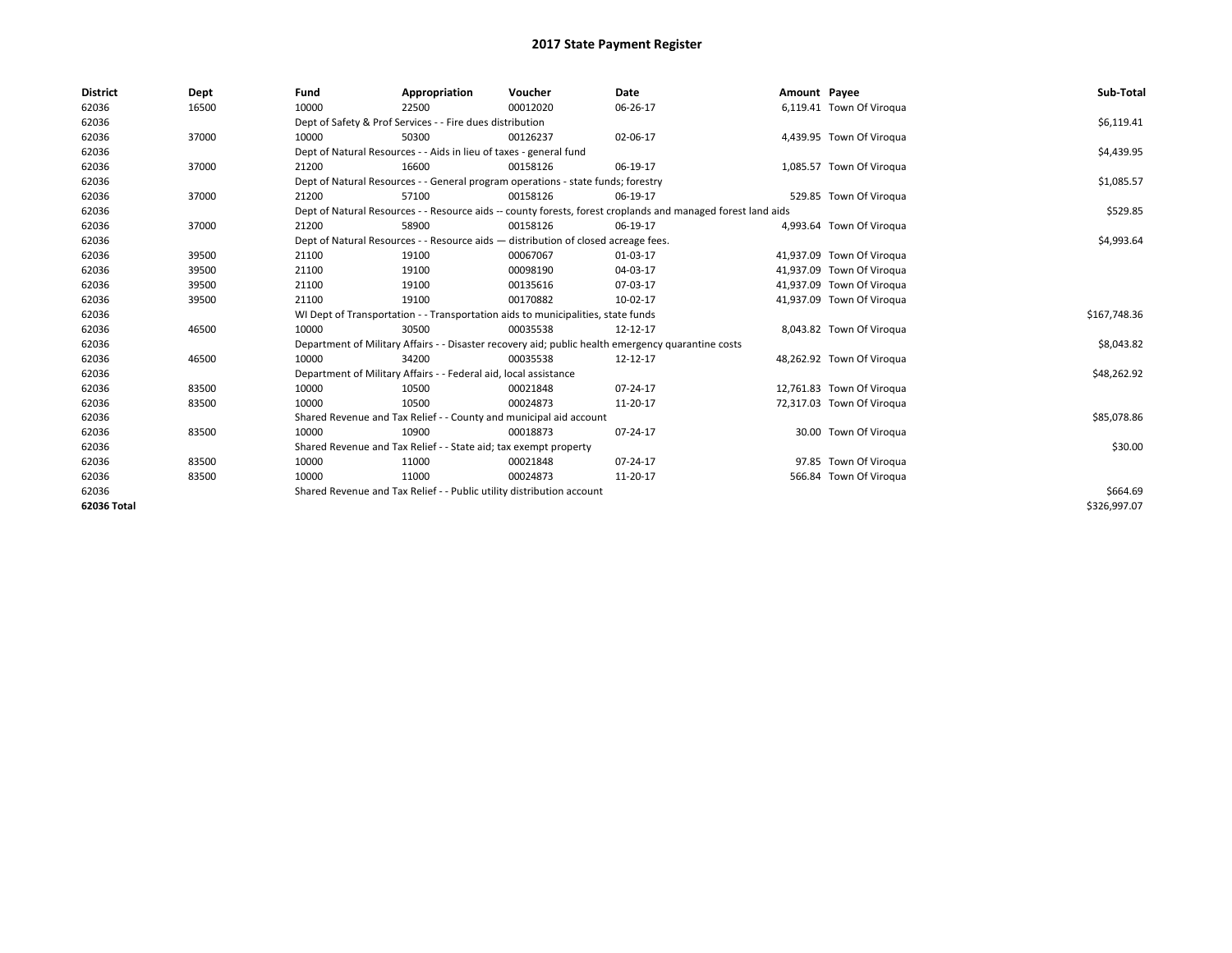| <b>District</b> | Dept  | Fund                                                                               | Appropriation                                                                    | Voucher    | Date                                                                                                         | Amount Payee |                           | Sub-Total    |
|-----------------|-------|------------------------------------------------------------------------------------|----------------------------------------------------------------------------------|------------|--------------------------------------------------------------------------------------------------------------|--------------|---------------------------|--------------|
| 62038           | 16500 | 10000                                                                              | 22500                                                                            | 00012021   | 06-26-17                                                                                                     |              | 2,051.05 Town Of Webster  |              |
| 62038           |       |                                                                                    | Dept of Safety & Prof Services - - Fire dues distribution                        |            |                                                                                                              |              |                           | \$2,051.05   |
| 62038           | 37000 | 10000                                                                              | 50300                                                                            | 00126240   | 02-06-17                                                                                                     |              | 1,166.89 Town Of Webster  |              |
| 62038           |       |                                                                                    | Dept of Natural Resources - - Aids in lieu of taxes - general fund               |            |                                                                                                              |              |                           | \$1,166.89   |
| 62038           | 37000 | 21200                                                                              | 16600                                                                            | 00158127   | 06-19-17                                                                                                     |              | 1,303.18 Town Of Webster  |              |
| 62038           |       |                                                                                    | Dept of Natural Resources - - General program operations - state funds; forestry |            |                                                                                                              |              |                           | \$1,303.18   |
| 62038           | 37000 | 21200                                                                              | 57100                                                                            | 00158127   | 06-19-17                                                                                                     |              | 616.44 Town Of Webster    |              |
| 62038           |       |                                                                                    |                                                                                  |            | Dept of Natural Resources - - Resource aids -- county forests, forest croplands and managed forest land aids |              |                           | \$616.44     |
| 62038           | 37000 | 21200                                                                              | 58900                                                                            | 00158127   | 06-19-17                                                                                                     |              | 5,994.64 Town Of Webster  |              |
| 62038           |       | Dept of Natural Resources - - Resource aids - distribution of closed acreage fees. |                                                                                  | \$5,994.64 |                                                                                                              |              |                           |              |
| 62038           | 39500 | 21100                                                                              | 19100                                                                            | 00067068   | $01-03-17$                                                                                                   |              | 27.904.84 Town Of Webster |              |
| 62038           | 39500 | 21100                                                                              | 19100                                                                            | 00098191   | 04-03-17                                                                                                     |              | 27.904.84 Town Of Webster |              |
| 62038           | 39500 | 21100                                                                              | 19100                                                                            | 00135617   | 07-03-17                                                                                                     |              | 27,904.84 Town Of Webster |              |
| 62038           | 39500 | 21100                                                                              | 19100                                                                            | 00170883   | 10-02-17                                                                                                     |              | 27,904.86 Town Of Webster |              |
| 62038           |       |                                                                                    | WI Dept of Transportation - - Transportation aids to municipalities, state funds |            |                                                                                                              |              |                           | \$111,619.38 |
| 62038           | 46500 | 10000                                                                              | 30500                                                                            | 00035417   | 12-12-17                                                                                                     |              | 524.48 Town Of Webster    |              |
| 62038           |       |                                                                                    |                                                                                  |            | Department of Military Affairs - - Disaster recovery aid; public health emergency quarantine costs           |              |                           | \$524.48     |
| 62038           | 46500 | 10000                                                                              | 34200                                                                            | 00035417   | 12-12-17                                                                                                     |              | 5,944.02 Town Of Webster  |              |
| 62038           |       |                                                                                    | Department of Military Affairs - - Federal aid, local assistance                 |            |                                                                                                              |              |                           | \$5,944.02   |
| 62038           | 83500 | 10000                                                                              | 10500                                                                            | 00021849   | $07 - 24 - 17$                                                                                               |              | 6,459.81 Town Of Webster  |              |
| 62038           | 83500 | 10000                                                                              | 10500                                                                            | 00024874   | 11-20-17                                                                                                     |              | 36,605.56 Town Of Webster |              |
| 62038           |       |                                                                                    | Shared Revenue and Tax Relief - - County and municipal aid account               |            |                                                                                                              |              |                           | \$43,065.37  |
| 62038           | 83500 | 10000                                                                              | 10900                                                                            | 00018874   | 07-24-17                                                                                                     |              | 2.00 Town Of Webster      |              |
| 62038           |       |                                                                                    | Shared Revenue and Tax Relief - - State aid; tax exempt property                 |            |                                                                                                              |              |                           | \$2.00       |
| 62038           | 83500 | 10000                                                                              | 11000                                                                            | 00021849   | 07-24-17                                                                                                     |              | 235.26 Town Of Webster    |              |
| 62038           | 83500 | 10000                                                                              | 11000                                                                            | 00024874   | 11-20-17                                                                                                     |              | 1,213.73 Town Of Webster  |              |
| 62038           |       | Shared Revenue and Tax Relief - - Public utility distribution account              |                                                                                  | \$1,448.99 |                                                                                                              |              |                           |              |
| 62038 Total     |       |                                                                                    |                                                                                  |            |                                                                                                              |              |                           | \$173.736.44 |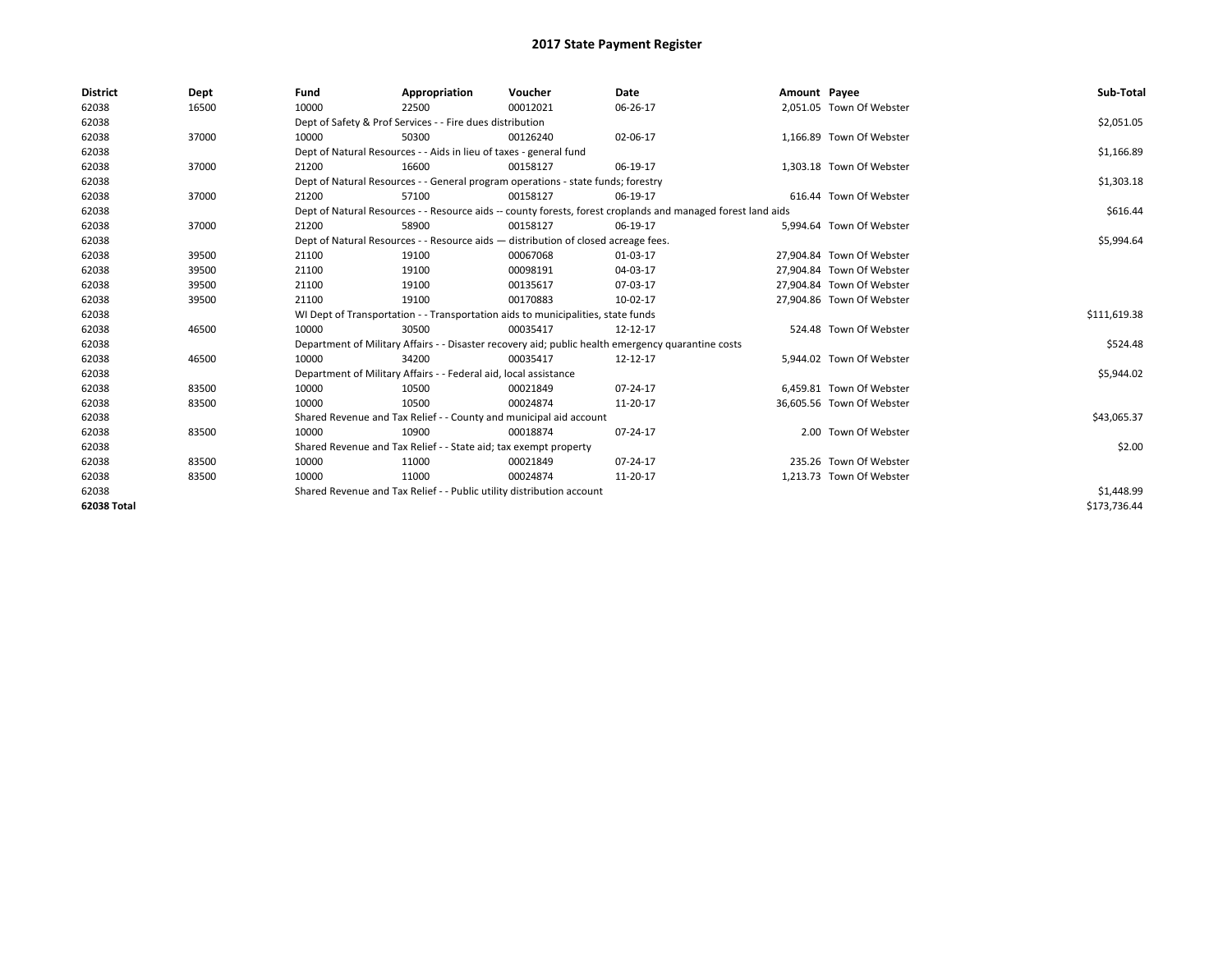| <b>District</b> | Dept  | Fund  | Appropriation                                                                      | Voucher  | Date                                                                                                         | Amount Payee |                             | Sub-Total    |
|-----------------|-------|-------|------------------------------------------------------------------------------------|----------|--------------------------------------------------------------------------------------------------------------|--------------|-----------------------------|--------------|
| 62040           | 16500 | 10000 | 22500                                                                              | 00012022 | 06-27-17                                                                                                     |              | 2.173.64 Town Of Wheatland  |              |
| 62040           |       |       | Dept of Safety & Prof Services - - Fire dues distribution                          |          |                                                                                                              |              |                             | \$2,173.64   |
| 62040           | 37000 | 10000 | 50300                                                                              | 00143819 | $04 - 21 - 17$                                                                                               |              | 117.26 Town Of Wheatland    |              |
| 62040           | 37000 | 10000 | 50300                                                                              | 00143820 | $04 - 21 - 17$                                                                                               |              | 42.82 Town Of Wheatland     |              |
| 62040           | 37000 | 10000 | 50300                                                                              | 00175772 | 08-21-17                                                                                                     |              | 694.15 Town Of Wheatland    |              |
| 62040           | 37000 | 10000 | 50300                                                                              | 00175773 | 08-21-17                                                                                                     |              | 7.612.68 Town Of Wheatland  |              |
| 62040           | 37000 | 10000 | 50300                                                                              | 00175774 | 08-21-17                                                                                                     |              | 2,077.37 Town Of Wheatland  |              |
| 62040           |       |       | Dept of Natural Resources - - Aids in lieu of taxes - general fund                 |          | \$10,544.28                                                                                                  |              |                             |              |
| 62040           | 37000 | 21200 | 16600                                                                              | 00158128 | 06-19-17                                                                                                     |              | 1,503.85 Town Of Wheatland  |              |
| 62040           |       |       | Dept of Natural Resources - - General program operations - state funds; forestry   |          |                                                                                                              |              |                             | \$1,503.85   |
| 62040           | 37000 | 21200 | 57100                                                                              | 00158128 | 06-19-17                                                                                                     |              | 783.09 Town Of Wheatland    |              |
| 62040           |       |       |                                                                                    |          | Dept of Natural Resources - - Resource aids -- county forests, forest croplands and managed forest land aids |              |                             | \$783.09     |
| 62040           | 37000 | 21200 | 58900                                                                              | 00158128 | 06-19-17                                                                                                     |              | 6,917.72 Town Of Wheatland  |              |
| 62040           |       |       | Dept of Natural Resources - - Resource aids - distribution of closed acreage fees. |          |                                                                                                              |              |                             | \$6,917.72   |
| 62040           | 39500 | 21100 | 19100                                                                              | 00067069 | 01-03-17                                                                                                     |              | 22,653.07 Town Of Wheatland |              |
| 62040           | 39500 | 21100 | 19100                                                                              | 00098192 | 04-03-17                                                                                                     |              | 22,653.07 Town Of Wheatland |              |
| 62040           | 39500 | 21100 | 19100                                                                              | 00135618 | 07-03-17                                                                                                     |              | 22,653.07 Town Of Wheatland |              |
| 62040           | 39500 | 21100 | 19100                                                                              | 00170884 | 10-02-17                                                                                                     |              | 22,653.09 Town Of Wheatland |              |
| 62040           |       |       | WI Dept of Transportation - - Transportation aids to municipalities, state funds   |          |                                                                                                              |              |                             | \$90,612.30  |
| 62040           | 83500 | 10000 | 10500                                                                              | 00021850 | 07-24-17                                                                                                     |              | 2,715.02 Town Of Wheatland  |              |
| 62040           | 83500 | 10000 | 10500                                                                              | 00024875 | 11-20-17                                                                                                     |              | 15,394.32 Town Of Wheatland |              |
| 62040           |       |       | Shared Revenue and Tax Relief - - County and municipal aid account                 |          |                                                                                                              |              |                             | \$18,109.34  |
| 62040           | 83500 | 10000 | 10900                                                                              | 00018875 | 07-24-17                                                                                                     |              | 4.00 Town Of Wheatland      |              |
| 62040           |       |       | Shared Revenue and Tax Relief - - State aid; tax exempt property                   |          |                                                                                                              |              |                             | \$4.00       |
| 62040           | 83500 | 10000 | 11000                                                                              | 00021850 | 07-24-17                                                                                                     |              | 59.88 Town Of Wheatland     |              |
| 62040           | 83500 | 10000 | 11000                                                                              | 00024875 | 11-20-17                                                                                                     |              | 347.84 Town Of Wheatland    |              |
| 62040           |       |       | Shared Revenue and Tax Relief - - Public utility distribution account              |          |                                                                                                              |              |                             | \$407.72     |
| 62040           | 83500 | 52100 | 36300                                                                              | 00016057 | 03-27-17                                                                                                     |              | 1.540.44 Town Of Wheatland  |              |
| 62040           |       |       | Shared Revenue and Tax Relief - - Lottery and gaming credit                        |          | \$1,540.44                                                                                                   |              |                             |              |
| 62040 Total     |       |       |                                                                                    |          |                                                                                                              |              |                             | \$132,596.38 |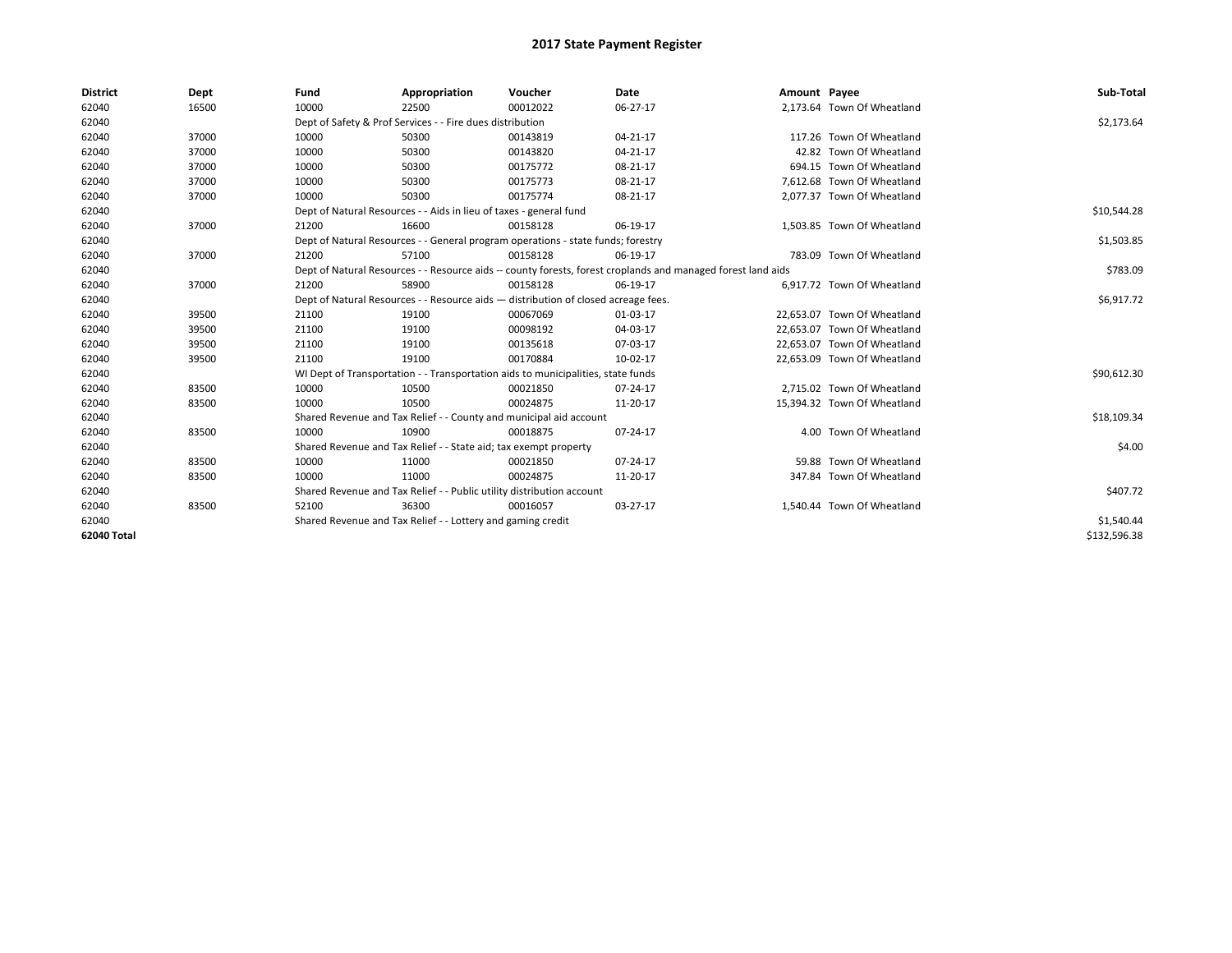| <b>District</b> | Dept  | Fund                                                              | Appropriation                                                                      | Voucher  | Date                                                                                                         | Amount Payee |                               | Sub-Total    |
|-----------------|-------|-------------------------------------------------------------------|------------------------------------------------------------------------------------|----------|--------------------------------------------------------------------------------------------------------------|--------------|-------------------------------|--------------|
| 62042           | 37000 | 10000                                                             | 50300                                                                              | 00126242 | 02-07-17                                                                                                     |              | 3,351.89 Town Of Whitestown   |              |
| 62042           | 37000 | 10000                                                             | 50300                                                                              | 00126243 | 02-07-17                                                                                                     |              | 10,141.28 Town Of Whitestown  |              |
| 62042           | 37000 | 10000                                                             | 50300                                                                              | 00143823 | $04 - 21 - 17$                                                                                               |              | 1,686.47 Town Of Whitestown   |              |
| 62042           |       |                                                                   | Dept of Natural Resources - - Aids in lieu of taxes - general fund                 |          |                                                                                                              |              |                               | \$15,179.64  |
| 62042           | 37000 | 21200                                                             | 16600                                                                              | 00158129 | 06-19-17                                                                                                     |              | 1,029.15 Town Of Whitestown   |              |
| 62042           |       |                                                                   | Dept of Natural Resources - - General program operations - state funds; forestry   |          |                                                                                                              |              |                               | \$1,029.15   |
| 62042           | 37000 | 21200                                                             | 57100                                                                              | 00158129 | 06-19-17                                                                                                     |              | 508.82 Town Of Whitestown     |              |
| 62042           |       |                                                                   |                                                                                    |          | Dept of Natural Resources - - Resource aids -- county forests, forest croplands and managed forest land aids |              |                               | \$508.82     |
| 62042           | 37000 | 21200                                                             | 57900                                                                              | 00143824 | 04-21-17                                                                                                     |              | 736.00 Town Of Whitestown     |              |
| 62042           |       |                                                                   | Dept of Natural Resources - - Aids in lieu of taxes - sum sufficient               |          |                                                                                                              |              |                               | \$736.00     |
| 62042           | 37000 | 21200                                                             | 58900                                                                              | 00158129 | 06-19-17                                                                                                     |              | 4,734.10 Town Of Whitestown   |              |
| 62042           |       |                                                                   | Dept of Natural Resources - - Resource aids - distribution of closed acreage fees. |          |                                                                                                              |              |                               | \$4,734.10   |
| 62042           | 38500 | 21200                                                             | 16200                                                                              | 00000925 | 02-02-17                                                                                                     |              | 140,238.95 Town Of Whitestown |              |
| 62042           |       |                                                                   | Kickapoo Reserve Mgmt Board - - Kickapoo valley reserve, aids in lieu of taxes     |          |                                                                                                              |              |                               | \$140,238.95 |
| 62042           | 39500 | 21100                                                             | 19100                                                                              | 00067070 | 01-03-17                                                                                                     |              | 27,453.43 Town Of Whitestown  |              |
| 62042           | 39500 | 21100                                                             | 19100                                                                              | 00098193 | 04-03-17                                                                                                     |              | 27,453.43 Town Of Whitestown  |              |
| 62042           | 39500 | 21100                                                             | 19100                                                                              | 00135619 | 07-03-17                                                                                                     |              | 27,453.43 Town Of Whitestown  |              |
| 62042           | 39500 | 21100                                                             | 19100                                                                              | 00170885 | 10-02-17                                                                                                     |              | 27,453.45 Town Of Whitestown  |              |
| 62042           |       |                                                                   | WI Dept of Transportation - - Transportation aids to municipalities, state funds   |          |                                                                                                              |              |                               | \$109,813.74 |
| 62042           | 39500 | 21100                                                             | 27800                                                                              | 00079706 | $01 - 27 - 17$                                                                                               |              | 19,982.44 Town Of Whitestown  |              |
| 62042           | 39500 | 21100                                                             | 27800                                                                              | 00079708 | $01 - 27 - 17$                                                                                               |              | 21,897.02 Town Of Whitestown  |              |
| 62042           |       |                                                                   | WI Dept of Transportation - - Local roads improvement program, state funds         |          |                                                                                                              |              |                               | \$41,879.46  |
| 62042           | 46500 | 10000                                                             | 30500                                                                              | 00035835 | 12-20-17                                                                                                     |              | 5,297.38 Town Of Whitestown   |              |
| 62042           |       |                                                                   |                                                                                    |          | Department of Military Affairs - - Disaster recovery aid; public health emergency quarantine costs           |              |                               | \$5,297.38   |
| 62042           | 46500 | 10000                                                             | 34200                                                                              | 00035835 | 12-20-17                                                                                                     |              | 31,784.27 Town Of Whitestown  |              |
| 62042           |       |                                                                   | Department of Military Affairs - - Federal aid, local assistance                   |          |                                                                                                              |              |                               | \$31,784.27  |
| 62042           | 83500 | 10000                                                             | 10500                                                                              | 00021851 | 07-24-17                                                                                                     |              | 8,543.77 Town Of Whitestown   |              |
| 62042           | 83500 | 10000                                                             | 10500                                                                              | 00024876 | 11-20-17                                                                                                     |              | 48,414.69 Town Of Whitestown  |              |
| 62042           |       |                                                                   | Shared Revenue and Tax Relief - - County and municipal aid account                 |          |                                                                                                              |              |                               | \$56,958.46  |
| 62042           | 83500 | 10000                                                             | 10900                                                                              | 00018876 | 07-24-17                                                                                                     |              | 3.00 Town Of Whitestown       |              |
| 62042           |       |                                                                   | Shared Revenue and Tax Relief - - State aid; tax exempt property                   |          |                                                                                                              |              |                               | \$3.00       |
| 62042           | 83500 | 10000                                                             | 50100                                                                              | 00015417 | 02-01-17                                                                                                     |              | 501.64 Town Of Whitestown     |              |
| 62042           |       | Shared Revenue and Tax Relief - - Payments for municipal services |                                                                                    | \$501.64 |                                                                                                              |              |                               |              |
| 62042 Total     |       |                                                                   |                                                                                    |          |                                                                                                              |              |                               | \$408,664.61 |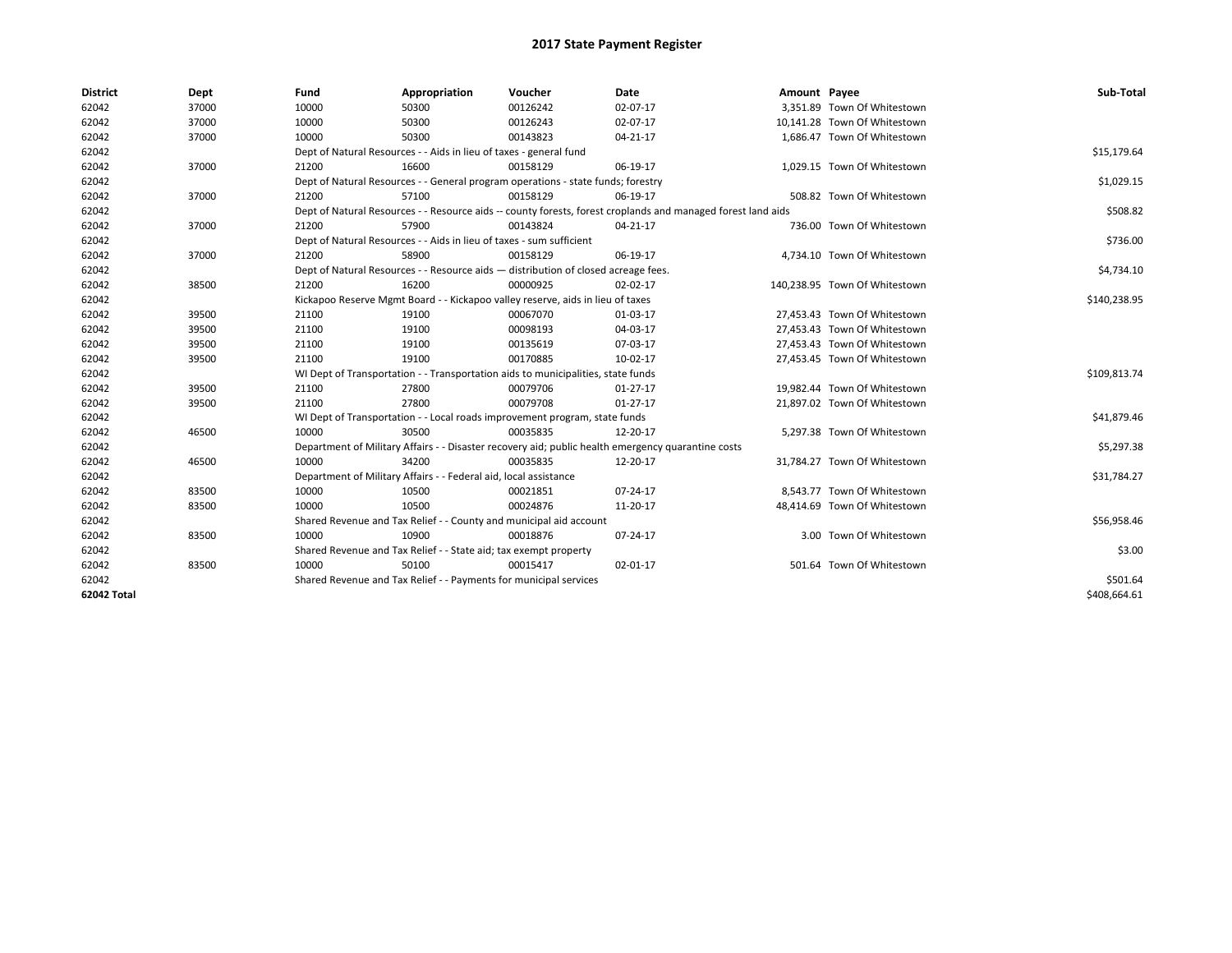| <b>District</b>    | Dept  | Fund  | Appropriation                                                                    | Voucher  | Date     | Amount Payee |                                | Sub-Total    |
|--------------------|-------|-------|----------------------------------------------------------------------------------|----------|----------|--------------|--------------------------------|--------------|
| 62111              | 16500 | 10000 | 22500                                                                            | 00012023 | 06-26-17 |              | 666.61 Village Of Chaseburg    |              |
| 62111              |       |       | Dept of Safety & Prof Services - - Fire dues distribution                        |          |          |              |                                | \$666.61     |
| 62111              | 37000 | 10000 | 50300                                                                            | 00125835 | 02-06-17 |              | 351.03 Village Of Chaseburg    |              |
| 62111              |       |       | Dept of Natural Resources - - Aids in lieu of taxes - general fund               |          |          |              |                                | \$351.03     |
| 62111              | 39500 | 21100 | 19100                                                                            | 00067071 | 01-03-17 |              | 2,198.95 Village Of Chaseburg  |              |
| 62111              | 39500 | 21100 | 19100                                                                            | 00098194 | 04-03-17 |              | 2,198.95 Village Of Chaseburg  |              |
| 62111              | 39500 | 21100 | 19100                                                                            | 00135620 | 07-03-17 |              | 2,198.95 Village Of Chaseburg  |              |
| 62111              | 39500 | 21100 | 19100                                                                            | 00170886 | 10-02-17 |              | 2,198.95 Village Of Chaseburg  |              |
| 62111              |       |       | WI Dept of Transportation - - Transportation aids to municipalities, state funds |          |          |              |                                | \$8,795.80   |
| 62111              | 83500 | 10000 | 10500                                                                            | 00021852 | 07-24-17 |              | 14,577.24 Village Of Chaseburg |              |
| 62111              | 83500 | 10000 | 10500                                                                            | 00024877 | 11-20-17 |              | 82,604.39 Village Of Chaseburg |              |
| 62111              |       |       | Shared Revenue and Tax Relief - - County and municipal aid account               |          |          |              |                                | \$97,181.63  |
| 62111              | 83500 | 10000 | 10900                                                                            | 00018877 | 07-24-17 |              | 26.00 Village Of Chaseburg     |              |
| 62111              |       |       | Shared Revenue and Tax Relief - - State aid; tax exempt property                 |          |          |              |                                | \$26.00      |
| <b>62111 Total</b> |       |       |                                                                                  |          |          |              |                                | \$107,021.07 |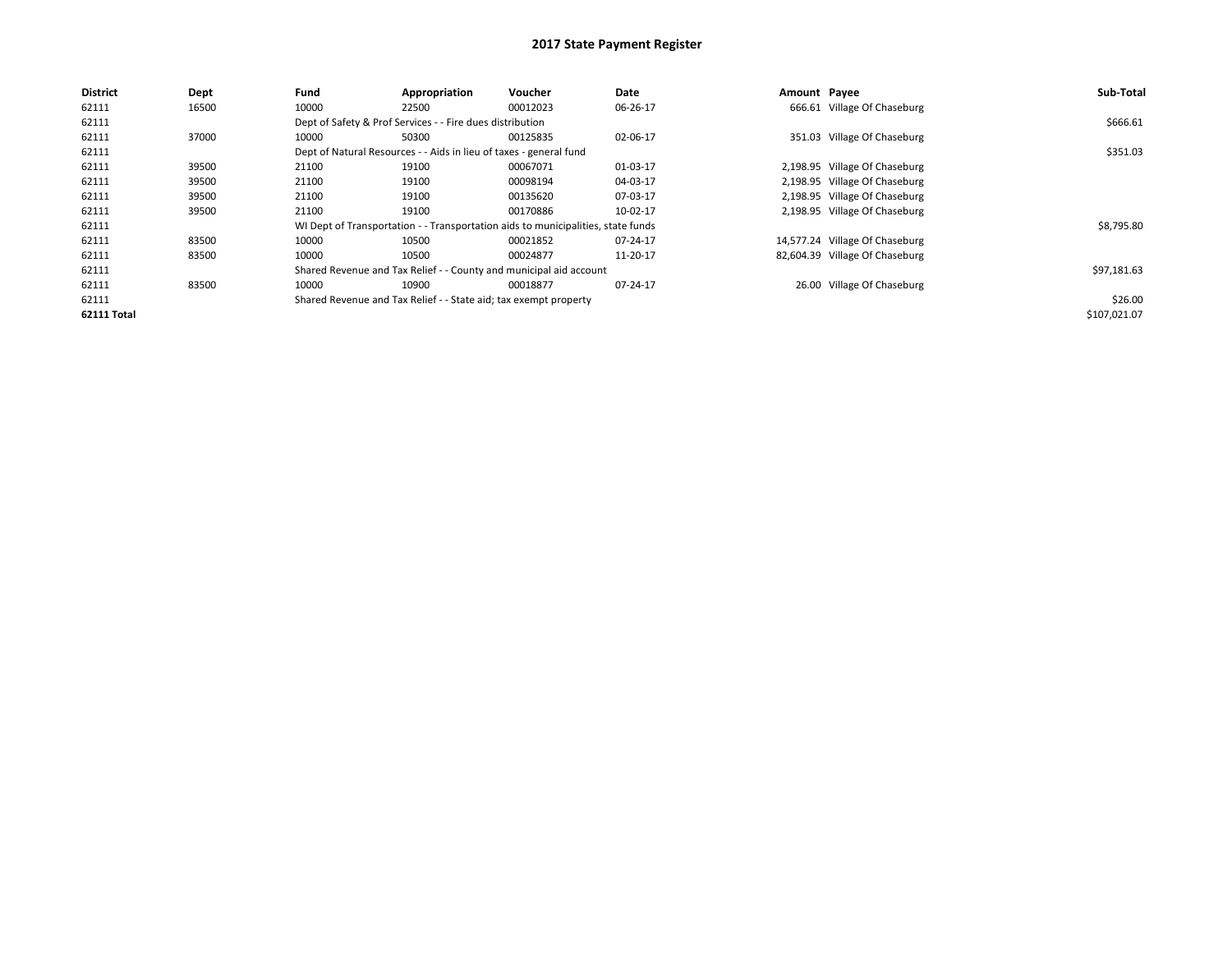| <b>District</b> | Dept  | Fund  | Appropriation                                                                      | Voucher  | Date                                                                                                         | Amount Payee |                                   | Sub-Total    |
|-----------------|-------|-------|------------------------------------------------------------------------------------|----------|--------------------------------------------------------------------------------------------------------------|--------------|-----------------------------------|--------------|
| 62112           | 16500 | 10000 | 22500                                                                              | 00012024 | 06-26-17                                                                                                     |              | 2,112.73 Village Of Coon Valley   |              |
| 62112           |       |       | Dept of Safety & Prof Services - - Fire dues distribution                          |          |                                                                                                              |              |                                   | \$2,112.73   |
| 62112           | 37000 | 21200 | 16600                                                                              | 00158130 | 06-19-17                                                                                                     |              | 4.37 Village Of Coon Valley       |              |
| 62112           |       |       | Dept of Natural Resources - - General program operations - state funds; forestry   |          |                                                                                                              |              |                                   | \$4.37       |
| 62112           | 37000 | 21200 | 57100                                                                              | 00158130 | 06-19-17                                                                                                     |              | 2.00 Village Of Coon Valley       |              |
| 62112           |       |       |                                                                                    |          | Dept of Natural Resources - - Resource aids -- county forests, forest croplands and managed forest land aids |              |                                   | \$2.00       |
| 62112           | 37000 | 21200 | 58900                                                                              | 00158130 | 06-19-17                                                                                                     |              | 20.10 Village Of Coon Valley      |              |
| 62112           |       |       | Dept of Natural Resources - - Resource aids - distribution of closed acreage fees. |          |                                                                                                              |              |                                   | \$20.10      |
| 62112           | 39500 | 21100 | 19100                                                                              | 00067072 | 01-03-17                                                                                                     |              | 10,887.52 Village Of Coon Valley  |              |
| 62112           | 39500 | 21100 | 19100                                                                              | 00098195 | 04-03-17                                                                                                     |              | 10,887.52 Village Of Coon Valley  |              |
| 62112           | 39500 | 21100 | 19100                                                                              | 00135621 | 07-03-17                                                                                                     |              | 10,887.52 Village Of Coon Valley  |              |
| 62112           | 39500 | 21100 | 19100                                                                              | 00170887 | 10-02-17                                                                                                     |              | 10,887.54 Village Of Coon Valley  |              |
| 62112           |       |       | WI Dept of Transportation - - Transportation aids to municipalities, state funds   |          |                                                                                                              |              |                                   | \$43,550.10  |
| 62112           | 45500 | 10000 | 23100                                                                              | 00039632 | 12-22-17                                                                                                     |              | 160.00 Village Of Coon Valley     |              |
| 62112           |       |       | Department of Justice - - Law enforcement training fund, local assistance          |          |                                                                                                              |              |                                   | \$160.00     |
| 62112           | 46500 | 10000 | 30500                                                                              | 00029019 | 07-11-17                                                                                                     |              | 429.03 Village Of Coon Valley     |              |
| 62112           |       |       |                                                                                    |          | Department of Military Affairs - - Disaster recovery aid; public health emergency quarantine costs           |              |                                   | \$429.03     |
| 62112           | 46500 | 10000 | 34200                                                                              | 00029019 | 07-11-17                                                                                                     |              | 3,432.21 Village Of Coon Valley   |              |
| 62112           |       |       | Department of Military Affairs - - Federal aid, local assistance                   |          |                                                                                                              |              |                                   | \$3,432.21   |
| 62112           | 83500 | 10000 | 10100                                                                              | 00021853 | 07-24-17                                                                                                     |              | 2,337.60 Village Of Coon Valley   |              |
| 62112           |       |       | Shared Revenue and Tax Relief - - Expenditure restraint program account            |          |                                                                                                              |              |                                   | \$2,337.60   |
| 62112           | 83500 | 10000 | 10500                                                                              | 00021853 | 07-24-17                                                                                                     |              | 35,090.31 Village Of Coon Valley  |              |
| 62112           | 83500 | 10000 | 10500                                                                              | 00024878 | 11-20-17                                                                                                     |              | 198,845.09 Village Of Coon Valley |              |
| 62112           |       |       | Shared Revenue and Tax Relief - - County and municipal aid account                 |          |                                                                                                              |              |                                   | \$233,935.40 |
| 62112           | 83500 | 10000 | 10900                                                                              | 00018878 | 07-24-17                                                                                                     |              | 272.00 Village Of Coon Valley     |              |
| 62112           | 83500 | 10000 | 10900                                                                              | 00019987 | 07-24-17                                                                                                     |              | 796.00 Village Of Coon Valley     |              |
| 62112           |       |       | Shared Revenue and Tax Relief - - State aid; tax exempt property                   |          |                                                                                                              |              |                                   | \$1,068.00   |
| 62112           | 83500 | 10000 | 11000                                                                              | 00021853 | 07-24-17                                                                                                     |              | 1.52 Village Of Coon Valley       |              |
| 62112           | 83500 | 10000 | 11000                                                                              | 00024878 | 11-20-17                                                                                                     |              | 7.69 Village Of Coon Valley       |              |
| 62112           |       |       | Shared Revenue and Tax Relief - - Public utility distribution account              |          |                                                                                                              |              |                                   | \$9.21       |
| 62112           | 83500 | 52100 | 36300                                                                              | 00016058 | 03-27-17                                                                                                     |              | 2,377.32 Village Of Coon Valley   |              |
| 62112           |       |       | Shared Revenue and Tax Relief - - Lottery and gaming credit                        |          |                                                                                                              |              |                                   | \$2,377.32   |
| 62112 Total     |       |       |                                                                                    |          |                                                                                                              |              |                                   | \$289,438.07 |
|                 |       |       |                                                                                    |          |                                                                                                              |              |                                   |              |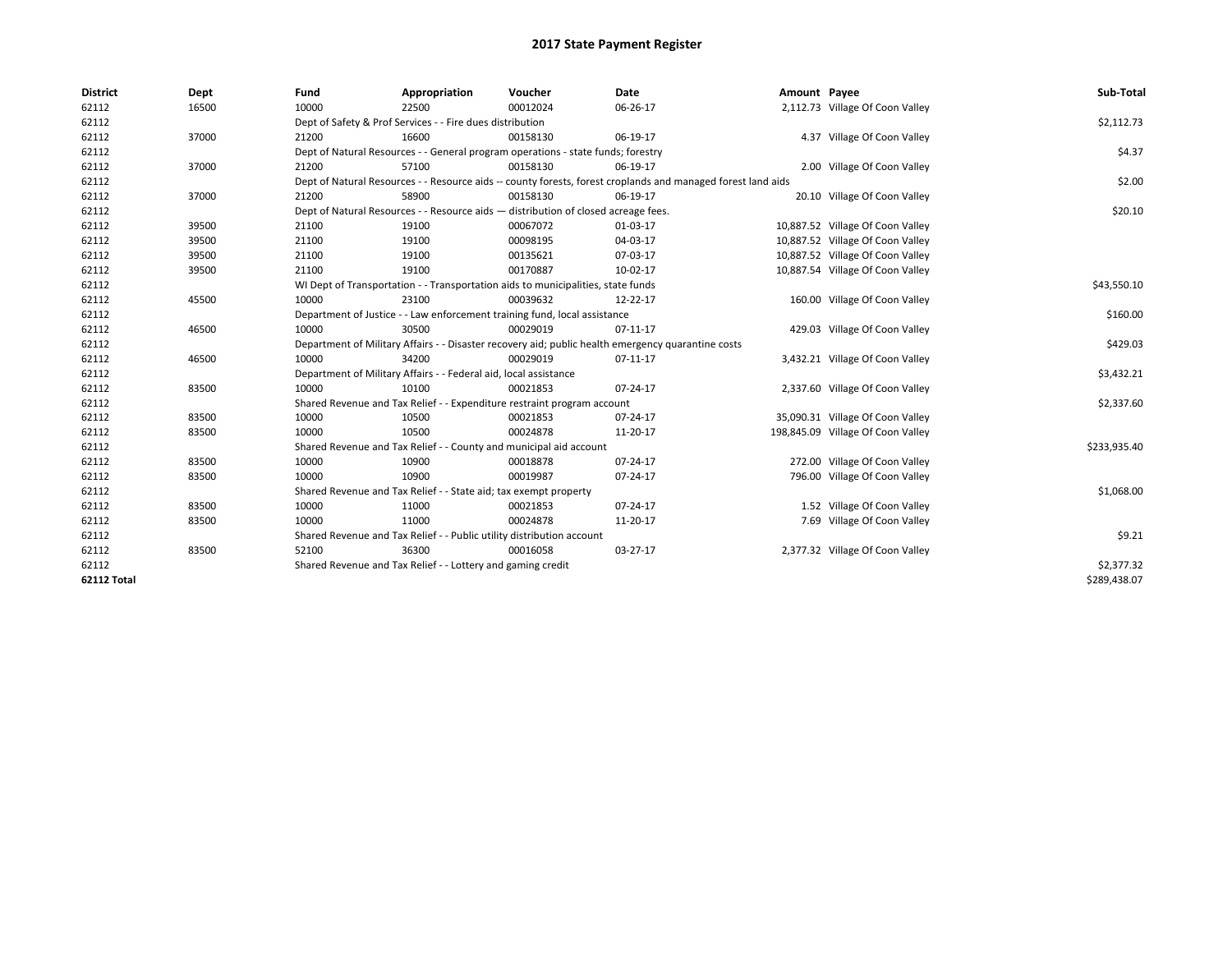| <b>District</b>    | Dept  | Fund  | Appropriation                                                    | <b>Voucher</b>                                                                   | Date     | Amount Pavee |                              | Sub-Total    |
|--------------------|-------|-------|------------------------------------------------------------------|----------------------------------------------------------------------------------|----------|--------------|------------------------------|--------------|
| 62116              | 39500 | 21100 | 19100                                                            | 00067073                                                                         | 01-03-17 |              | 4,111.38 VILLAGE OF DE SOTO  |              |
| 62116              | 39500 | 21100 | 19100                                                            | 00098196                                                                         | 04-03-17 |              | 4.111.38 VILLAGE OF DE SOTO  |              |
| 62116              | 39500 | 21100 | 19100                                                            | 00135622                                                                         | 07-03-17 |              | 4.111.38 VILLAGE OF DE SOTO  |              |
| 62116              | 39500 | 21100 | 19100                                                            | 00170888                                                                         | 10-02-17 |              | 4,111.39 VILLAGE OF DE SOTO  |              |
| 62116              |       |       |                                                                  | WI Dept of Transportation - - Transportation aids to municipalities, state funds |          |              |                              | \$16,445.53  |
| 62116              | 83500 | 10000 | 10500                                                            | 00021854                                                                         | 07-24-17 |              | 15.500.04 VILLAGE OF DE SOTO |              |
| 62116              | 83500 | 10000 | 10500                                                            | 00024879                                                                         | 11-20-17 |              | 87,833.55 VILLAGE OF DE SOTO |              |
| 62116              |       |       |                                                                  | Shared Revenue and Tax Relief - - County and municipal aid account               |          |              |                              | \$103,333.59 |
| 62116              | 83500 | 10000 | 10900                                                            | 00018879                                                                         | 07-24-17 |              | 102.00 VILLAGE OF DE SOTO    |              |
| 62116              |       |       | Shared Revenue and Tax Relief - - State aid; tax exempt property |                                                                                  |          |              |                              | \$102.00     |
| 62116              | 83500 | 52100 | 36300                                                            | 00016059                                                                         | 03-27-17 |              | 994.72 VILLAGE OF DE SOTO    |              |
| 62116              |       |       | Shared Revenue and Tax Relief - - Lottery and gaming credit      |                                                                                  |          |              |                              | \$994.72     |
| <b>62116 Total</b> |       |       |                                                                  |                                                                                  |          |              |                              | \$120,875.84 |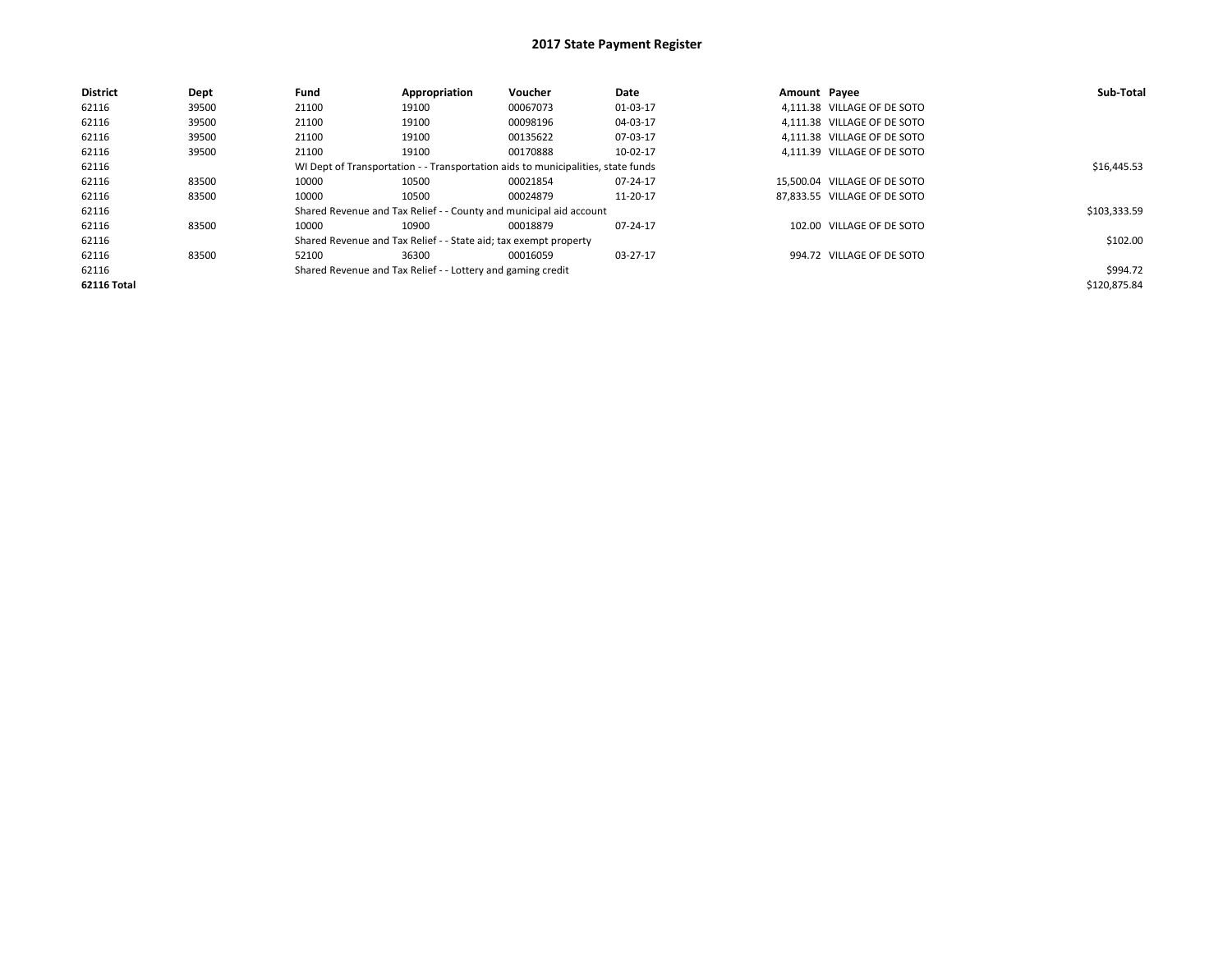| <b>District</b> | Dept  | Fund  | Appropriation                                                         | <b>Voucher</b>                                                                   | Date                                                                                               | Amount Payee |                            | Sub-Total    |
|-----------------|-------|-------|-----------------------------------------------------------------------|----------------------------------------------------------------------------------|----------------------------------------------------------------------------------------------------|--------------|----------------------------|--------------|
| 62131           | 16500 | 10000 | 22500                                                                 | 00012025                                                                         | 06-26-17                                                                                           |              | 594.93 Village Of Genoa    |              |
| 62131           |       |       | Dept of Safety & Prof Services - - Fire dues distribution             |                                                                                  |                                                                                                    |              |                            | \$594.93     |
| 62131           | 39500 | 21100 | 19100                                                                 | 00067074                                                                         | 01-03-17                                                                                           |              | 2,445.24 Village Of Genoa  |              |
| 62131           | 39500 | 21100 | 19100                                                                 | 00098197                                                                         | 04-03-17                                                                                           |              | 2,445.24 Village Of Genoa  |              |
| 62131           | 39500 | 21100 | 19100                                                                 | 00135623                                                                         | 07-03-17                                                                                           |              | 2,445.24 Village Of Genoa  |              |
| 62131           | 39500 | 21100 | 19100                                                                 | 00170889                                                                         | 10-02-17                                                                                           |              | 2,445.26 Village Of Genoa  |              |
| 62131           |       |       |                                                                       | WI Dept of Transportation - - Transportation aids to municipalities, state funds |                                                                                                    |              |                            | \$9,780.98   |
| 62131           | 46500 | 10000 | 30500                                                                 | 00035825                                                                         | 12-20-17                                                                                           |              | 567.75 Village Of Genoa    |              |
| 62131           |       |       |                                                                       |                                                                                  | Department of Military Affairs - - Disaster recovery aid; public health emergency quarantine costs |              |                            | \$567.75     |
| 62131           | 46500 | 10000 | 34200                                                                 | 00035825                                                                         | 12-20-17                                                                                           |              | 6,434.50 Village Of Genoa  |              |
| 62131           |       |       | Department of Military Affairs - - Federal aid, local assistance      |                                                                                  |                                                                                                    |              |                            | \$6,434.50   |
| 62131           | 83500 | 10000 | 10500                                                                 | 00021855                                                                         | 07-24-17                                                                                           |              | 4,149.49 Village Of Genoa  |              |
| 62131           | 83500 | 10000 | 10500                                                                 | 00024880                                                                         | 11-20-17                                                                                           |              | 23,513.77 Village Of Genoa |              |
| 62131           |       |       |                                                                       | Shared Revenue and Tax Relief - - County and municipal aid account               |                                                                                                    |              |                            | \$27,663.26  |
| 62131           | 83500 | 10000 | 11000                                                                 | 00021855                                                                         | 07-24-17                                                                                           |              | 13,973.28 Village Of Genoa |              |
| 62131           | 83500 | 10000 | 11000                                                                 | 00024880                                                                         | 11-20-17                                                                                           |              | 81,229.80 Village Of Genoa |              |
| 62131           |       |       | Shared Revenue and Tax Relief - - Public utility distribution account |                                                                                  |                                                                                                    |              |                            | \$95,203.08  |
| 62131 Total     |       |       |                                                                       |                                                                                  |                                                                                                    |              |                            | \$140,244.50 |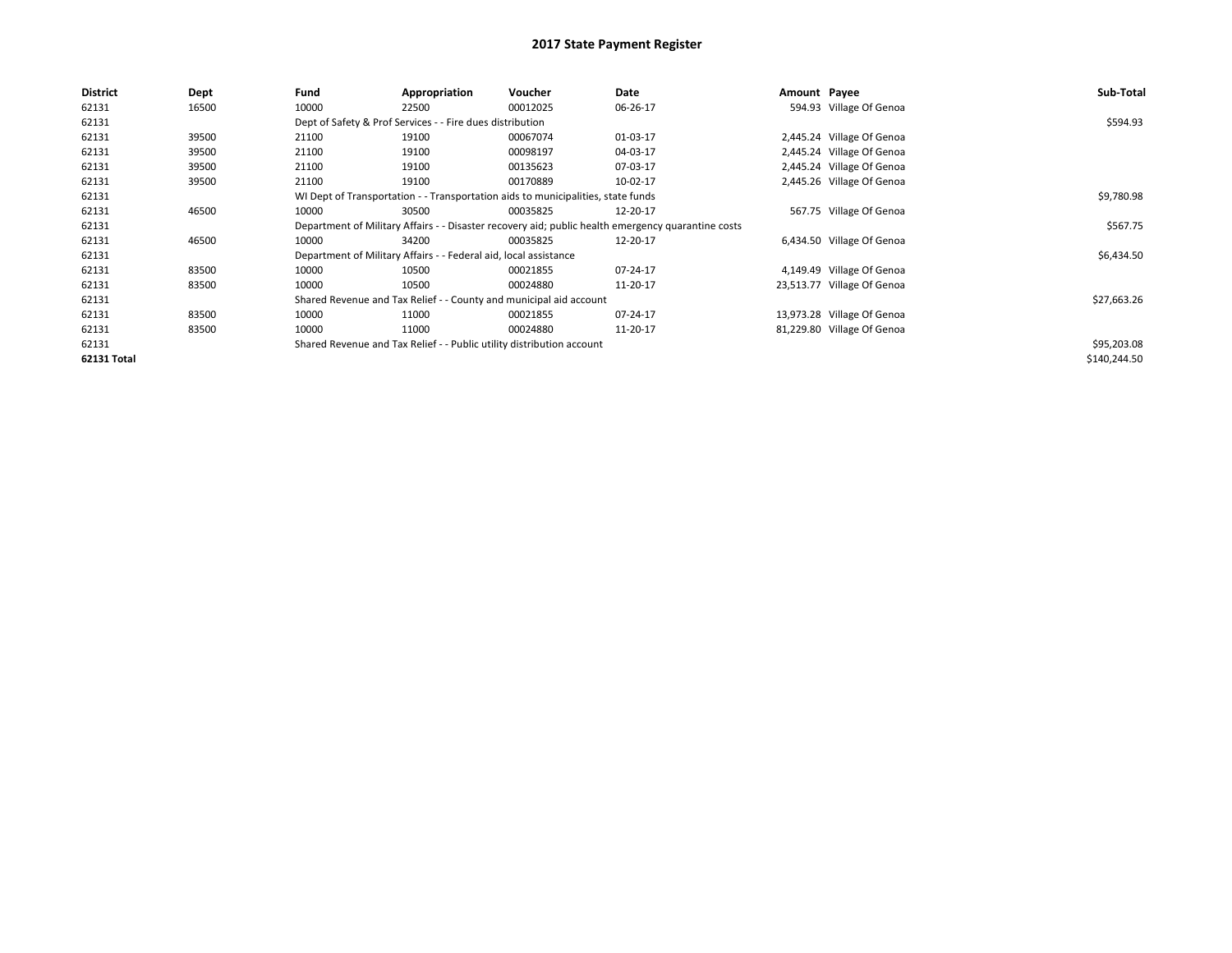| <b>District</b> | Dept  | Fund  | Appropriation                                                                    | Voucher  | Date       | Amount Payee |                                | Sub-Total    |
|-----------------|-------|-------|----------------------------------------------------------------------------------|----------|------------|--------------|--------------------------------|--------------|
| 62146           | 11500 | 27400 | 77800                                                                            | 00027727 | 11-10-17   |              | 800.00 Village Of La Farge     |              |
| 62146           |       |       | Dept of Ag, Trade & Cons Protc - - CLEAN SWEEP GRANTS                            |          |            |              |                                | \$800.00     |
| 62146           | 16500 | 10000 | 22500                                                                            | 00012026 | 06-26-17   |              | 1,584.59 Village Of La Farge   |              |
| 62146           |       |       | Dept of Safety & Prof Services - - Fire dues distribution                        |          |            |              |                                | \$1,584.59   |
| 62146           | 39500 | 21100 | 18500                                                                            | 00071279 | 01-06-17   |              | 1,652.85 Village Of La Farge   |              |
| 62146           | 39500 | 21100 | 18500                                                                            | 00073279 | $01-13-17$ |              | 293.84 Village Of La Farge     |              |
| 62146           | 39500 | 21100 | 18500                                                                            | 00073280 | $01-13-17$ |              | 1,175.36 Village Of La Farge   |              |
| 62146           | 39500 | 21100 | 18500                                                                            | 00073281 | 01-13-17   |              | 1,175.36 Village Of La Farge   |              |
| 62146           | 39500 | 21100 | 18500                                                                            | 00106559 | 04-19-17   |              | 2,500.00 Village Of La Farge   |              |
| 62146           | 39500 | 21100 | 18500                                                                            | 00163420 | 09-25-17   |              | 4,000.00 Village Of La Farge   |              |
| 62146           |       |       | WI Dept of Transportation - - Highway safety, local assistance, federal funds    |          |            |              |                                | \$10,797.41  |
| 62146           | 39500 | 21100 | 19100                                                                            | 00067075 | 01-03-17   |              | 9,603.29 Village Of La Farge   |              |
| 62146           | 39500 | 21100 | 19100                                                                            | 00098198 | 04-03-17   |              | 9,603.29 Village Of La Farge   |              |
| 62146           | 39500 | 21100 | 19100                                                                            | 00135624 | 07-03-17   |              | 9,603.29 Village Of La Farge   |              |
| 62146           | 39500 | 21100 | 19100                                                                            | 00170890 | 10-02-17   |              | 9,603.32 Village Of La Farge   |              |
| 62146           |       |       | WI Dept of Transportation - - Transportation aids to municipalities, state funds |          |            |              |                                | \$38,413.19  |
| 62146           | 39500 | 21100 | 27800                                                                            | 00189006 | 11-07-17   |              | 9,144.00 Village Of La Farge   |              |
| 62146           |       |       | WI Dept of Transportation - - Local roads improvement program, state funds       |          |            |              |                                | \$9,144.00   |
| 62146           | 43500 | 10000 | 11900                                                                            | 00152463 | 09-01-17   |              | 5,207.18 Village Of La Farge   |              |
| 62146           |       |       | Department of Health Services - - Emergency medical services; aids               |          |            |              |                                | \$5,207.18   |
| 62146           | 43500 | 00005 | 16300                                                                            | 01LGS    | 11-17-17   |              | 3,622.64 Village Of La Farge   |              |
| 62146           |       |       | Department of Health Services - - Guardianship grant program                     |          |            |              |                                | \$3,622.64   |
| 62146           | 45500 | 10000 | 23100                                                                            | 00033607 | 08-24-17   |              | 160.00 Village Of La Farge     |              |
| 62146           |       |       | Department of Justice - - Law enforcement training fund, local assistance        |          |            |              |                                | \$160.00     |
| 62146           | 50500 | 10000 | 74500                                                                            | 00042926 | 02-22-17   |              | 7,118.00 Village Of La Farge   |              |
| 62146           | 50500 | 10000 | 74500                                                                            | 00051273 | 05-30-17   |              | 5,000.00 Village Of La Farge   |              |
| 62146           | 50500 | 10000 | 74500                                                                            | 00056771 | 08-04-17   |              | 5,000.00 Village Of La Farge   |              |
| 62146           | 50500 | 10000 | 74500                                                                            | 00058720 | 08-28-17   |              | 7,749.50 Village Of La Farge   |              |
| 62146           | 50500 | 10000 | 74500                                                                            | 00060592 | 09-21-17   |              | 181,233.24 Village Of La Farge |              |
| 62146           | 50500 | 10000 | 74500                                                                            | 00063483 | 10-31-17   |              | 7,204.60 Village Of La Farge   |              |
| 62146           |       |       | Department of Administration - - Federal aid; individuals and organizations      |          |            |              |                                | \$213,305.34 |
| 62146           | 83500 | 10000 | 10500                                                                            | 00021856 | 07-24-17   |              | 36,874.10 Village Of La Farge  |              |
| 62146           | 83500 | 10000 | 10500                                                                            | 00024881 | 11-20-17   |              | 205,330.59 Village Of La Farge |              |
| 62146           |       |       | Shared Revenue and Tax Relief - - County and municipal aid account               |          |            |              |                                | \$242,204.69 |
| 62146           | 83500 | 10000 | 10900                                                                            | 00018880 | 07-24-17   |              | 384.00 Village Of La Farge     |              |
| 62146           | 83500 | 10000 | 10900                                                                            | 00019988 | 07-24-17   |              | 51,190.00 Village Of La Farge  |              |
| 62146           |       |       | Shared Revenue and Tax Relief - - State aid; tax exempt property                 |          |            |              |                                | \$51,574.00  |
| 62146           | 83500 | 52100 | 36300                                                                            | 00016060 | 03-27-17   |              | 109.65 Village Of La Farge     |              |
| 62146           |       |       | Shared Revenue and Tax Relief - - Lottery and gaming credit                      |          |            |              |                                | \$109.65     |
| 62146 Total     |       |       |                                                                                  |          |            |              |                                | \$576,922.69 |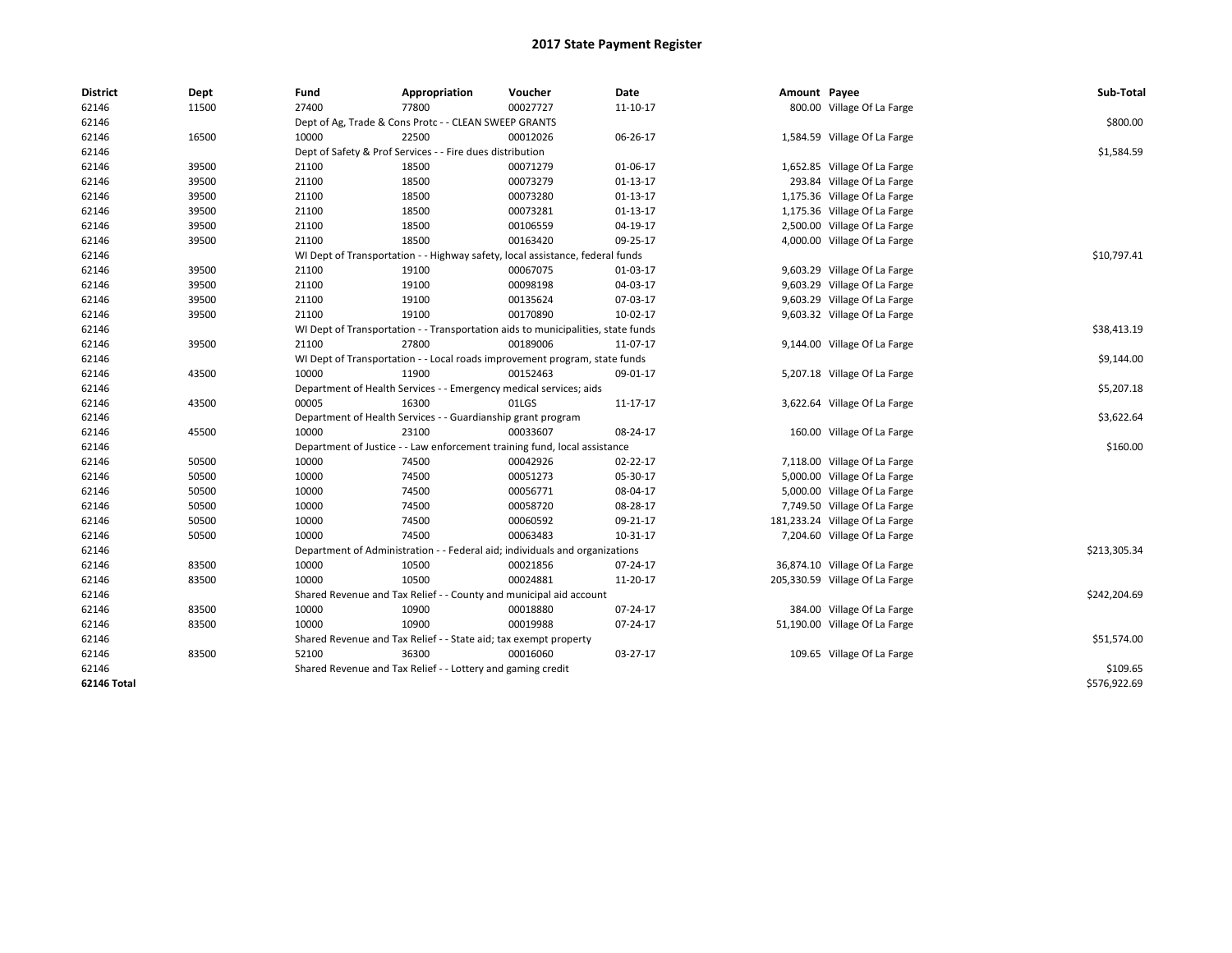| <b>District</b> | Dept  | Fund  | Appropriation                                                                      | Voucher  | Date                                                                                                         | Amount Payee |                               | Sub-Total    |
|-----------------|-------|-------|------------------------------------------------------------------------------------|----------|--------------------------------------------------------------------------------------------------------------|--------------|-------------------------------|--------------|
| 62165           | 37000 | 21200 | 16600                                                                              | 00158132 | 06-19-17                                                                                                     |              | 1.31 Village Of Ontario       |              |
| 62165           |       |       | Dept of Natural Resources - - General program operations - state funds; forestry   |          |                                                                                                              |              |                               | \$1.31       |
| 62165           | 37000 | 21200 | 57100                                                                              | 00158132 | 06-19-17                                                                                                     |              | 0.60 Village Of Ontario       |              |
| 62165           |       |       |                                                                                    |          | Dept of Natural Resources - - Resource aids -- county forests, forest croplands and managed forest land aids |              |                               | \$0.60       |
| 62165           | 37000 | 21200 | 58900                                                                              | 00158132 | 06-19-17                                                                                                     |              | 6.03 Village Of Ontario       |              |
| 62165           |       |       | Dept of Natural Resources - - Resource aids - distribution of closed acreage fees. |          |                                                                                                              |              |                               | \$6.03       |
| 62165           | 39500 | 21100 | 18500                                                                              | 00180050 | 10-26-17                                                                                                     |              | 935.89 Village Of Ontario     |              |
| 62165           |       |       | WI Dept of Transportation - - Highway safety, local assistance, federal funds      |          |                                                                                                              |              |                               | \$935.89     |
| 62165           | 39500 | 21100 | 19100                                                                              | 00067076 | 01-03-17                                                                                                     |              | 5,609.55 Village Of Ontario   |              |
| 62165           | 39500 | 21100 | 19100                                                                              | 00098199 | 04-03-17                                                                                                     |              | 5,609.55 Village Of Ontario   |              |
| 62165           | 39500 | 21100 | 19100                                                                              | 00135625 | 07-03-17                                                                                                     |              | 5,609.55 Village Of Ontario   |              |
| 62165           | 39500 | 21100 | 19100                                                                              | 00170891 | 10-02-17                                                                                                     |              | 5,609.58 Village Of Ontario   |              |
| 62165           |       |       | WI Dept of Transportation - - Transportation aids to municipalities, state funds   |          |                                                                                                              |              |                               | \$22,438.23  |
| 62165           | 43500 | 00005 | 16300                                                                              | 01LGS    | 11-17-17                                                                                                     |              | 2,000.00 Village Of Ontario   |              |
| 62165           |       |       | Department of Health Services - - Guardianship grant program                       |          |                                                                                                              |              |                               | \$2,000.00   |
| 62165           | 45500 | 10000 | 23100                                                                              | 00039627 | 12-22-17                                                                                                     |              | 480.00 Village Of Ontario     |              |
| 62165           |       |       | Department of Justice - - Law enforcement training fund, local assistance          |          |                                                                                                              |              |                               | \$480.00     |
| 62165           | 83500 | 10000 | 10500                                                                              | 00021857 | 07-24-17                                                                                                     |              | 25,260.35 Village Of Ontario  |              |
| 62165           | 83500 | 10000 | 10500                                                                              | 00024882 | 11-20-17                                                                                                     |              | 141,141.96 Village Of Ontario |              |
| 62165           |       |       | Shared Revenue and Tax Relief - - County and municipal aid account                 |          |                                                                                                              |              |                               | \$166,402.31 |
| 62165           | 83500 | 10000 | 10900                                                                              | 00018881 | 07-24-17                                                                                                     |              | 218.00 Village Of Ontario     |              |
| 62165           |       |       | Shared Revenue and Tax Relief - - State aid; tax exempt property                   |          |                                                                                                              |              |                               | \$218.00     |
| 62165           | 83500 | 52100 | 36300                                                                              | 00016061 | 03-27-17                                                                                                     |              | 1,656.24 Village Of Ontario   |              |
| 62165           |       |       | Shared Revenue and Tax Relief - - Lottery and gaming credit                        |          |                                                                                                              |              |                               | \$1,656.24   |
| 62165 Total     |       |       |                                                                                    |          |                                                                                                              |              |                               | \$194,138.61 |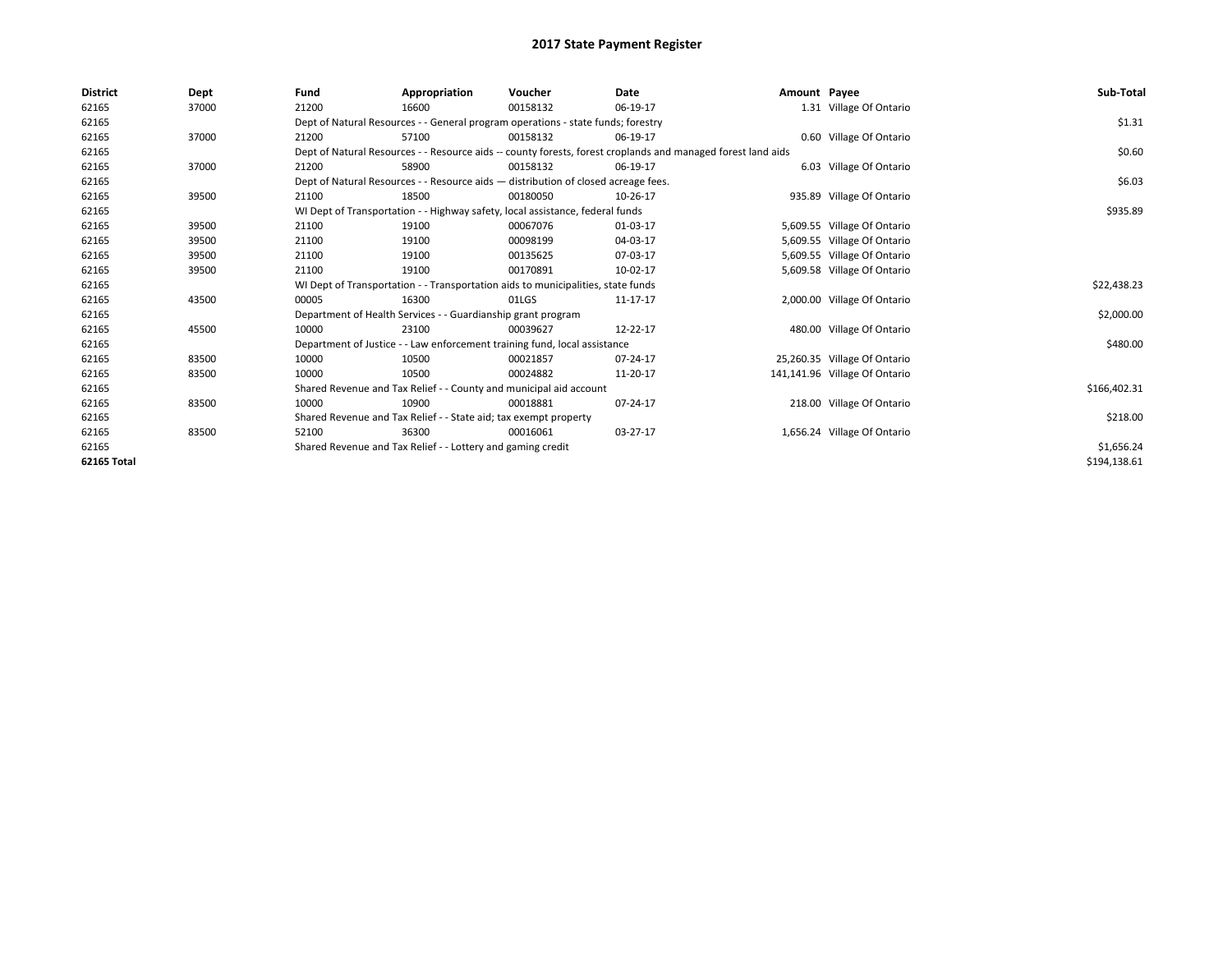| <b>District</b>    | Dept  | Fund                                                             | Appropriation                                                                    | Voucher                                                                            | Date                                                                                                         | Amount Payee |                                 | Sub-Total    |  |  |
|--------------------|-------|------------------------------------------------------------------|----------------------------------------------------------------------------------|------------------------------------------------------------------------------------|--------------------------------------------------------------------------------------------------------------|--------------|---------------------------------|--------------|--|--|
| 62176              | 16500 | 10000                                                            | 22500                                                                            | 00012027                                                                           | $06-27-17$                                                                                                   |              | 623.08 Village Of Readstown     |              |  |  |
| 62176              |       |                                                                  | Dept of Safety & Prof Services - - Fire dues distribution                        |                                                                                    |                                                                                                              |              |                                 | \$623.08     |  |  |
| 62176              | 37000 | 21200                                                            | 16600                                                                            | 00158133                                                                           | 06-19-17                                                                                                     |              | 34.96 Village Of Readstown      |              |  |  |
| 62176              |       |                                                                  | Dept of Natural Resources - - General program operations - state funds; forestry |                                                                                    |                                                                                                              |              |                                 |              |  |  |
| 62176              | 37000 | 21200                                                            | 57100                                                                            | 00158133                                                                           | 06-19-17                                                                                                     |              | 16.00 Village Of Readstown      |              |  |  |
| 62176              |       |                                                                  |                                                                                  |                                                                                    | Dept of Natural Resources - - Resource aids -- county forests, forest croplands and managed forest land aids |              |                                 | \$16.00      |  |  |
| 62176              | 37000 | 21200                                                            | 58900                                                                            | 00158133                                                                           | 06-19-17                                                                                                     |              | 160.81 Village Of Readstown     |              |  |  |
| 62176              |       |                                                                  |                                                                                  | Dept of Natural Resources - - Resource aids - distribution of closed acreage fees. |                                                                                                              |              |                                 | \$160.81     |  |  |
| 62176              | 39500 | 21100                                                            | 18500                                                                            | 00071280                                                                           | 01-06-17                                                                                                     |              | 449.28 Village Of Readstown     |              |  |  |
| 62176              |       |                                                                  |                                                                                  | WI Dept of Transportation - - Highway safety, local assistance, federal funds      |                                                                                                              |              |                                 | \$449.28     |  |  |
| 62176              | 39500 | 21100                                                            | 19100                                                                            | 00067077                                                                           | 01-03-17                                                                                                     |              | 4,713.29 Village Of Readstown   |              |  |  |
| 62176              | 39500 | 21100                                                            | 19100                                                                            | 00098200                                                                           | 04-03-17                                                                                                     |              | 4,713.29 Village Of Readstown   |              |  |  |
| 62176              | 39500 | 21100                                                            | 19100                                                                            | 00135626                                                                           | 07-03-17                                                                                                     |              | 4,713.29 Village Of Readstown   |              |  |  |
| 62176              | 39500 | 21100                                                            | 19100                                                                            | 00170892                                                                           | 10-02-17                                                                                                     |              | 4,713.29 Village Of Readstown   |              |  |  |
| 62176              |       |                                                                  |                                                                                  | WI Dept of Transportation - - Transportation aids to municipalities, state funds   |                                                                                                              |              |                                 | \$18,853.16  |  |  |
| 62176              | 43500 | 00005                                                            | 16300                                                                            | 01LGS                                                                              | 11-17-17                                                                                                     |              | 2,000.00 Village Of Readstown   |              |  |  |
| 62176              |       |                                                                  | Department of Health Services - - Guardianship grant program                     |                                                                                    |                                                                                                              |              |                                 | \$2,000.00   |  |  |
| 62176              | 45500 | 10000                                                            | 24100                                                                            | 00031100                                                                           | 07-06-17                                                                                                     |              | 2,542.95 Village Of Readstown   |              |  |  |
| 62176              |       |                                                                  | Department of Justice - - Federal aid, state operations                          |                                                                                    |                                                                                                              |              |                                 | \$2,542.95   |  |  |
| 62176              | 46500 | 10000                                                            | 30500                                                                            | 00032174                                                                           | 09-26-17                                                                                                     |              | 677.21 Village Of Readstown     |              |  |  |
| 62176              |       |                                                                  |                                                                                  |                                                                                    | Department of Military Affairs - - Disaster recovery aid; public health emergency quarantine costs           |              |                                 | \$677.21     |  |  |
| 62176              | 46500 | 10000                                                            | 34200                                                                            | 00032174                                                                           | 09-26-17                                                                                                     |              | 4,063.25 Village Of Readstown   |              |  |  |
| 62176              |       |                                                                  | Department of Military Affairs - - Federal aid, local assistance                 |                                                                                    |                                                                                                              |              |                                 | \$4,063.25   |  |  |
| 62176              | 83500 | 10000                                                            | 10500                                                                            | 00021858                                                                           | $07 - 24 - 17$                                                                                               |              | 31,179.89 Village Of Readstown  |              |  |  |
| 62176              | 83500 | 10000                                                            | 10500                                                                            | 00024883                                                                           | 11-20-17                                                                                                     |              | 174,686.03 Village Of Readstown |              |  |  |
| 62176              |       |                                                                  |                                                                                  | Shared Revenue and Tax Relief - - County and municipal aid account                 |                                                                                                              |              |                                 | \$205,865.92 |  |  |
| 62176              | 83500 | 10000                                                            | 10900                                                                            | 00018882                                                                           | 07-24-17                                                                                                     |              | 23.00 Village Of Readstown      |              |  |  |
| 62176              |       | Shared Revenue and Tax Relief - - State aid; tax exempt property |                                                                                  | \$23.00                                                                            |                                                                                                              |              |                                 |              |  |  |
| <b>62176 Total</b> |       |                                                                  |                                                                                  |                                                                                    |                                                                                                              |              |                                 | \$235,309.62 |  |  |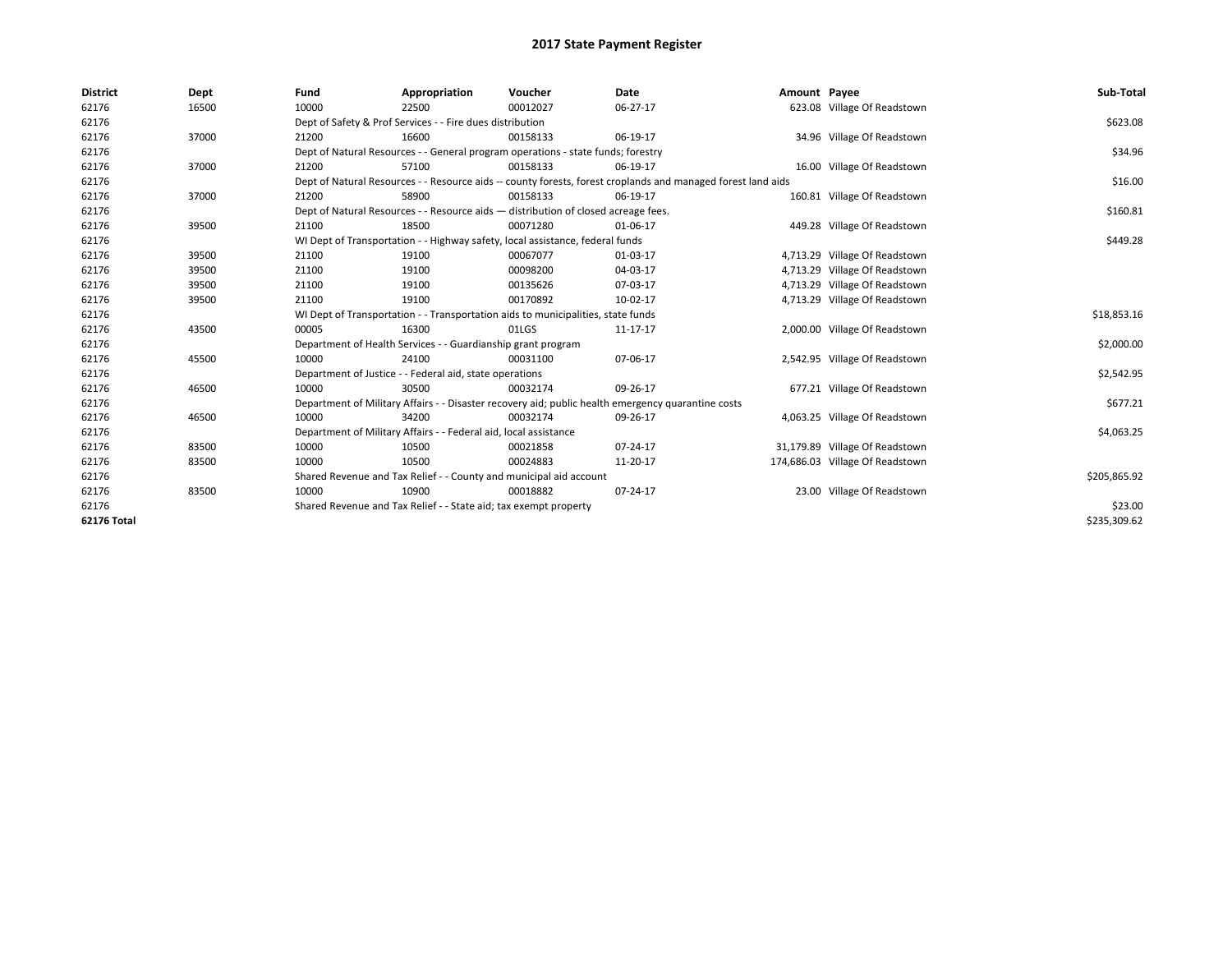| <b>District</b>    | Dept  | Fund  | Appropriation                                                    | Voucher                                                                          | Date     | Amount Payee |                                | Sub-Total    |  |  |  |
|--------------------|-------|-------|------------------------------------------------------------------|----------------------------------------------------------------------------------|----------|--------------|--------------------------------|--------------|--|--|--|
| 62181              | 16500 | 10000 | 22500                                                            | 00012028                                                                         | 06-26-17 |              | 1,958.49 Village Of Stoddard   |              |  |  |  |
| 62181              |       |       | Dept of Safety & Prof Services - - Fire dues distribution        |                                                                                  |          |              |                                | \$1,958.49   |  |  |  |
| 62181              | 39500 | 21100 | 19100                                                            | 00067078                                                                         | 01-03-17 |              | 7,329.18 Village Of Stoddard   |              |  |  |  |
| 62181              | 39500 | 21100 | 19100                                                            | 00098201                                                                         | 04-03-17 |              | 7,329.18 Village Of Stoddard   |              |  |  |  |
| 62181              | 39500 | 21100 | 19100                                                            | 00135627                                                                         | 07-03-17 |              | 7,329.18 Village Of Stoddard   |              |  |  |  |
| 62181              | 39500 | 21100 | 19100                                                            | 00170893                                                                         | 10-02-17 |              | 7,329.21 Village Of Stoddard   |              |  |  |  |
| 62181              |       |       |                                                                  | WI Dept of Transportation - - Transportation aids to municipalities, state funds |          |              |                                | \$29,316.75  |  |  |  |
| 62181              | 83500 | 10000 | 10500                                                            | 00021859                                                                         | 07-24-17 |              | 25,130.00 Village Of Stoddard  |              |  |  |  |
| 62181              | 83500 | 10000 | 10500                                                            | 00024884                                                                         | 11-20-17 |              | 142,403.30 Village Of Stoddard |              |  |  |  |
| 62181              |       |       |                                                                  | Shared Revenue and Tax Relief - - County and municipal aid account               |          |              |                                | \$167,533.30 |  |  |  |
| 62181              | 83500 | 10000 | 10900                                                            | 00018883                                                                         | 07-24-17 |              | 515.00 Village Of Stoddard     |              |  |  |  |
| 62181              |       |       | Shared Revenue and Tax Relief - - State aid; tax exempt property |                                                                                  |          |              |                                | \$515.00     |  |  |  |
| 62181              | 83500 | 52100 | 36300                                                            | 00016062                                                                         | 03-27-17 |              | 1,248.23 Village Of Stoddard   |              |  |  |  |
| 62181              |       |       | Shared Revenue and Tax Relief - - Lottery and gaming credit      |                                                                                  |          |              |                                |              |  |  |  |
| <b>62181 Total</b> |       |       |                                                                  |                                                                                  |          |              |                                | \$200,571.77 |  |  |  |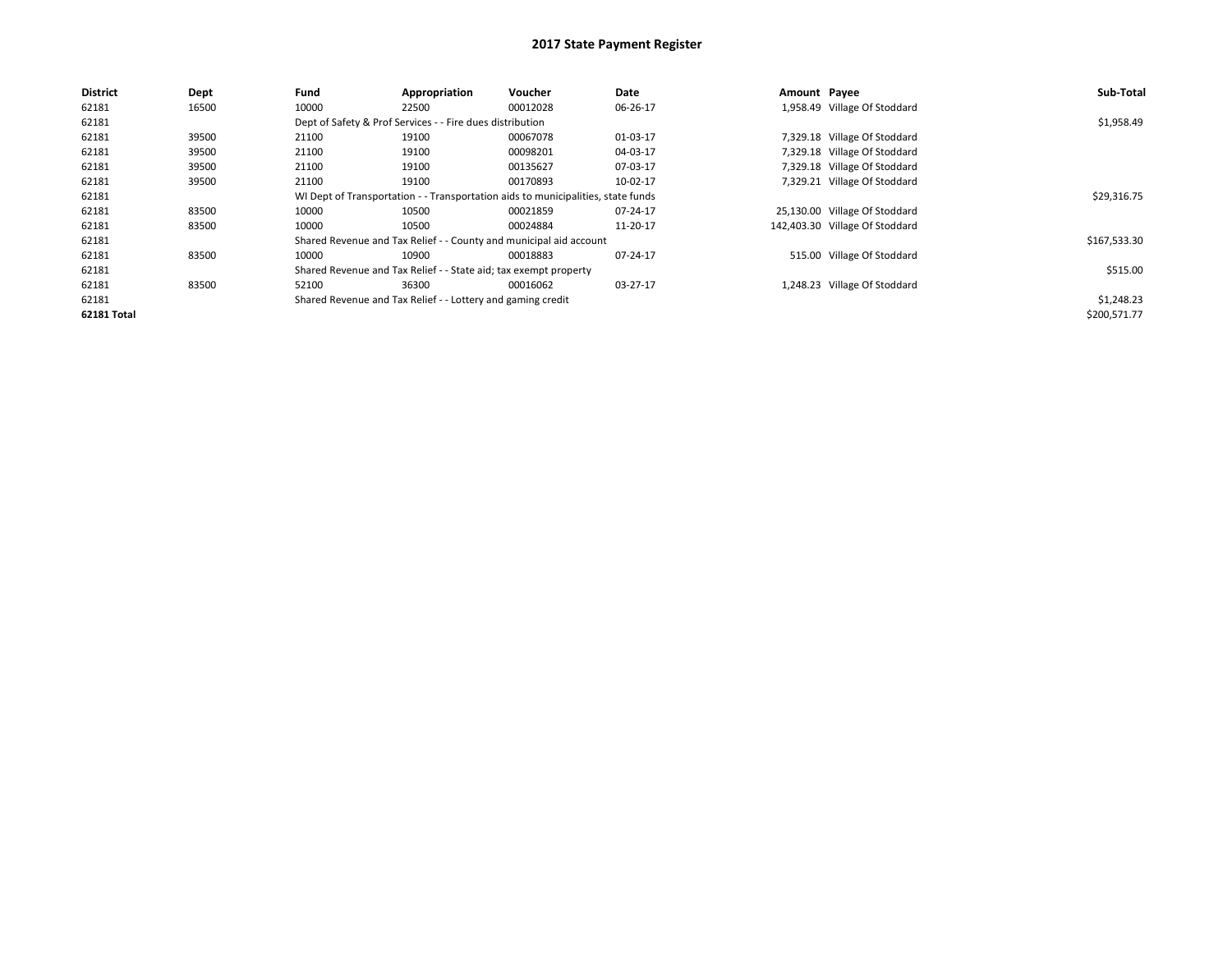| <b>District</b> | Dept  | Fund  | Appropriation                                                    | Voucher  | Date     | Amount Payee              | Sub-Total  |  |  |  |
|-----------------|-------|-------|------------------------------------------------------------------|----------|----------|---------------------------|------------|--|--|--|
| 62186           | 83500 | 10000 | 10900                                                            | 00019989 | 07-24-17 | 1,055.00 VILLAGE OF VIOLA |            |  |  |  |
| 62186           |       |       | Shared Revenue and Tax Relief - - State aid; tax exempt property |          |          |                           |            |  |  |  |
| 62186           | 83500 | 52100 | 36300                                                            | 00016063 | 03-27-17 | 1,069.38 VILLAGE OF VIOLA |            |  |  |  |
| 62186           |       |       | Shared Revenue and Tax Relief - - Lottery and gaming credit      |          |          |                           | \$1,069.38 |  |  |  |
| 62186 Total     |       |       |                                                                  |          |          |                           | \$2,124.38 |  |  |  |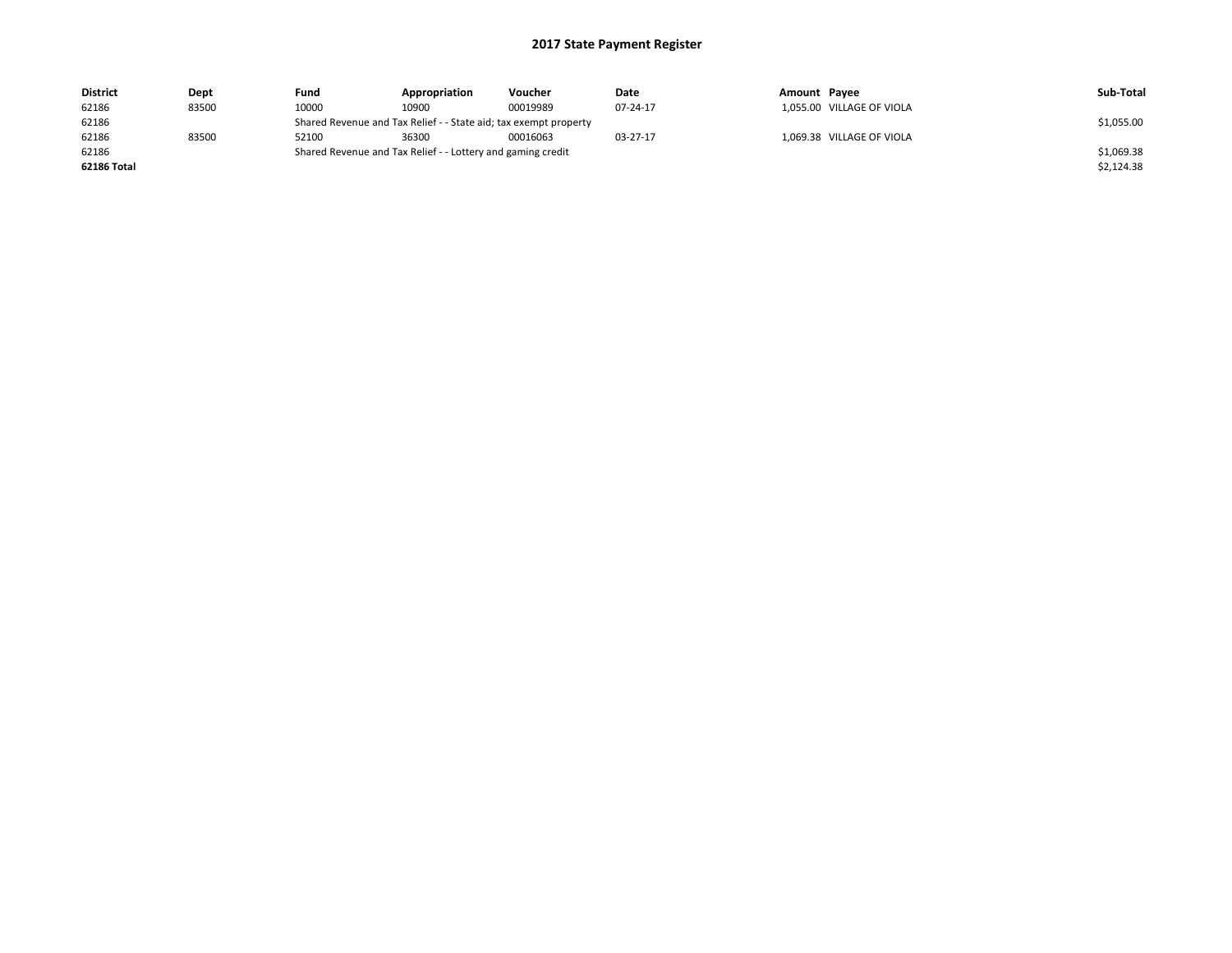| <b>District</b> | Dept  | Fund  | Appropriation                                                                    | Voucher  | Date                                                                                               | Amount Payee |                               | Sub-Total    |
|-----------------|-------|-------|----------------------------------------------------------------------------------|----------|----------------------------------------------------------------------------------------------------|--------------|-------------------------------|--------------|
| 62236           | 16500 | 10000 | 22500                                                                            | 00012029 | 06-26-17                                                                                           |              | 2,874.38 Hillsboro, City of   |              |
| 62236           |       |       | Dept of Safety & Prof Services - - Fire dues distribution                        |          |                                                                                                    |              |                               | \$2,874.38   |
| 62236           | 37000 | 10000 | 50300                                                                            | 00126072 | 02-06-17                                                                                           |              | 24.92 Hillsboro, City of      |              |
| 62236           | 37000 | 10000 | 50300                                                                            | 00143307 | 04-21-17                                                                                           |              | 34.48 Hillsboro, City of      |              |
| 62236           |       |       | Dept of Natural Resources - - Aids in lieu of taxes - general fund               |          |                                                                                                    |              |                               | \$59.40      |
| 62236           | 39500 | 21100 | 18500                                                                            | 00071281 | 01-06-17                                                                                           |              | 127.75 Hillsboro, City of     |              |
| 62236           | 39500 | 21100 | 18500                                                                            | 00071760 | 01-09-17                                                                                           |              | 413.38 Hillsboro, City of     |              |
| 62236           | 39500 | 21100 | 18500                                                                            | 00071768 | 01-09-17                                                                                           |              | 480.80 Hillsboro, City of     |              |
| 62236           | 39500 | 21100 | 18500                                                                            | 00136108 | 06-29-17                                                                                           |              | 3,953.50 Hillsboro, City of   |              |
| 62236           | 39500 | 21100 | 18500                                                                            | 00167308 | 09-25-17                                                                                           |              | 2,792.00 Hillsboro, City of   |              |
| 62236           | 39500 | 21100 | 18500                                                                            | 00187872 | 11-06-17                                                                                           |              | 5,842.11 Hillsboro, City of   |              |
| 62236           | 39500 | 21100 | 18500                                                                            | 00197995 | 12-11-17                                                                                           |              | 2,150.50 Hillsboro, City of   |              |
| 62236           | 39500 | 21100 | 18500                                                                            | 00202642 | 12-29-17                                                                                           |              | 1,142.91 Hillsboro, City of   |              |
| 62236           |       |       | WI Dept of Transportation - - Highway safety, local assistance, federal funds    |          |                                                                                                    |              |                               | \$16,902.95  |
| 62236           | 39500 | 21100 | 19100                                                                            | 00067079 | 01-03-17                                                                                           |              | 20,423.57 Hillsboro, City of  |              |
| 62236           | 39500 | 21100 | 19100                                                                            | 00098202 | 04-03-17                                                                                           |              | 20,423.57 Hillsboro, City of  |              |
| 62236           | 39500 | 21100 | 19100                                                                            | 00135628 | 07-03-17                                                                                           |              | 20,423.57 Hillsboro, City of  |              |
| 62236           | 39500 | 21100 | 19100                                                                            | 00170894 | 10-02-17                                                                                           |              | 20,423.58 Hillsboro, City of  |              |
| 62236           |       |       | WI Dept of Transportation - - Transportation aids to municipalities, state funds |          |                                                                                                    |              |                               | \$81,694.29  |
| 62236           | 43500 | 00005 | 16300                                                                            | 01LGS    | 11-17-17                                                                                           |              | 3,396.23 Hillsboro, City of   |              |
| 62236           |       |       | Department of Health Services - - Guardianship grant program                     |          |                                                                                                    |              |                               | \$3,396.23   |
| 62236           | 45500 | 10000 | 23100                                                                            | 00021544 | 01-03-17                                                                                           |              | 480.00 Hillsboro, City of     |              |
| 62236           | 45500 | 10000 | 23100                                                                            | 00039590 | 12-22-17                                                                                           |              | 320.00 Hillsboro, City of     |              |
| 62236           |       |       | Department of Justice - - Law enforcement training fund, local assistance        |          |                                                                                                    |              |                               | \$800.00     |
| 62236           | 46500 | 10000 | 30500                                                                            | 00032223 | 09-26-17                                                                                           |              | 1,124.63 Hillsboro, City of   |              |
| 62236           |       |       |                                                                                  |          | Department of Military Affairs - - Disaster recovery aid; public health emergency quarantine costs |              |                               | \$1,124.63   |
| 62236           | 46500 | 10000 | 34200                                                                            | 00032223 | 09-26-17                                                                                           |              | 6,747.75 Hillsboro, City of   |              |
| 62236           |       |       | Department of Military Affairs - - Federal aid, local assistance                 |          |                                                                                                    |              |                               | \$6,747.75   |
| 62236           | 50500 | 10000 | 74300                                                                            | 00040868 | 01-30-17                                                                                           |              | 4,015.60 Hillsboro, City of   |              |
| 62236           |       |       | Department of Administration - - Federal aid; local assistance                   |          |                                                                                                    |              |                               | \$4,015.60   |
| 62236           | 83500 | 10000 | 10100                                                                            | 00021860 | 07-24-17                                                                                           |              | 21,441.56 Hillsboro, City of  |              |
| 62236           |       |       | Shared Revenue and Tax Relief - - Expenditure restraint program account          |          |                                                                                                    |              |                               | \$21,441.56  |
| 62236           | 83500 | 10000 | 10500                                                                            | 00021860 | 07-24-17                                                                                           |              | 70,045.13 Hillsboro, City of  |              |
| 62236           | 83500 | 10000 | 10500                                                                            | 00024885 | 11-20-17                                                                                           |              | 393,526.19 Hillsboro, City of |              |
| 62236           |       |       | Shared Revenue and Tax Relief - - County and municipal aid account               |          |                                                                                                    |              |                               | \$463,571.32 |
| 62236           | 83500 | 10000 | 10900                                                                            | 00018884 | 07-24-17                                                                                           |              | 1,981.00 Hillsboro, City of   |              |
| 62236           | 83500 | 10000 | 10900                                                                            | 00019990 | 07-24-17                                                                                           |              | 694.00 Hillsboro, City of     |              |
| 62236           |       |       | Shared Revenue and Tax Relief - - State aid; tax exempt property                 |          |                                                                                                    |              |                               | \$2,675.00   |
| 62236           | 83500 | 10000 | 11000                                                                            | 00021860 | 07-24-17                                                                                           |              | 86.05 Hillsboro, City of      |              |
| 62236           | 83500 | 10000 | 11000                                                                            | 00024885 | 11-20-17                                                                                           |              | 504.93 Hillsboro, City of     |              |
| 62236           |       |       | Shared Revenue and Tax Relief - - Public utility distribution account            |          |                                                                                                    |              |                               | \$590.98     |
| 62236 Total     |       |       |                                                                                  |          |                                                                                                    |              |                               | \$605,894.09 |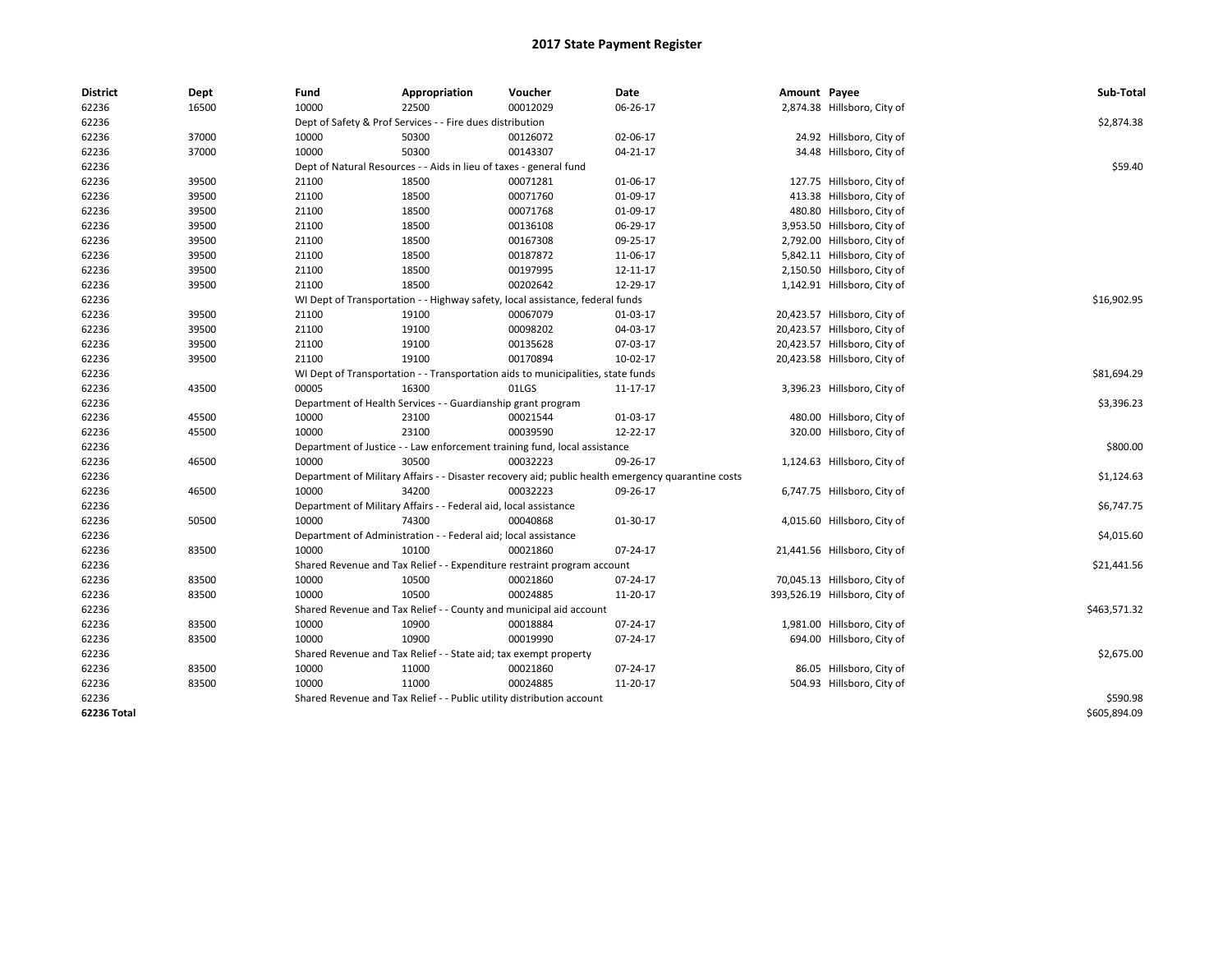| <b>District</b> | Dept  | Fund                                                                                               | Appropriation                                                         | Voucher                                                                          | Date       | Amount Payee |                            | Sub-Total      |
|-----------------|-------|----------------------------------------------------------------------------------------------------|-----------------------------------------------------------------------|----------------------------------------------------------------------------------|------------|--------------|----------------------------|----------------|
| 62286           | 16500 | 10000                                                                                              | 22500                                                                 | 00012030                                                                         | 06-26-17   |              | 11,783.63 City Of Viroqua  |                |
| 62286           |       | Dept of Safety & Prof Services - - Fire dues distribution                                          |                                                                       | \$11,783.63                                                                      |            |              |                            |                |
| 62286           | 39500 | 21100                                                                                              | 16200                                                                 | 00067420                                                                         | 01-03-17   |              | 17,677.60 City Of Viroqua  |                |
| 62286           | 39500 | 21100                                                                                              | 16200                                                                 | 00098543                                                                         | 04-03-17   |              | 17,677.60 City Of Viroqua  |                |
| 62286           | 39500 | 21100                                                                                              | 16200                                                                 | 00135969                                                                         | 07-03-17   |              | 17,677.60 City Of Viroqua  |                |
| 62286           | 39500 | 21100                                                                                              | 16200                                                                 | 00171235                                                                         | 10-02-17   |              | 17,677.61 City Of Viroqua  |                |
| 62286           |       | WI Dept of Transportation - - Connecting highways aids, state funds                                |                                                                       | \$70,710.41                                                                      |            |              |                            |                |
| 62286           | 39500 | 21100                                                                                              | 17700                                                                 | 00125424                                                                         | 06-13-17   |              | 24,725.00 City Of Viroqua  |                |
| 62286           | 39500 | 21100                                                                                              | 17700                                                                 | 00154680                                                                         | 08-17-17   |              | 66,922.00 City Of Viroqua  |                |
| 62286           | 39500 | 21100                                                                                              | 17700                                                                 | 00173429                                                                         | 10-05-17   |              | 6,772.00 City Of Viroqua   |                |
| 62286           |       | WI Dept of Transportation - - Tier C transit operating aids, state funds                           |                                                                       | \$98,419.00                                                                      |            |              |                            |                |
| 62286           | 39500 | 21100                                                                                              | 18200                                                                 | 00090955                                                                         | 03-06-17   |              | 36,456.00 City Of Viroqua  |                |
| 62286           | 39500 | 21100                                                                                              | 18200                                                                 | 00172503                                                                         | 10-02-17   |              | 40,511.27 City Of Viroqua  |                |
| 62286           | 39500 | 21100                                                                                              | 18200                                                                 | 00172504                                                                         | 10-02-17   |              | 39,972.43 City Of Viroqua  |                |
| 62286           | 39500 | 21100                                                                                              | 18200                                                                 | 00175339                                                                         | 10-10-17   |              | 25,070.40 City Of Viroqua  |                |
| 62286           | 39500 | 21100                                                                                              | 18200                                                                 | 00175340                                                                         | 10-10-17   |              | 25,070.40 City Of Viroqua  |                |
| 62286           | 39500 | 21100                                                                                              | 18200                                                                 | 00195320                                                                         | $11-27-17$ |              | 43,199.65 City Of Viroqua  |                |
| 62286           |       | WI Dept of Transportation - - Transit and other transportation-related aids, federal funds         |                                                                       | \$210,280.15                                                                     |            |              |                            |                |
| 62286           | 39500 | 21100                                                                                              | 19100                                                                 | 00067080                                                                         | 01-03-17   |              | 50,465.56 City Of Viroqua  |                |
| 62286           | 39500 | 21100                                                                                              | 19100                                                                 | 00098203                                                                         | 04-03-17   |              | 50,465.56 City Of Viroqua  |                |
| 62286           | 39500 | 21100                                                                                              | 19100                                                                 | 00135629                                                                         | 07-03-17   |              | 50,465.56 City Of Viroqua  |                |
| 62286           | 39500 | 21100                                                                                              | 19100                                                                 | 00170895                                                                         | 10-02-17   |              | 50,465.59 City Of Viroqua  |                |
| 62286           |       |                                                                                                    |                                                                       | WI Dept of Transportation - - Transportation aids to municipalities, state funds |            |              |                            | \$201,862.27   |
| 62286           | 45500 | 10000                                                                                              | 23100                                                                 | 00038430                                                                         | 12-06-17   |              | 1,440.00 City Of Viroqua   |                |
| 62286           |       | Department of Justice - - Law enforcement training fund, local assistance                          |                                                                       | \$1,440.00                                                                       |            |              |                            |                |
| 62286           | 46500 | 10000                                                                                              | 30500                                                                 | 00035823                                                                         | 12-20-17   |              | 524.11 City Of Viroqua     |                |
| 62286           |       | Department of Military Affairs - - Disaster recovery aid; public health emergency quarantine costs |                                                                       | \$524.11                                                                         |            |              |                            |                |
| 62286           | 46500 | 10000                                                                                              | 34200                                                                 | 00035823                                                                         | 12-20-17   |              | 3,144.68 City Of Viroqua   |                |
| 62286           |       |                                                                                                    | Department of Military Affairs - - Federal aid, local assistance      |                                                                                  |            |              |                            | \$3,144.68     |
| 62286           | 83500 | 10000                                                                                              | 10100                                                                 | 00021861                                                                         | 07-24-17   |              | 58,413.98 City Of Viroqua  |                |
| 62286           |       |                                                                                                    |                                                                       | Shared Revenue and Tax Relief - - Expenditure restraint program account          |            |              |                            | \$58,413.98    |
| 62286           | 83500 | 10000                                                                                              | 10500                                                                 | 00021861                                                                         | 07-24-17   |              | 149,478.20 City Of Viroqua |                |
| 62286           | 83500 | 10000                                                                                              | 10500                                                                 | 00024886                                                                         | 11-20-17   |              | 847,043.10 City Of Viroqua |                |
| 62286           |       |                                                                                                    |                                                                       | Shared Revenue and Tax Relief - - County and municipal aid account               |            |              |                            | \$996,521.30   |
| 62286           | 83500 | 10000                                                                                              | 10900                                                                 | 00018885                                                                         | 07-24-17   |              | 4,469.00 City Of Viroqua   |                |
| 62286           | 83500 | 10000                                                                                              | 10900                                                                 | 00019991                                                                         | 07-24-17   |              | 6,788.00 City Of Viroqua   |                |
| 62286           |       | Shared Revenue and Tax Relief - - State aid; tax exempt property                                   |                                                                       | \$11,257.00                                                                      |            |              |                            |                |
| 62286           | 83500 | 10000                                                                                              | 11000                                                                 | 00021861                                                                         | 07-24-17   |              | 3,047.40 City Of Viroqua   |                |
| 62286           | 83500 | 10000                                                                                              | 11000                                                                 | 00024886                                                                         | 11-20-17   |              | 17,468.71 City Of Viroqua  |                |
| 62286           |       |                                                                                                    | Shared Revenue and Tax Relief - - Public utility distribution account |                                                                                  |            |              |                            | \$20,516.11    |
| 62286           | 83500 | 10000                                                                                              | 50100                                                                 | 00015418                                                                         | 01-31-17   |              | 1,931.13 City Of Viroqua   |                |
| 62286           |       |                                                                                                    | Shared Revenue and Tax Relief - - Payments for municipal services     |                                                                                  |            |              |                            | \$1,931.13     |
| 62286           | 83500 | 52100                                                                                              | 36300                                                                 | 00016064                                                                         | 03-27-17   |              | 10,700.04 City Of Viroqua  |                |
| 62286           |       |                                                                                                    | Shared Revenue and Tax Relief - - Lottery and gaming credit           |                                                                                  |            |              |                            | \$10,700.04    |
| 62286 Total     |       |                                                                                                    |                                                                       |                                                                                  |            |              |                            | \$1,697,503.81 |
|                 |       |                                                                                                    |                                                                       |                                                                                  |            |              |                            |                |